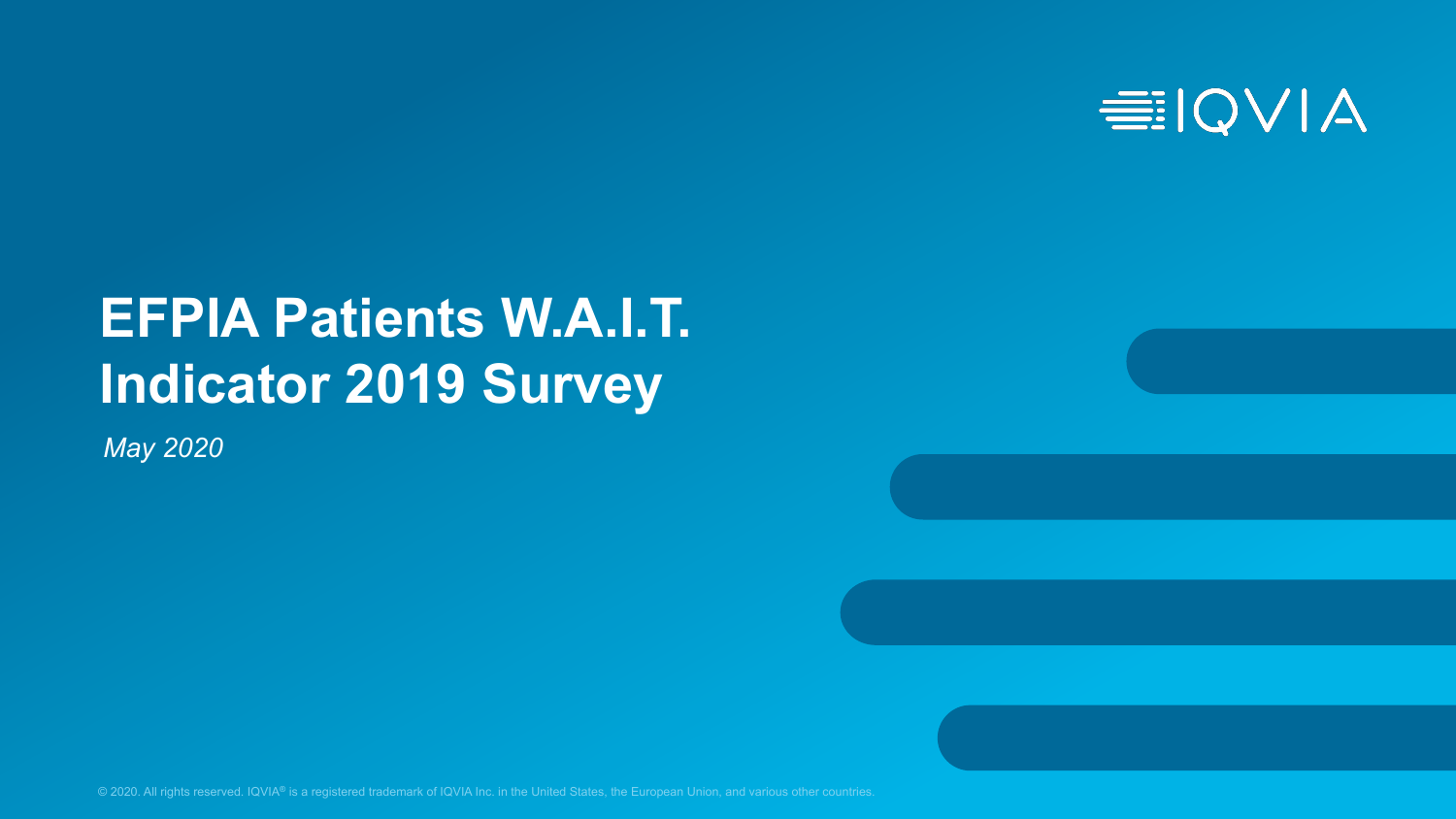In this study the term 'availability' is used throughout. The definition of 'availability' is as follows and should be considered when interpreting the data:

### *ACCESSIBILITY ON THE PUBLIC REIMBURSEMENT LIST IN A COUNTRY*

This definition allows a standardised measure to compare across countries. Where appropriate it takes into consideration things like managed entry agreements, line-oftherapy or formulary restrictions. However, it does not have a correlation to the use / uptake of the medicines. **Country-specific nuances should be discussed with the local associations or EFPIA directly to ensure correct interpretation of the data.**

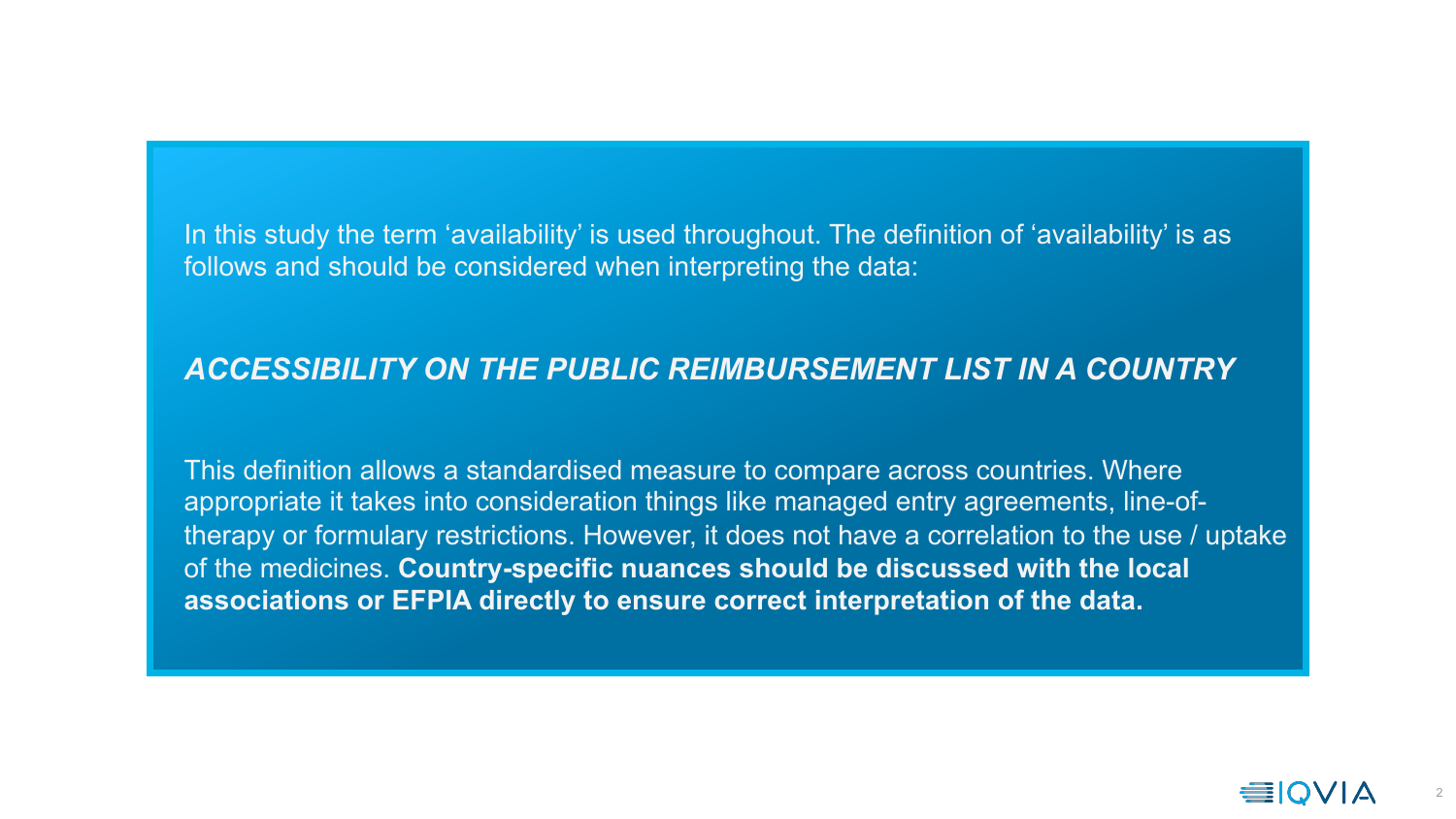## **Introduction (1)**

- "Patients W.A.I.T." stands for *Patients Waiting to Access Innovative Therapies*. The INDICATOR provides a benchmark of the rate of availability and waiting times in European countries.
- The Patients W.A.I.T. Indicator shows, for new medicines (i.e. medicines including a substance that has not been previously available in Europe) within a (rolling) 4 year cohort:
	- 1. The **rate of availability**, measured by the number of medicines available to patients in European countries. For most countries this is the point at which the product gains access to the reimbursement list
	- 2. The **average time between marketing authorisation and patient access**, measured by the number of days elapsing from the date of EU marketing authorisation (or Swissmedic approval in the case of Switzerland) to the day of completion of post-marketing authorisation administrative processes
- Source of information: EFPIA member associations, who either refer to information available from official sources or gather this information directly from member companies.
- Some country associations did not submit full datasets. Countries with substantially limited datasets were Bosnia (16% complete), Macedonia (26% complete), Serbia (40% complete). This is noted on each slide with an asterisk (\*).

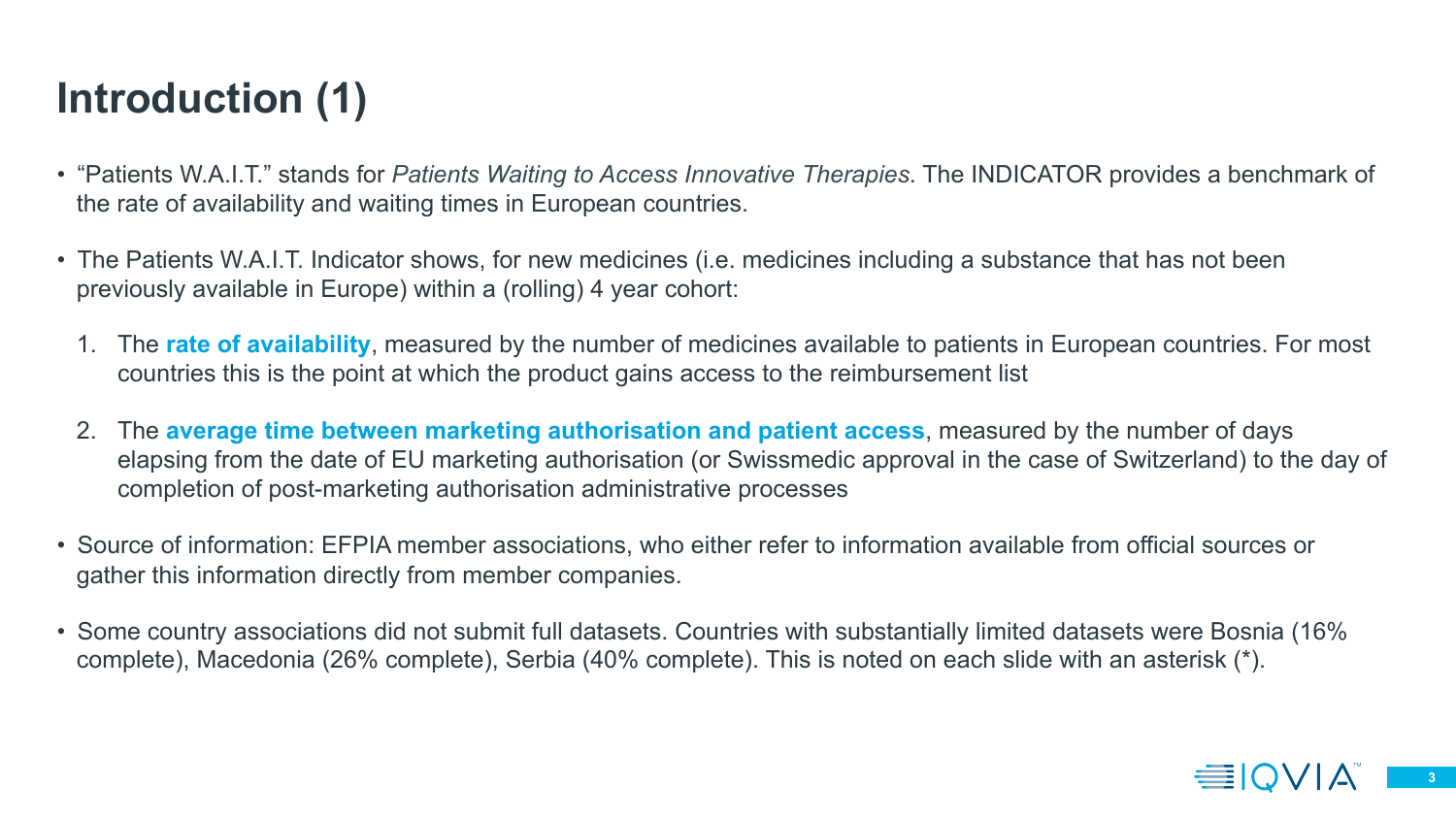## **Introduction (2)**

- The Patients W.A.I.T. Indicator gives **a snapshot** of the 2 parameters at a cut-off date (1st January 2020) data from medicines cohorts dropping out of the reference period are not included.
- Waiting times reflected in the Patients W.A.I.T. Indicator includes **time to access**, whether attributable to companies or to competent authorities.
- **Rate of availability** in a country does not necessarily indicate medicine uptake. Some medicines may be available in a market with no uptake (sales or volume).
- **The Patients W.A.I.T. Indicator is not a measurement of the delays as defined in the "Transparency" Directive (directive 89/105/EEC)**. Delays under the "Transparency" Directive reflect the number of days that national competent authorities need to make their decisions regarding price and inclusion of medicines in the positive list, where applicable. These delays do not include the time needed to prepare submissions under relevant national regulations, which may also include clock-stops for supply of additional information during the process; neither do "Transparency" Directive delays include time required to complete other formalities before a new medicine can be made available in a given country.

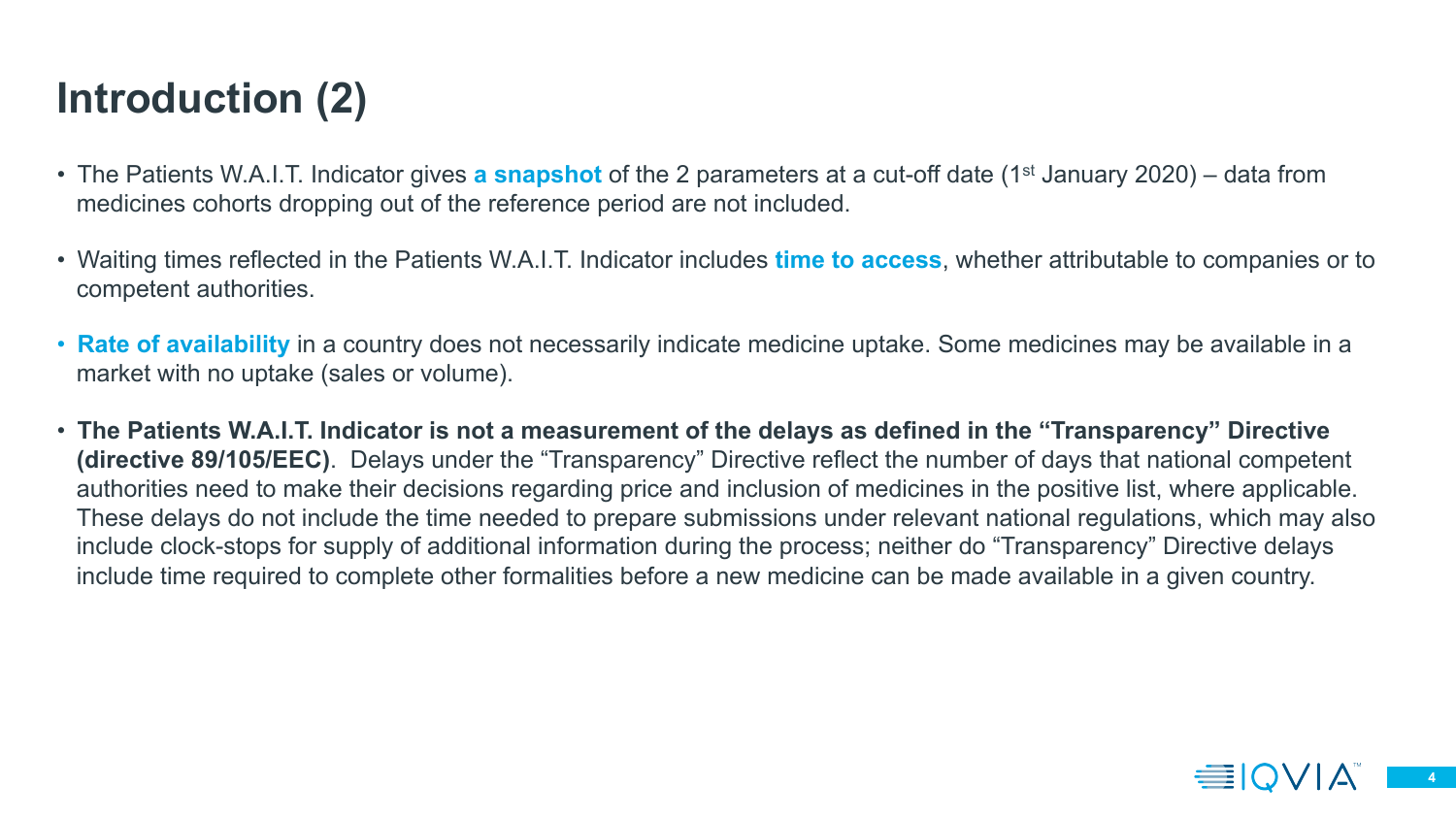### **Method for product selection**



#### **EMA list**

- List of all historic Marketing Authorisations for human and veterinary medicines (European Public Assessment Reports) accessed November 2019
- Human medicines only

- Products with EMA authorisation year: 2014, 2015, 2016, 2017, 2018
- Status: Authorised, Withdrawn, Suspended
- Non-generic; Non-biosimilar
- Include combinations (both products can have already been approved before)
- Remove ATC K, V & T\*

#### **Products in scope Survey cohort (5-years) Report cohort (4-years)**

- Remove products with an active substance approved pre-2014
- New combination products (those containing already approved active substances are included)
- New formulations were excluded
- New indications of already approved active substances, leading to a separate marketing authorisation only for an orphan drug are included
- For molecules with multiple names from the same company only one molecule is included

• Medicines in the 4-year rolling cohort 2015 - 2018

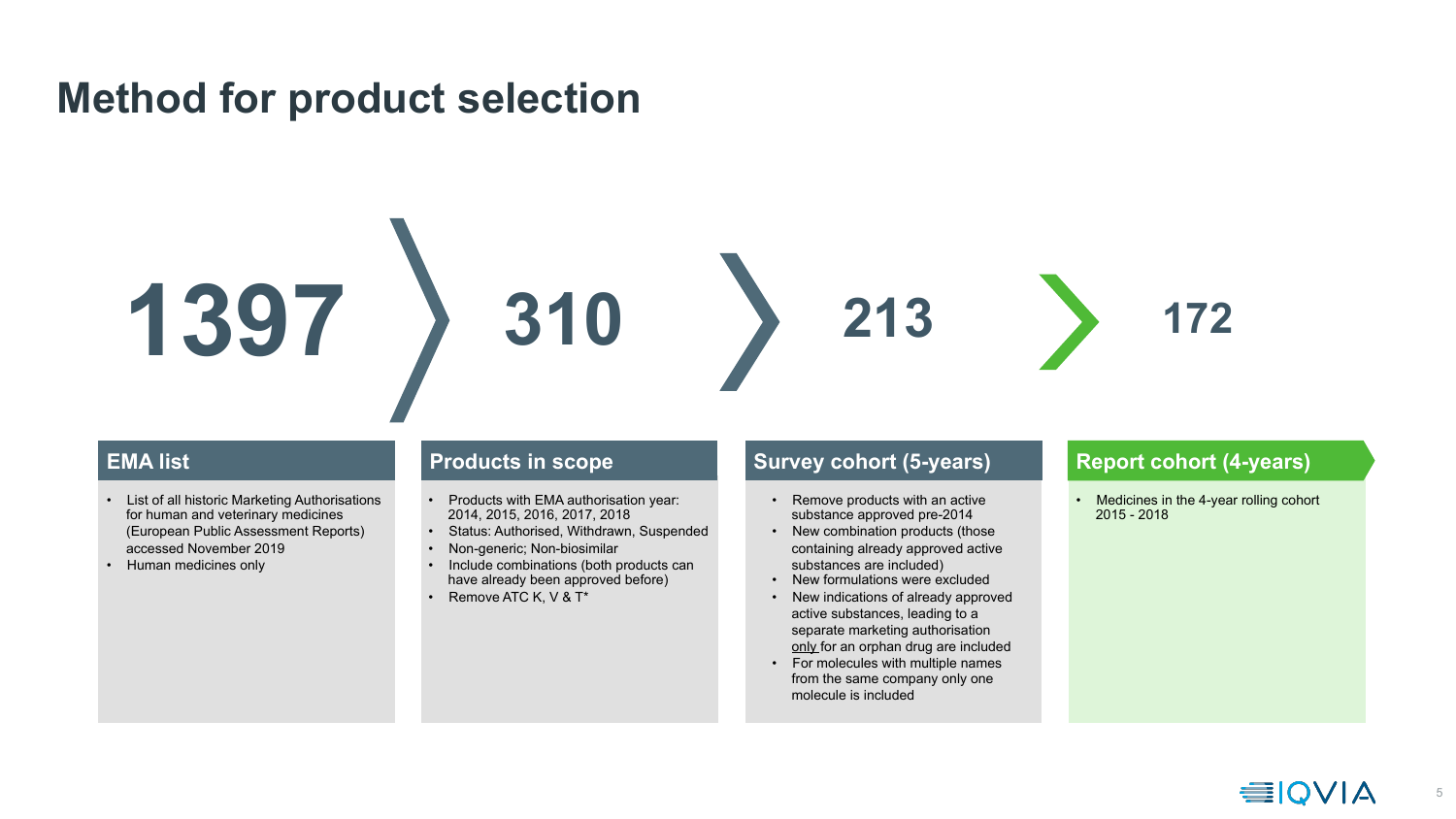## **Study scope**

- 172 products approved by EMA between 1st January 2015 to 31<sup>st</sup> December 2018
- The 2019 study provides an analysis of products approved between **2015-2016-2017-2018**, for the following datasets:
	- **a) All 172 products:** 45 in 2015, 35 in 2016, 38 in 2017, 54 in 2018
	- **b) 43 Oncology products:** 10 in 2015, 10 in 2016, 11 in 2017, 12 in 2018
	- **c) 54 Orphan products:** 12 in 2015, 9 in 2016, 12 in 2017, 21 in 2018
	- **d) 39 Non-oncologic orphan products:** 9 in 2015, 7 in 2016, 7 in 2017, 16, in 2018
	- **e) 34 Combination products**: 10 in 2015, 8 in 2016, 6 in 2017, 10 in 2018
- Definitions:
	- Orphan status from EMA (September 2019)
	- Oncology products flagged using IQVIA MIDAS Oncology market definition\*
	- Combination products include any product with more than one molecule, including branded/generic combinations
- The date of availability cut off point was 1<sup>st</sup> January 2020 (to account for Estonia, Iceland, Czech Republic, Latvia, Slovakia which had a few products with a reimbursement decision on 1st January 2020).
- 34 countries included in the study (including split of UK into England and Scotland).

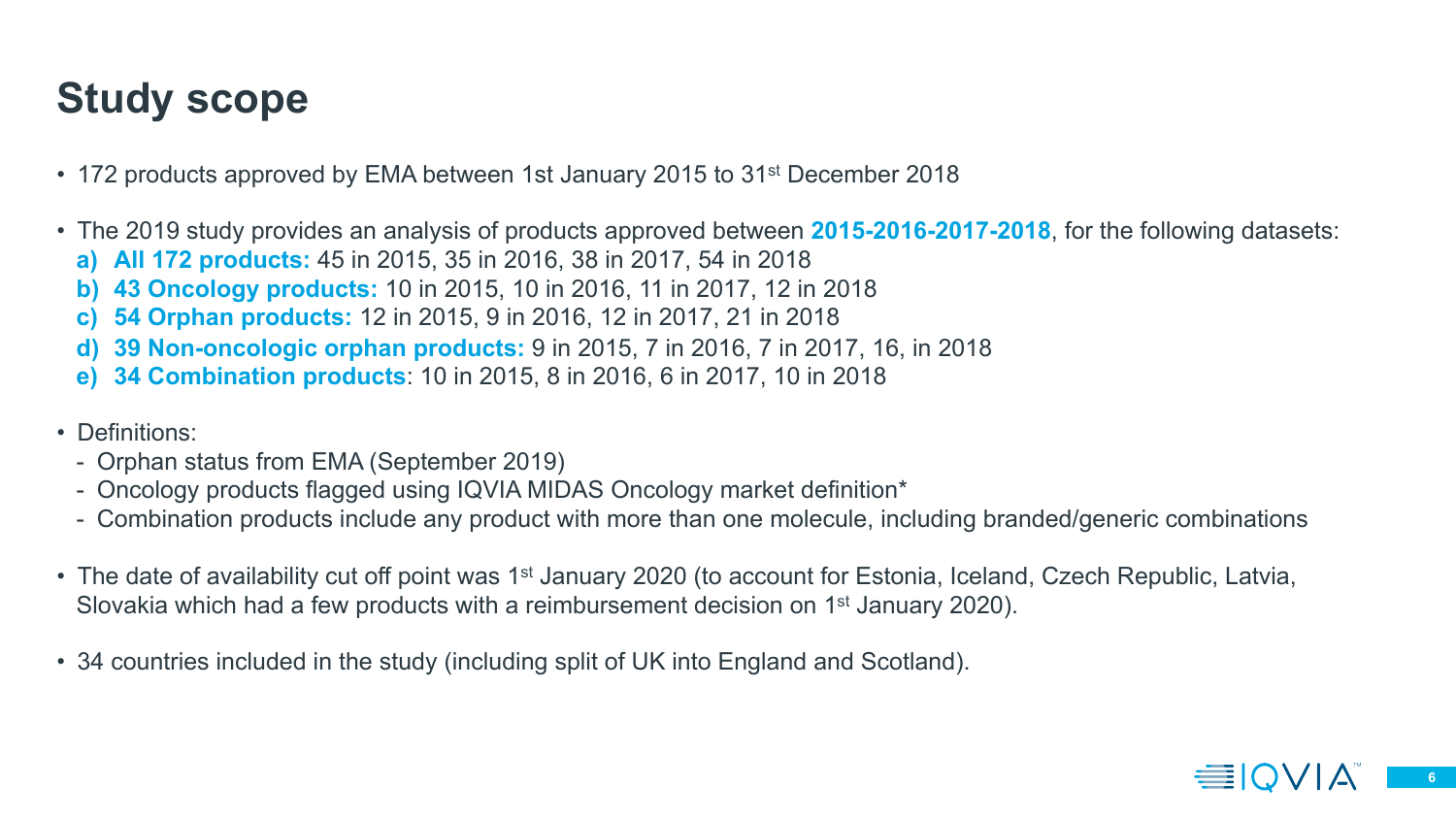## **Definition of Availability**

- The aim of the W.A.I.T. indicator is to measure the differences in time to reimbursement across European countries
- A medicine is **available** on the market if patients can receive the medicine under a reimbursement scheme
- The **availability date** is the first date when doctors can prescribe / hospitals can administer the medicine to patients in the country, who will be able to benefit from reimbursement conditions applicable in the country (i.e. administrative procedures to be included in the positive reimbursement list have been completed, where applicable)
- IQVIA have defined a set of "rules" to determine **market availability**:

| <b>Reimbursement status of medicine</b>                                                                                | Is the medicine<br>available?   |
|------------------------------------------------------------------------------------------------------------------------|---------------------------------|
| Reimbursed through the 'normal' reimbursement system                                                                   | <b>Available</b>                |
| Automatically reimbursed or financed by a different budget (e.g. hospital) or managed entry                            | <b>Available</b>                |
| Reimbursed on an individual basis, and/or to a subpopulation*, and/or in some cases whilst<br>reimbursement is pending | <b>Available (LA*)</b>          |
| Available only within the private market at the patients expense                                                       | <b>Only privately available</b> |
| Not reimbursed, or pending reimbursement (excluding availability at the patients expense)                              | <b>Not available</b>            |

In cases where a product has been categorised as "not available", their dates will not be included in the **delay analysis;** \*In most countries patient access equates to granting of access to the reimbursement list, except for hospital products in DK, FI, NO, SE some products are not covered by the general reimbursement scheme and so this shorter delay is artificially declining the median and average. LA\*: product available for limited availability

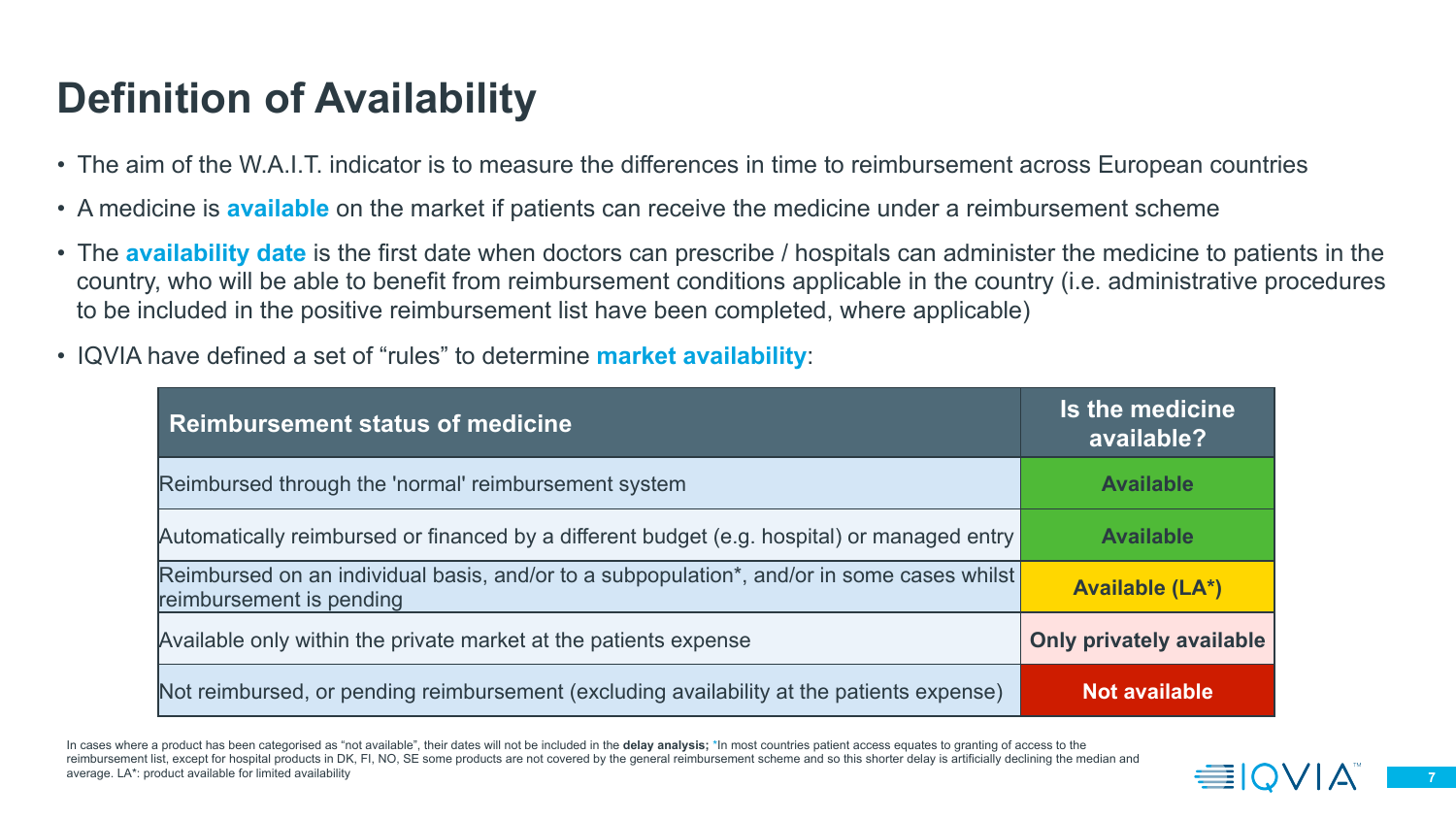## **Definition of products with limited availability**

- IQVIA has differentiated between products which are reimbursed through the regular process in a country, and products with "limited availability" (LA)
- Products with LA have **special reimbursement conditions**, where reimbursement is only granted for certain patients, indications, or only through special programs (e.g. early access schemes)
- Restricted or optimised recommendations may be due to either the company or HTA body
- Products which have been reimbursed with the following criteria are marked as "Available", however have been flagged in the "Rate of Availability %" charts:

#### **Reimbursement conditions for medicine**

Restricted patient cohort (specific populations)

Individual reimbursement (case by case / named patient program)

Special programs (e.g. early access scheme)\*

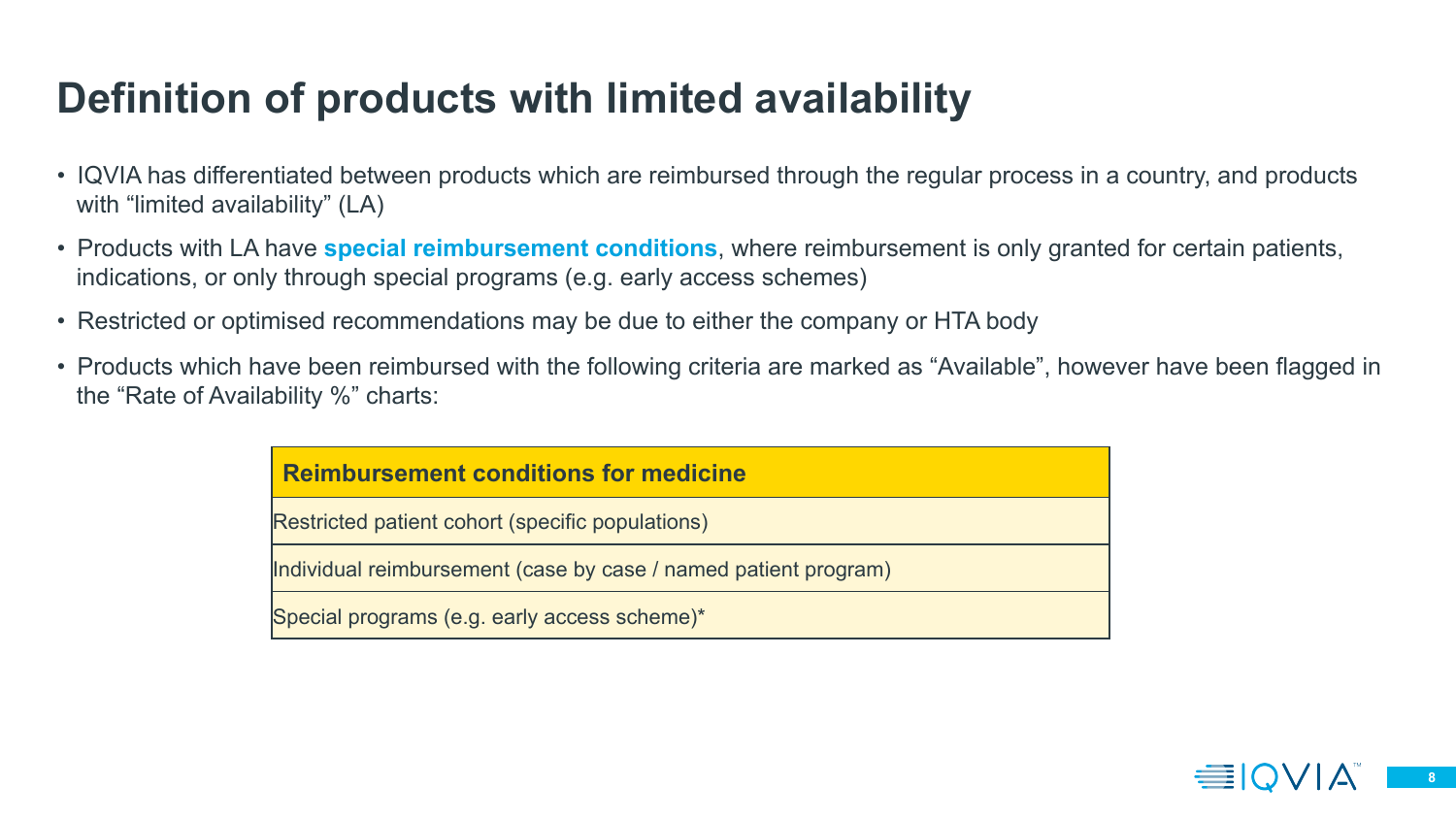## **Definition of Availability**

### *For most countries a product is available if it gains access to the national reimbursement list*

. For countries where this differs, the definition of Availability is below:

- Austria: A medicine is available if it is included in the reimbursement system (EKO) or available through the Austrian pharmacies list.
- Belgium: Medicine is available if it is listed on the official website of INAMI-RIZIV as a definitive reimbursement or as a temporary reimbursement (code T) under a Managed Entry Agreement.
- Czech Republic: A medicine is available if it is on the reimbursement list, or funded through the hospital
- England: Medicines are deemed available if NICE has issued a positive recommendation. For the remaining medicines, IQVIA sales data are analysed to determine if routinely available.
- Estonia: A pharmacy product is available if it is reimbursed (pharmacy products) or added to the hospital service list.
- Finland: A pharmacy product is available if it is reimbursed (pharmacy products). Hospital products become available straight away.
- Germany: Following marketing authorisation, prescription drugs automatically receive reimbursed status. These products are classified as available.
- Hungary: Medicines are either reimbursed through the 'normal' reimbursement system, are available through a Name Patient Program or are available but financed by the hospital budget.
- Lithuania: A medicine is available if it is on the Lithuanian market (the State Medicines Control Agency has data on the sales volume of this medicinal product)
- North Macedonia (referred to as Macedonia in the slides): The medicine is included on the positive drug list or reimbursement list. No new medicines have been included on the reimbursement list for the past 10 years.
- Norway: The medicine has received a positive reimbursement decision by NoMA (out-patient drugs), or the Decision Forum for New Technologies has recommended the introduction of the new drug into hospitals (hospital drugs).
- Scotland: Medicines are deemed available if SMC has issued a positive recommendation. For the remaining medicines, IQVIA sales data are analysed to determine if routinely available.
- Slovakia: Primary data source used is National Health Information Center, but where not available, consumption data recorded through IQVIA is used
- Slovenia: A medicine is available if it is reimbursed through the regular system, or automatically reimbursed (e.g. all medicines for TBC)
- Sweden: A medicine is classified as available if it is currently marketed in Sweden (listed supplied FASS), and has received either: (a) a positive TLV reimbursement decision (non hospital drug), (b) a positive NT recommendation (hospital drug), (c) lacks an NT recommendation but is assessed to have a relevant level of sales based on rough estimation number patients treated in relation to the size of the patient population (hospital drug), or (d) is indicated in the treatment of a communicable disease (i.e. reimbursement decision/NT recommendation not requirement).
- Switzerland: The medicine gained market approval by Swissmedic. Delay calculated using local market authorisation dates.
- Turkey: A medicine is available if it gains access to the reimbursement list.

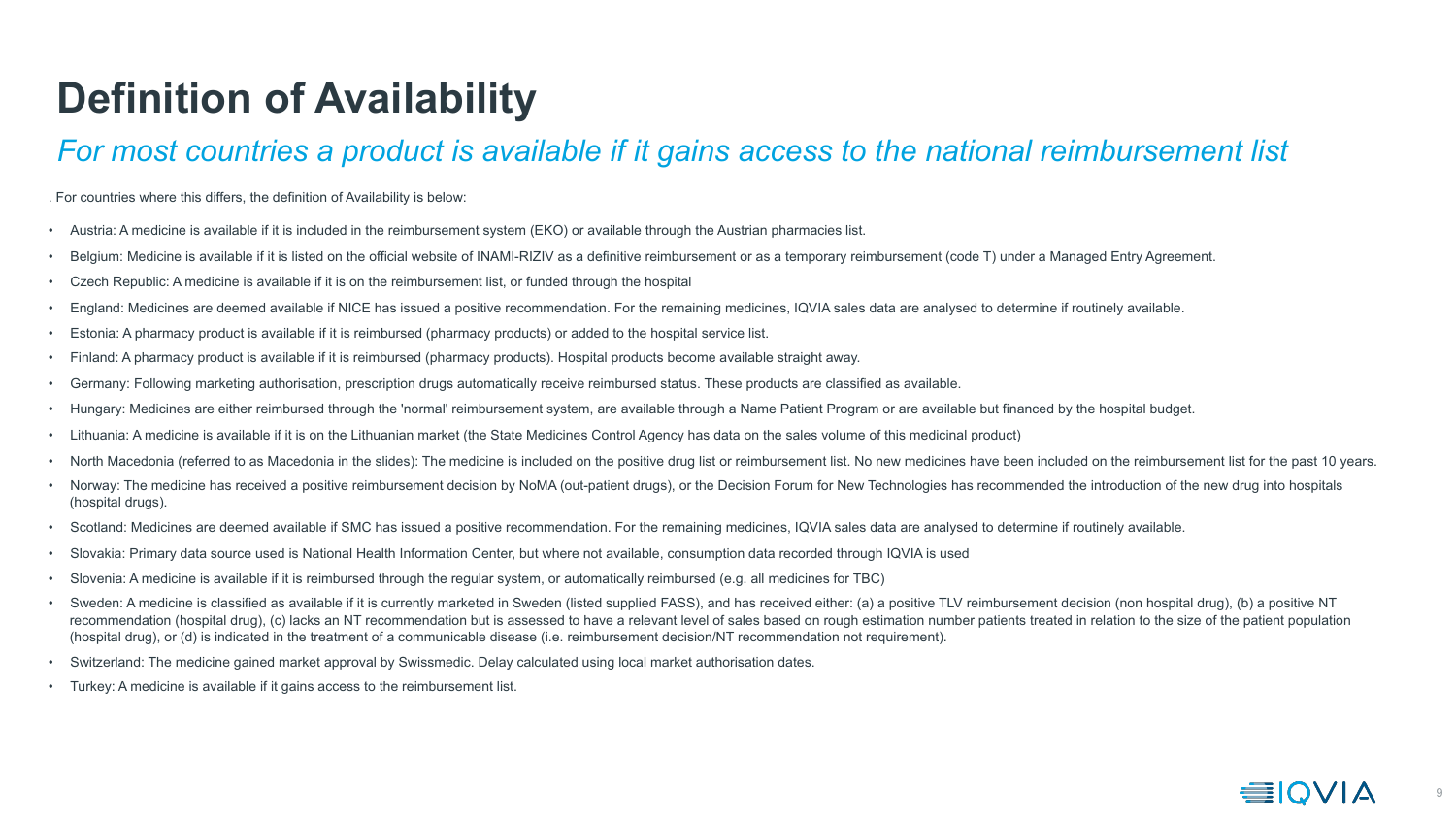## **Definition of Limited availability (LA)**

### *For most countries a product has limited availability if a restriction is placed upon the SmPC*

For countries with specific considerations, the definition of Limited availability is below:

- Austria: Products only reimbursed on an individual basis
- Croatia: Products are available for specific patient cohorts (reimbursement guidelines outline specific criteria describing patient eligibility for treatment).
- Czech Republic: Only reimbursed for limited indications (compared to what was approved at market authorisation)
- Denmark: Products which don't automatically receive public reimbursement, however, the patient can obtain an individual reimbursement if the doctors apply on their behalf.
- England: Recommended for a restricted patient cohort relative to licensed indication, either through an optimised NICE decision (including optimised CDF decisions) or an individual funding request
- Estonia: Only reimbursed for restricted patient cohort.
- France: Some innovative products without competitors can be made available prior to market authorisation under the system of Temporary Authorisations
- Greece: Only reimbursed for restricted patient cohort, or by case by case reimbursement if the responsible committee judges its use necessary.
- Hungary: Medicine is pending reimbursement decision or has not been reimbursed, but is available through a Name Patient Program.
- Iceland: Products are available to the patients with full reimbursement, but only through individual reimbursement, which can be applied for on individual basis by the patient's doctor.
- Ireland: Only reimbursed for restricted patient cohort
- Latvia: Only available through individual reimbursement
- Lithuania: Only reimbursed for limited indications (compared to what was approved at market authorisation)
- Netherlands: Only reimbursed under certain therapeutic conditions (annex 2 on the positive reimbursement list).
- way: Only reimbursed for restricted patient cohort
- Poland: Only reimbursed for limited indications (compared to what was approved at market authorisation)
- Portugal: Product is only available on a patient by patient basis and after an Exceptional Authorisation has been granted
- Scotland: Recommended for a restricted patient cohort relative to licensed indication through restricted SMC recommendation
- Serbia: Products are reimbursed with significant restrictions. Sometimes these restrictions are based on number of patients (e.g. for new generation HepC medicines, there is a cap on only 60 patients per year), sometimes on the number of indications, or there is some other limit.
- Slovakia: Drugs included in the Reimbursement List have some limitation (prescription limitation, indication limitation and limitation based on prior insurance company approval), or are reimbursed for individual patients
- Slovenia: Only reimbursed for restricted patient cohort
- Spain: Only reimbursed for restricted patient cohort
- Sweden: Only reimbursed for restricted patient cohort
- Switzerland: For products pending reimbursement, patients have restricted reimbursement access. Such restricted access includes 'individual reimbursement' regulated by Art. 71a-d of KVV ordinance.
- Turkey: Products only available through a "Named Patient Scheme". These medicines do not require TITCK (Turkish Medical Agency) approval but are reimbursed.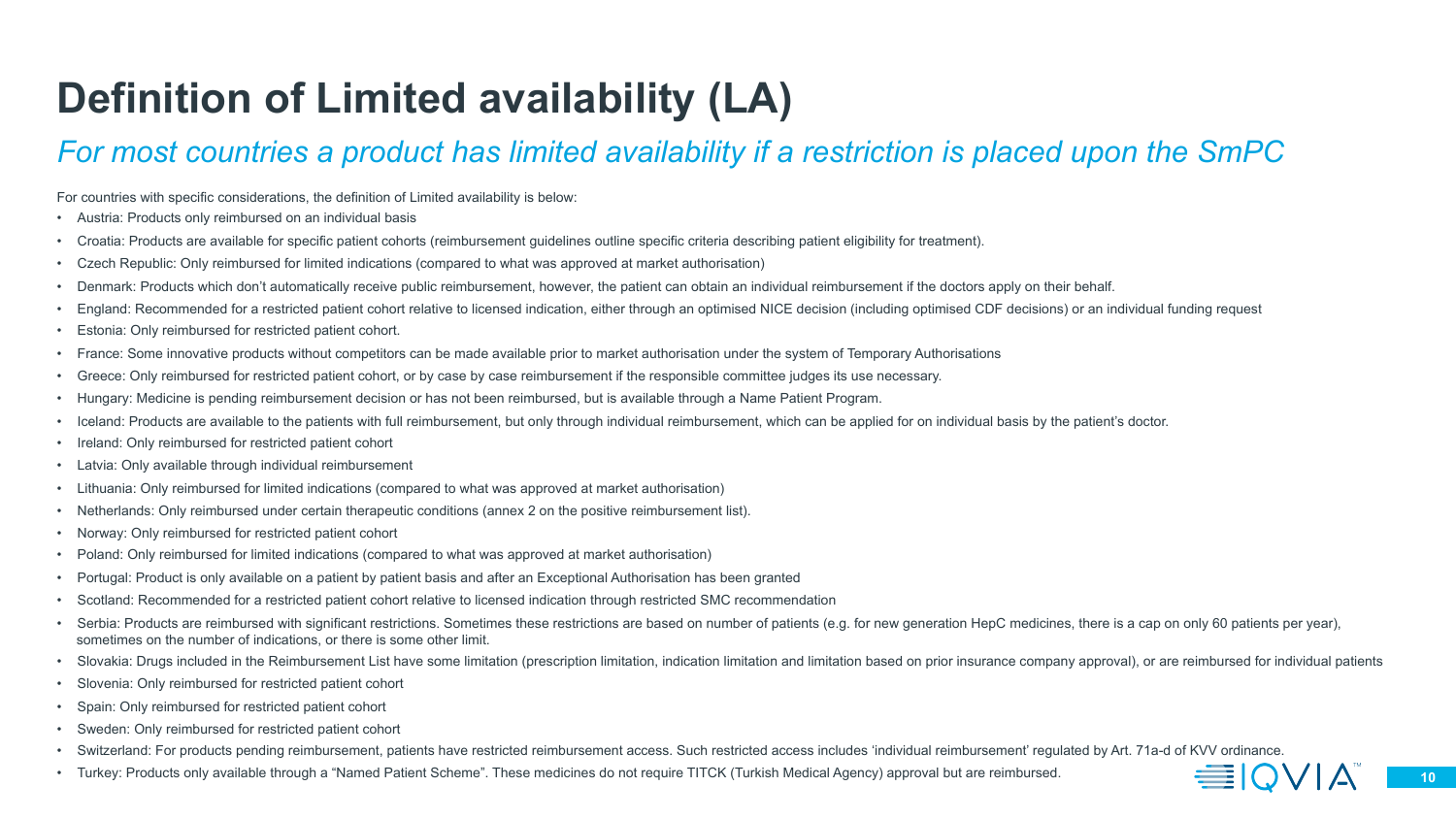## **Visual of the limited availability definition**

*Comparable across markets and highlights major restrictions* 

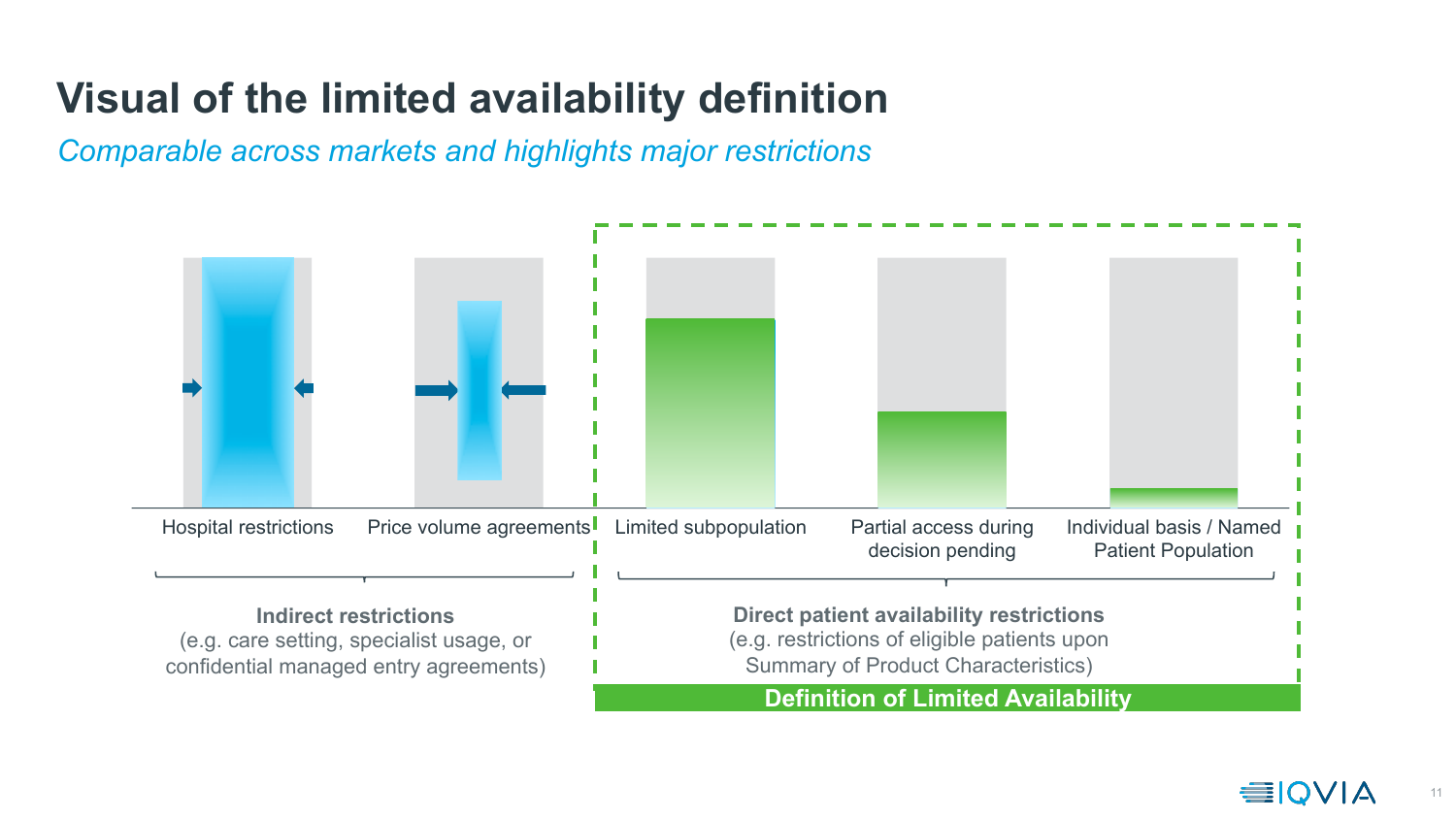

## **All medicines**

Availability by approval year Rate of availability Channels of availability Time to availability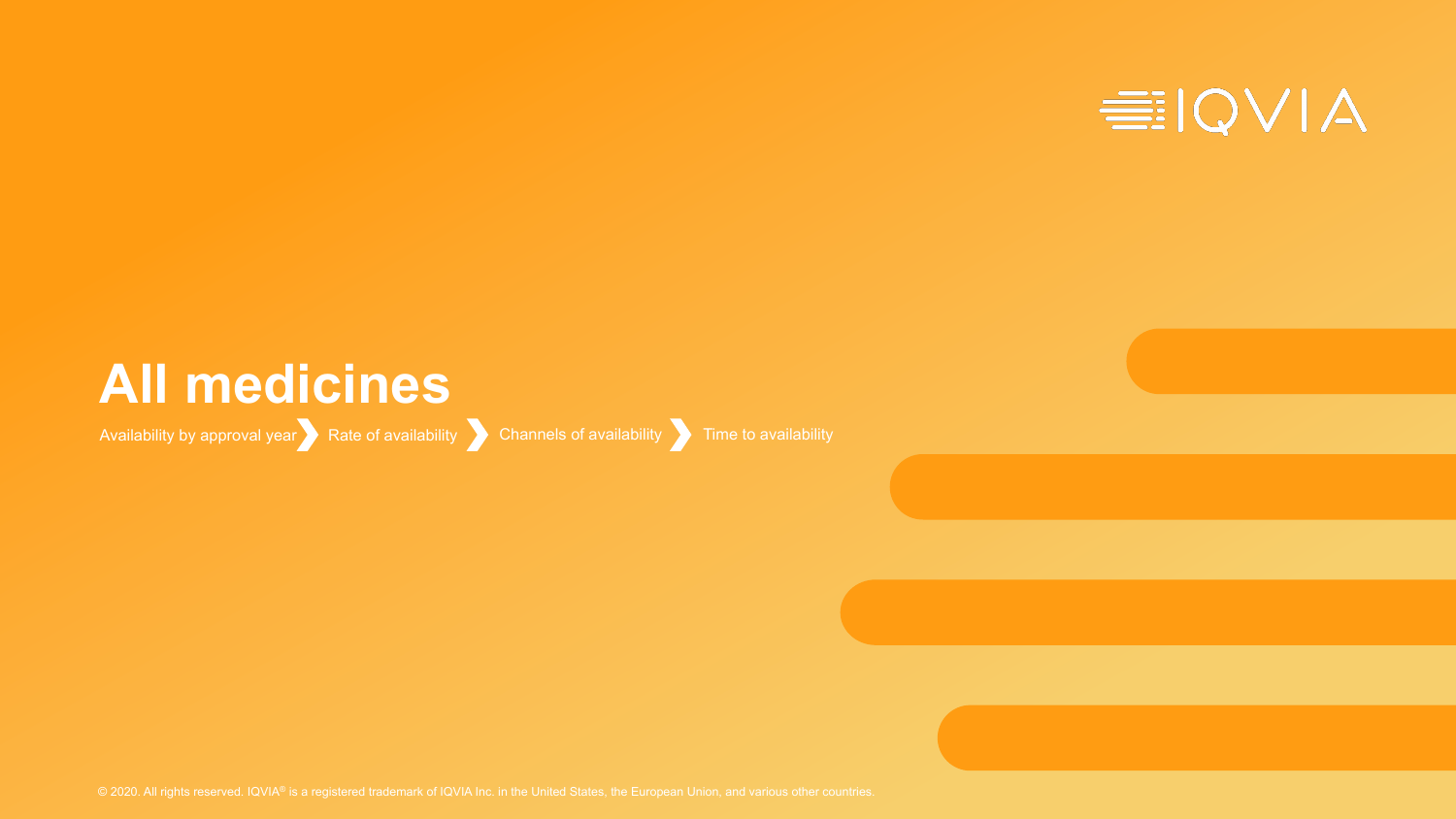## **Total availability by approval year (2015 - 2018)**

The **total of availability by approval year** is the number of medicines available to patients in European countries (for most countries this is the point at which the product gains access to the reimbursement list\*) split by the year in which the EMA granted marketing authorisation.

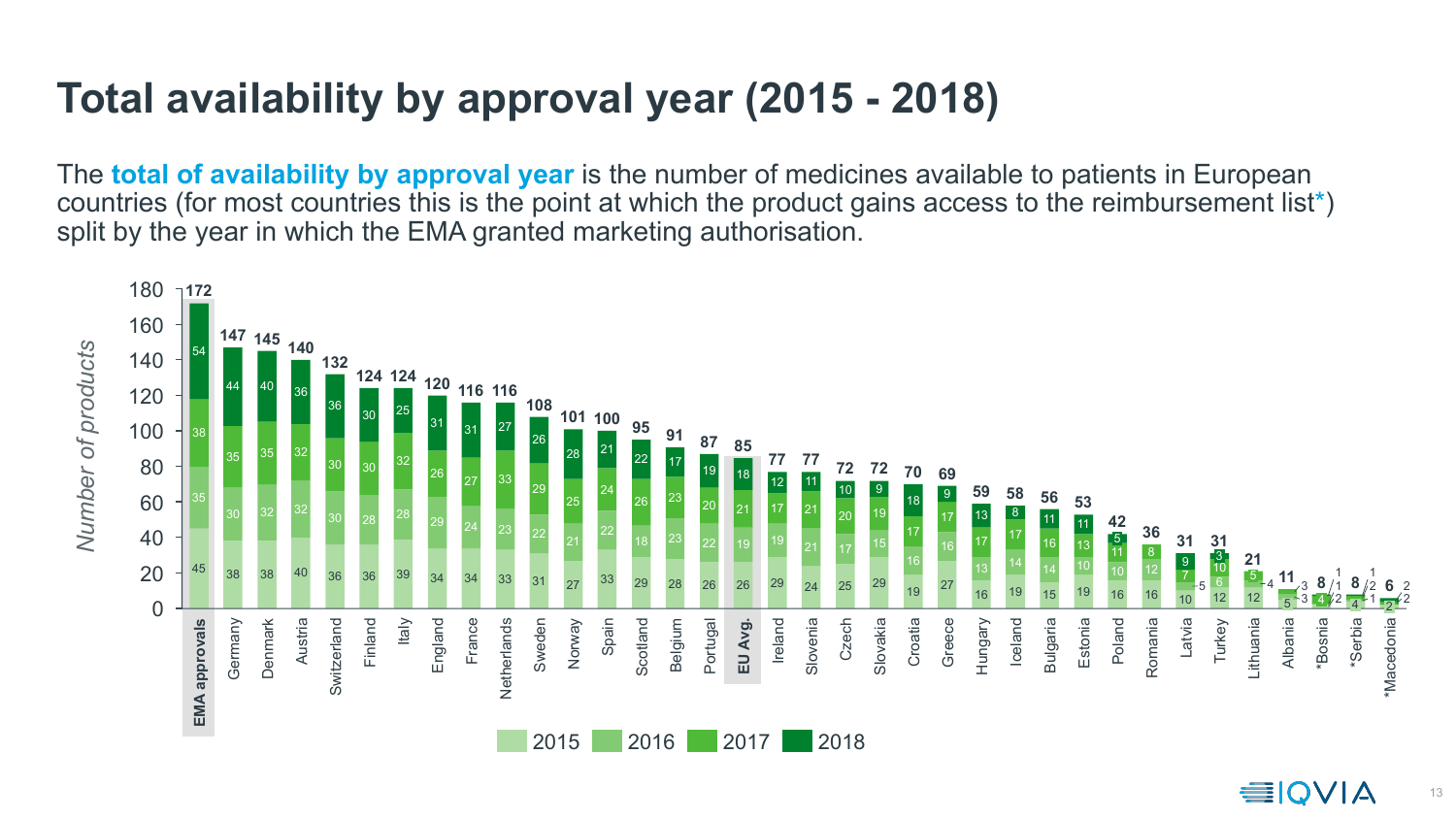## **Rate of availability (2015 – 2018)**

The **rate of availability** is the number of medicines available to patients in European countries (for most countries this is the point at which the product gains access to the reimbursement list\*), inc. limited availability

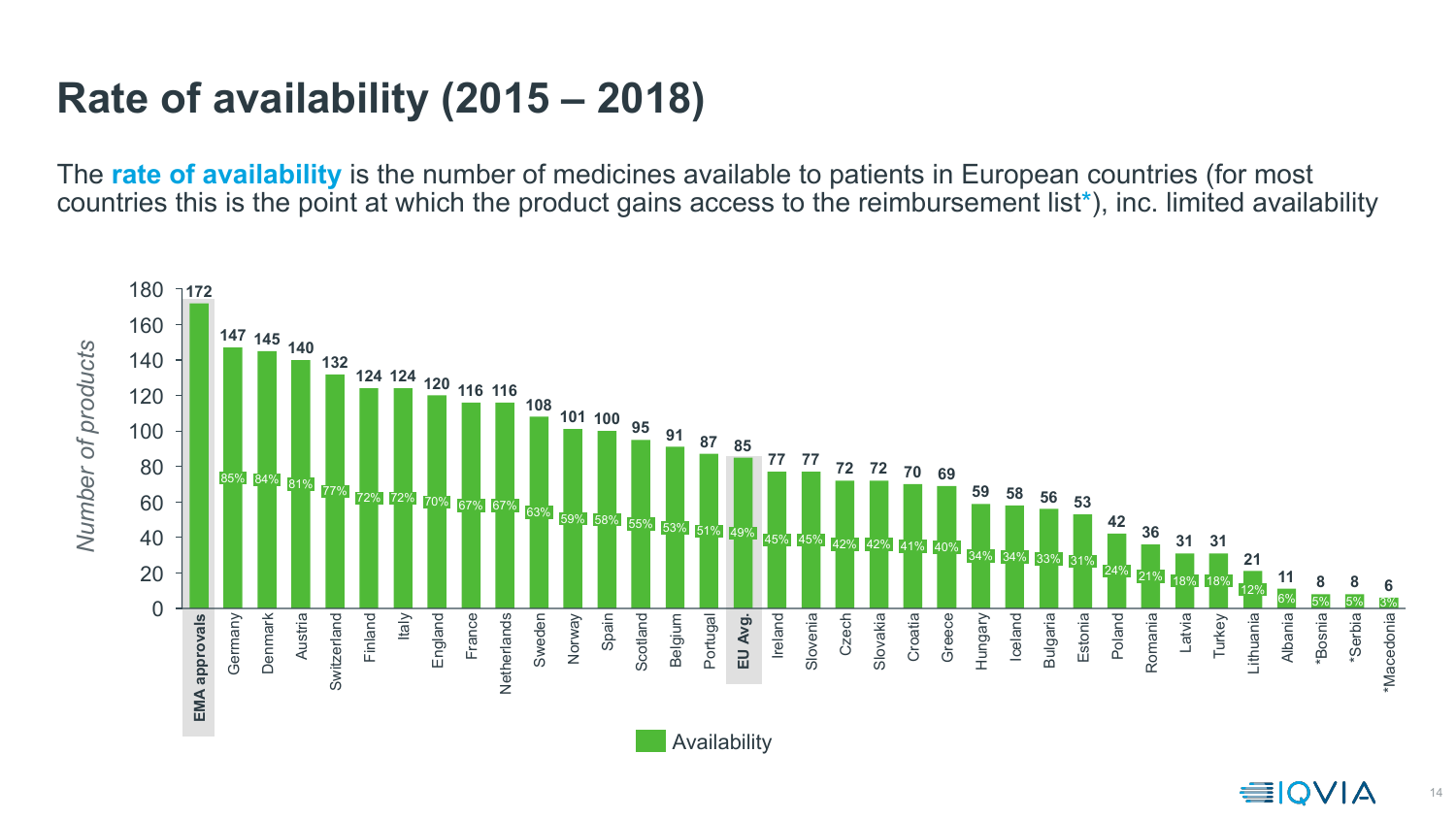## **Rate of availability (%, 2015 – 2018)**

The **rate of availability** is the number of medicines available to patients in European countries (for most countries this is the point at which the product gains access to the reimbursement list\*). This includes all medicines status to provide a complete picture of the availability of the cohort of medicines studied.

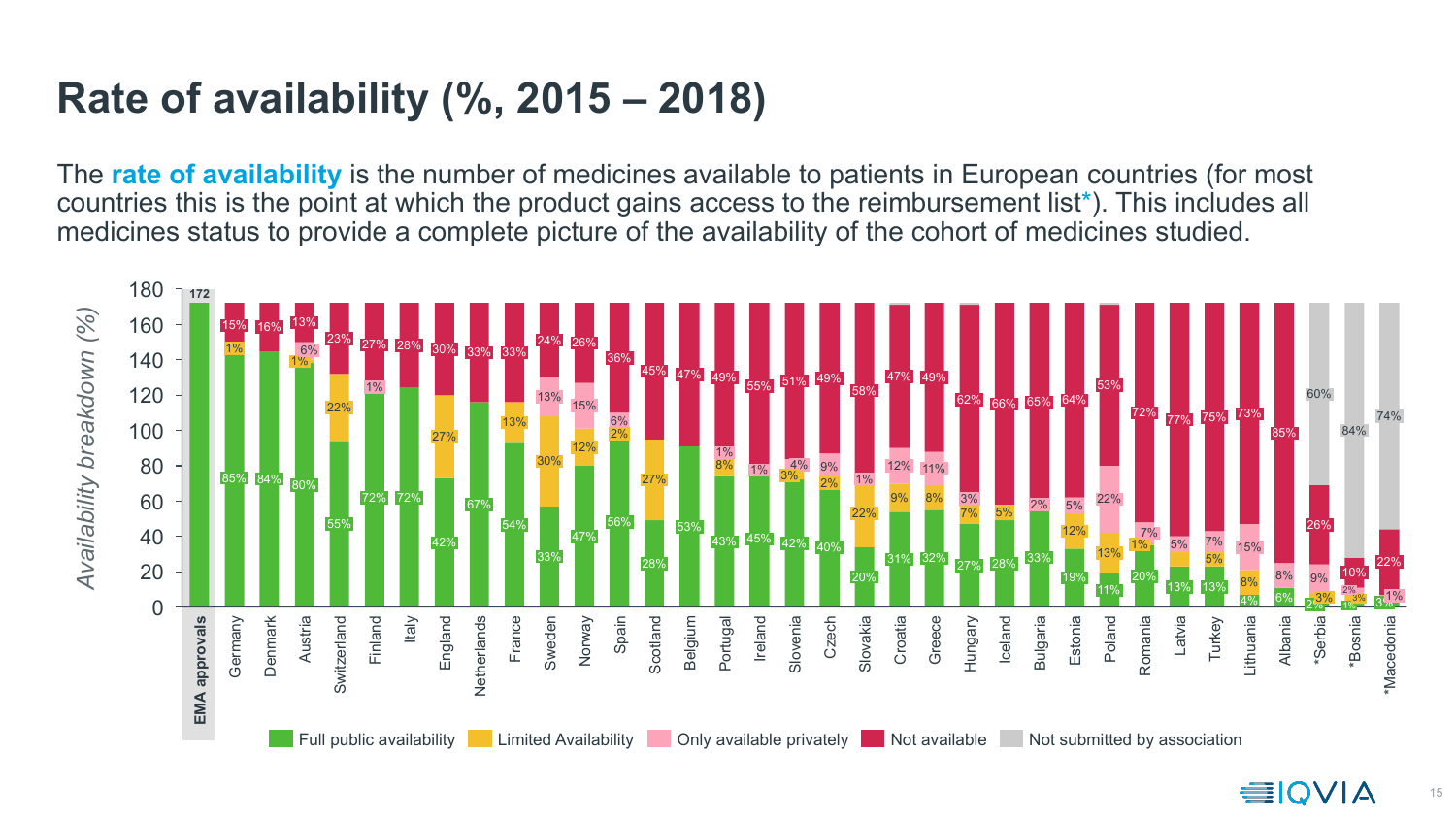## **Time to availability (2015 – 2018)**

The **time to availability** (previously know as length of delay) is the days between EMA marketing authorisation and the date of availability to patients in European countries (for most this is the point at which products gain access to the reimbursement list\*).

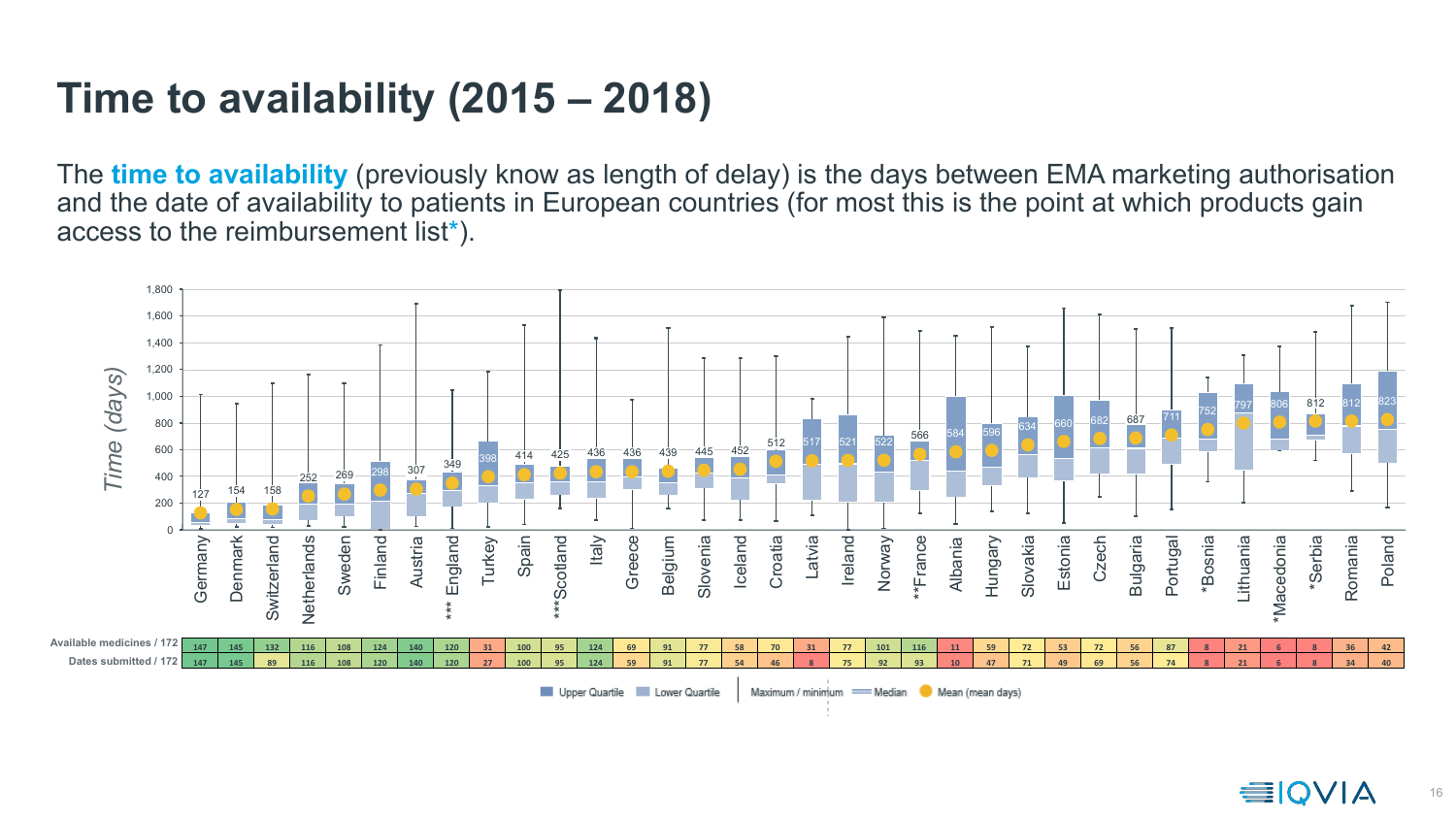## **Median time to availability (2015 – 2018)**

The **time to availability** (previously know as length of delay) is the days between EMA marketing authorisation and the date of availability to patients in European countries (for most this is the point at which products gain access to the reimbursement list\*).

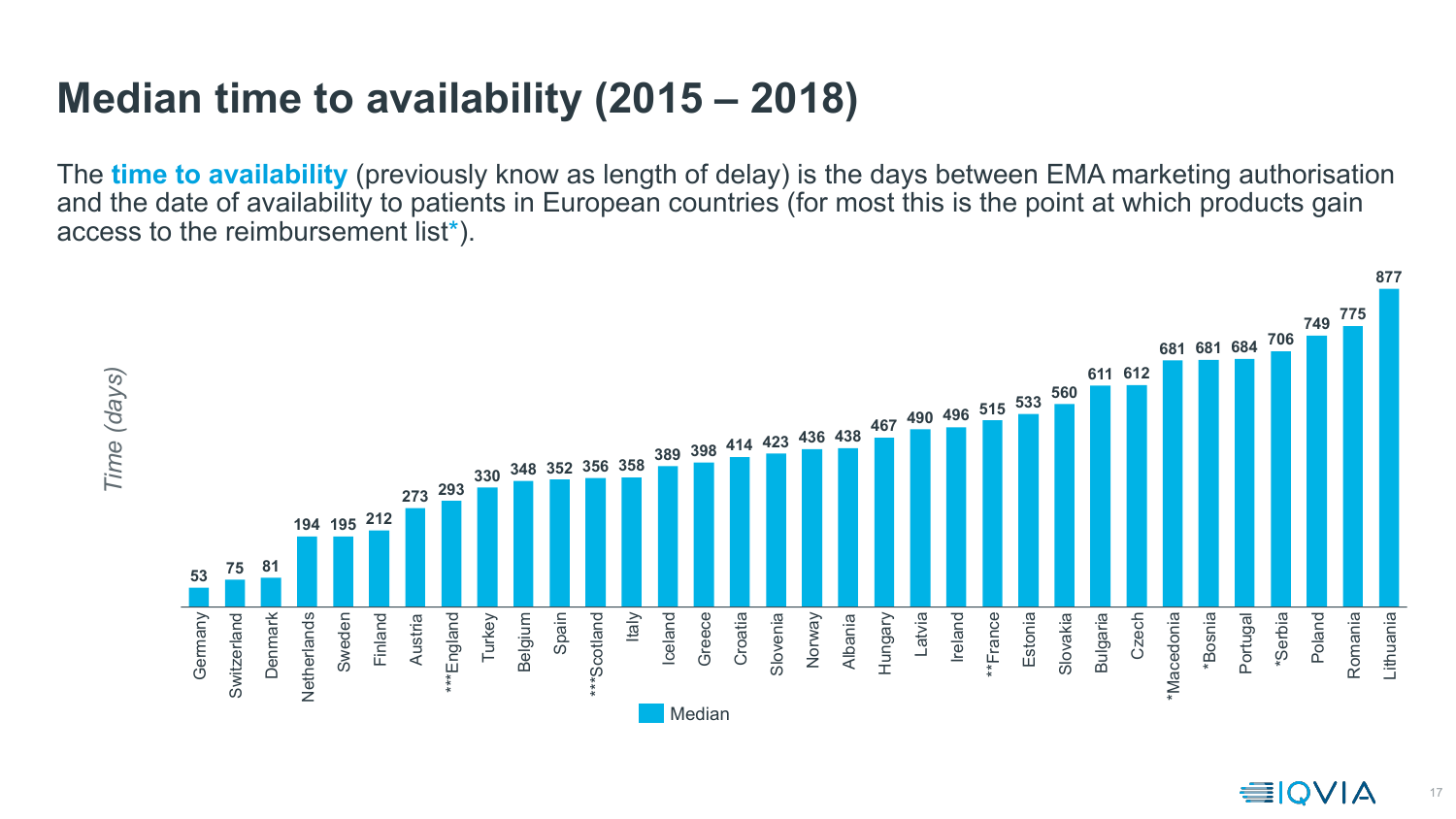

# **All medicines study comparison**

Rate of availability 2018 vs 2019 W.A.I.T study Time to availability 2018 vs 2019 W.A.I.T study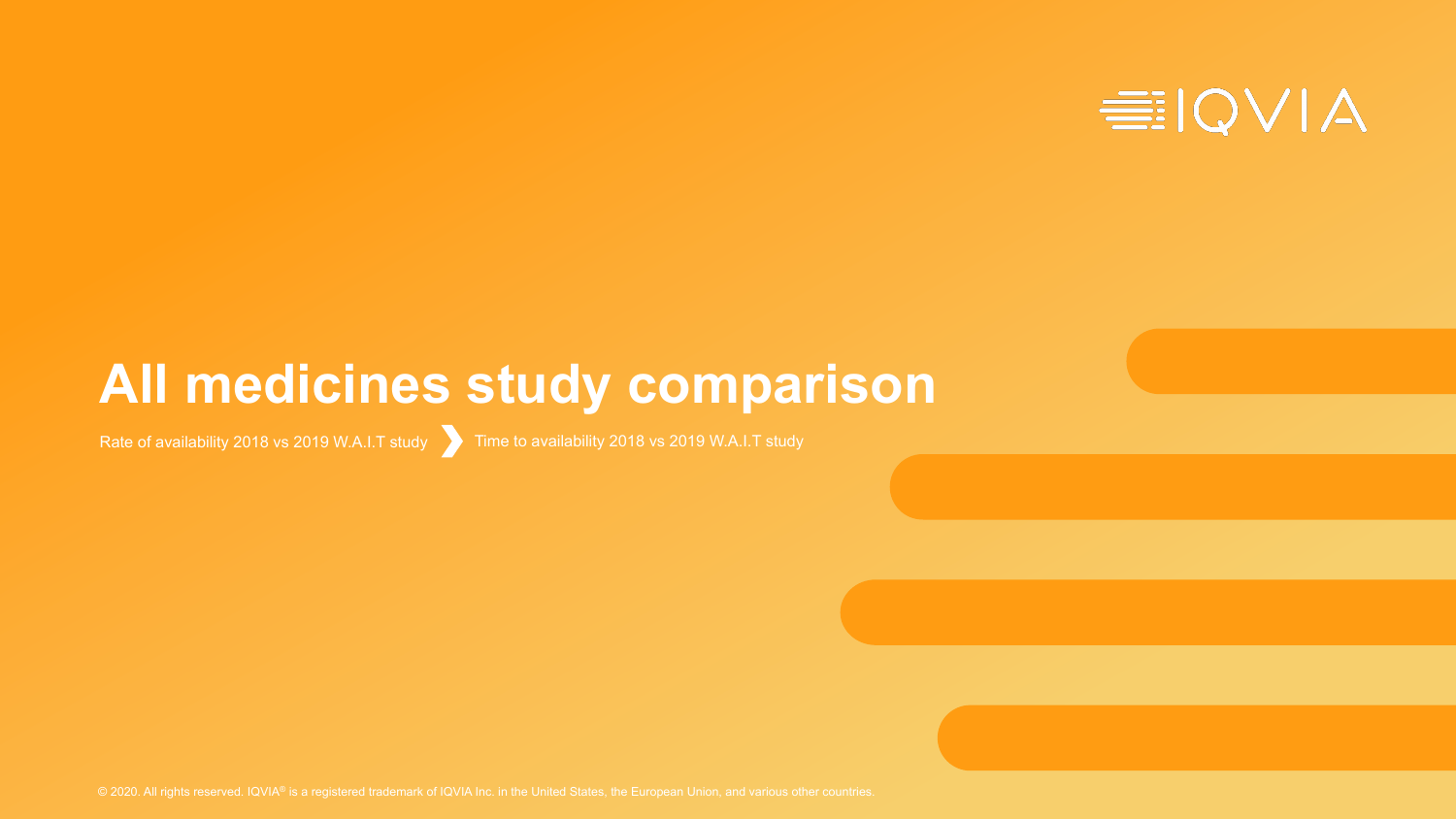## **Comparison of availability (2018 study vs 2019 study)**

The **rate of availability**, measured by the number of medicines available to patients in European countries as of 2019, compared to the rate of availability in the 2018 W.A.I.T. indicator study

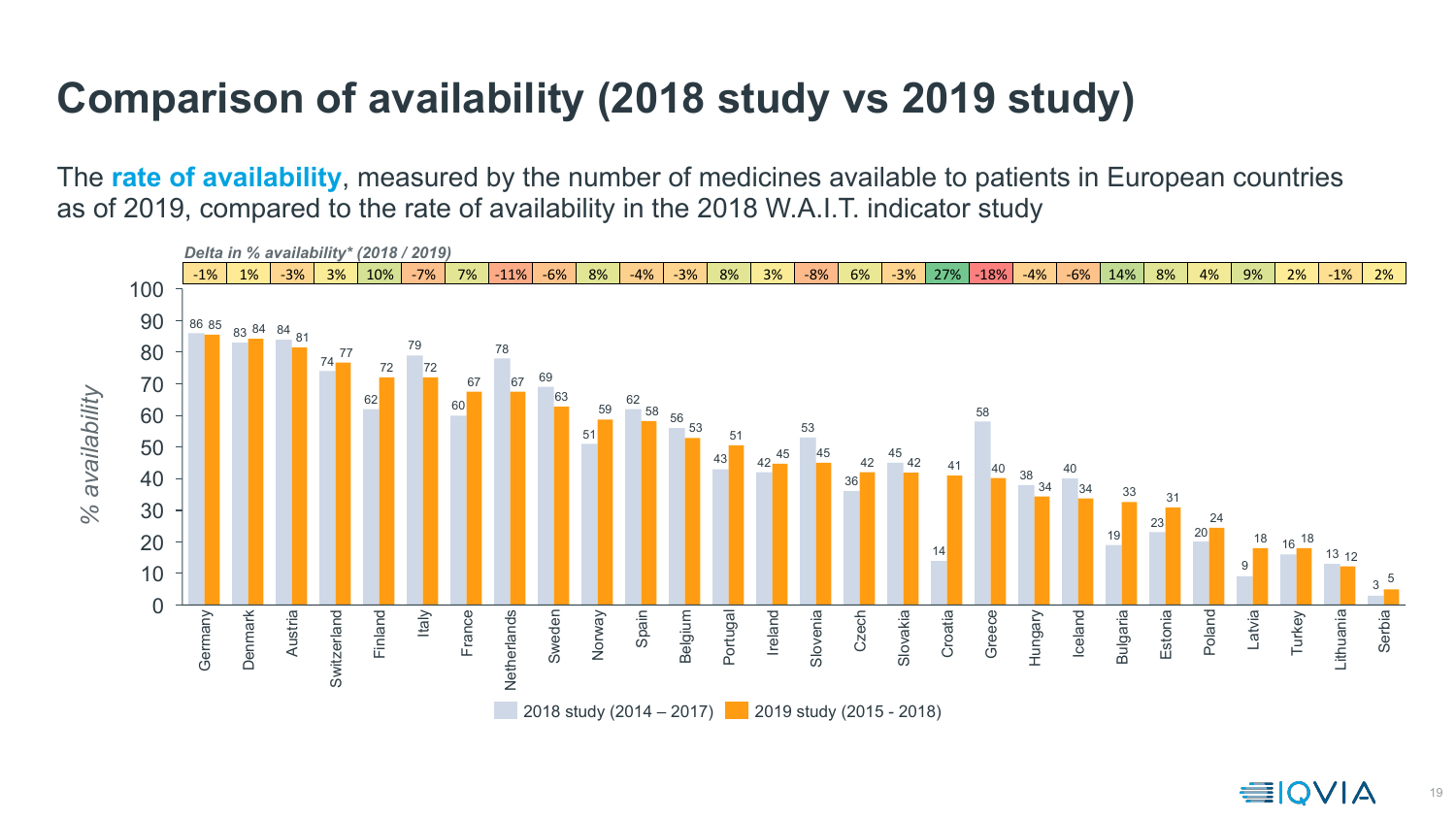## **Comparison of time to availability (2018 study vs 2019 study)**

The **time to availability** (previously know as length of delay) is the days between EMA marketing authorisation and the date of availability to patients compared to the rate of availability in the 2018 W.A.I.T. indicator study

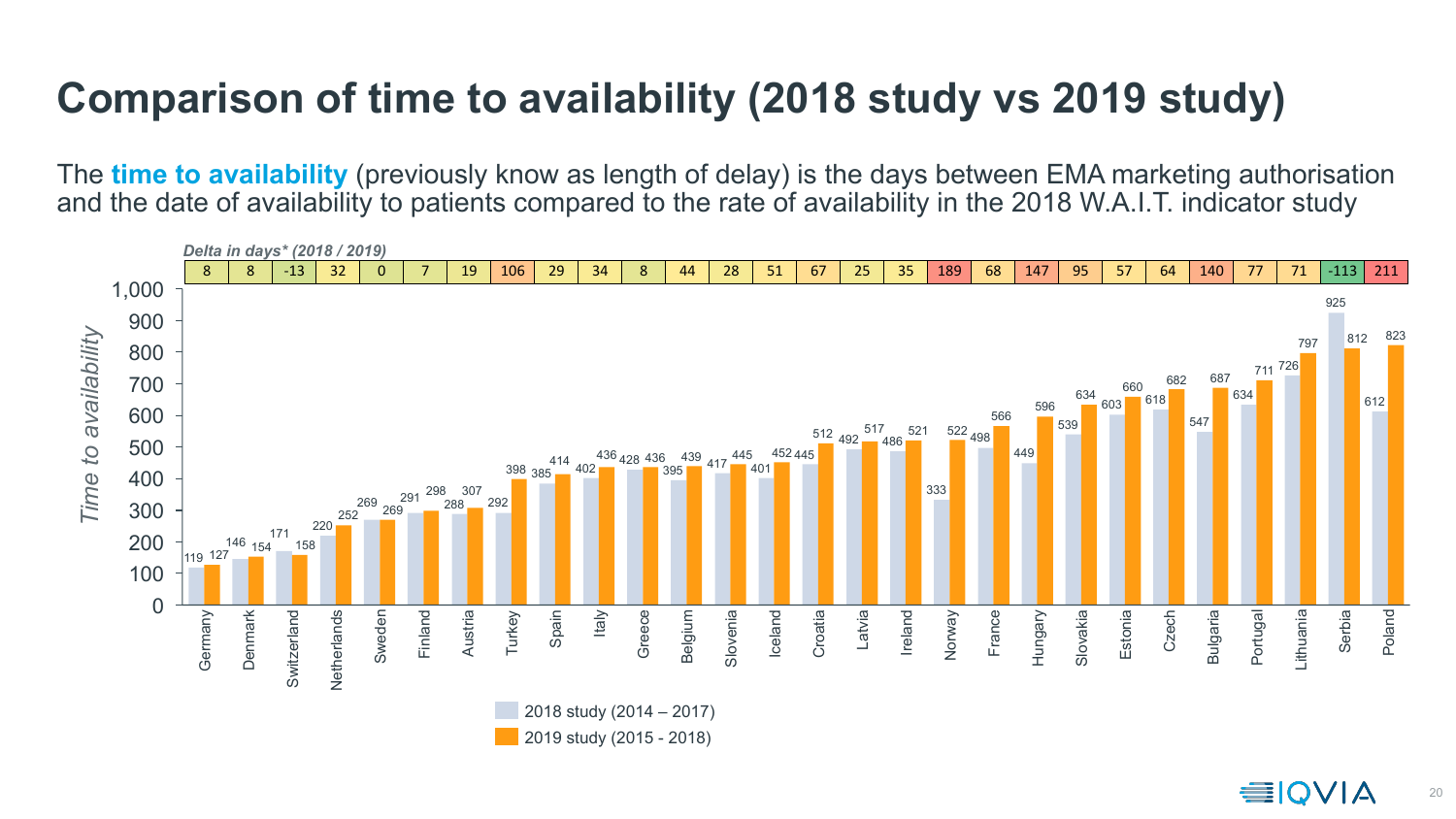## **Key observations**

#### **All medicines**

- **Patient access to new medicines is highly varied across Europe**, with the greatest rate of availability in Northern and Western European countries and lowest in Southern and Eastern European countries.
- In some countries, up to 30% of products are available and reimbursed but with specific conditions.
- The average delay between market authorisation and patient access can **vary by a factor greater than x 6 across Europe**, with patients in Northern /Western Europe accessing new products 100 - 350 days after market authorisation and patients mainly in Southern/ Eastern Europe between 600-850 days.
- **Even within a country there is a large variation in the speed of patient access** to different products. Often the level of variation within a country is greater than between countries e.g. shortest versus longest delays in Scotland (159 vs. 1789 days), Austria (24 vs. 1689 days) and Estonia (52 vs. 1657 days).
- **Comparison to 2018 W.A.I.T. indicator study**: of the countries overlapping both analyses, 54% countries have a higher rate of availability, although 93% countries have a longer delay in the 2019 study.

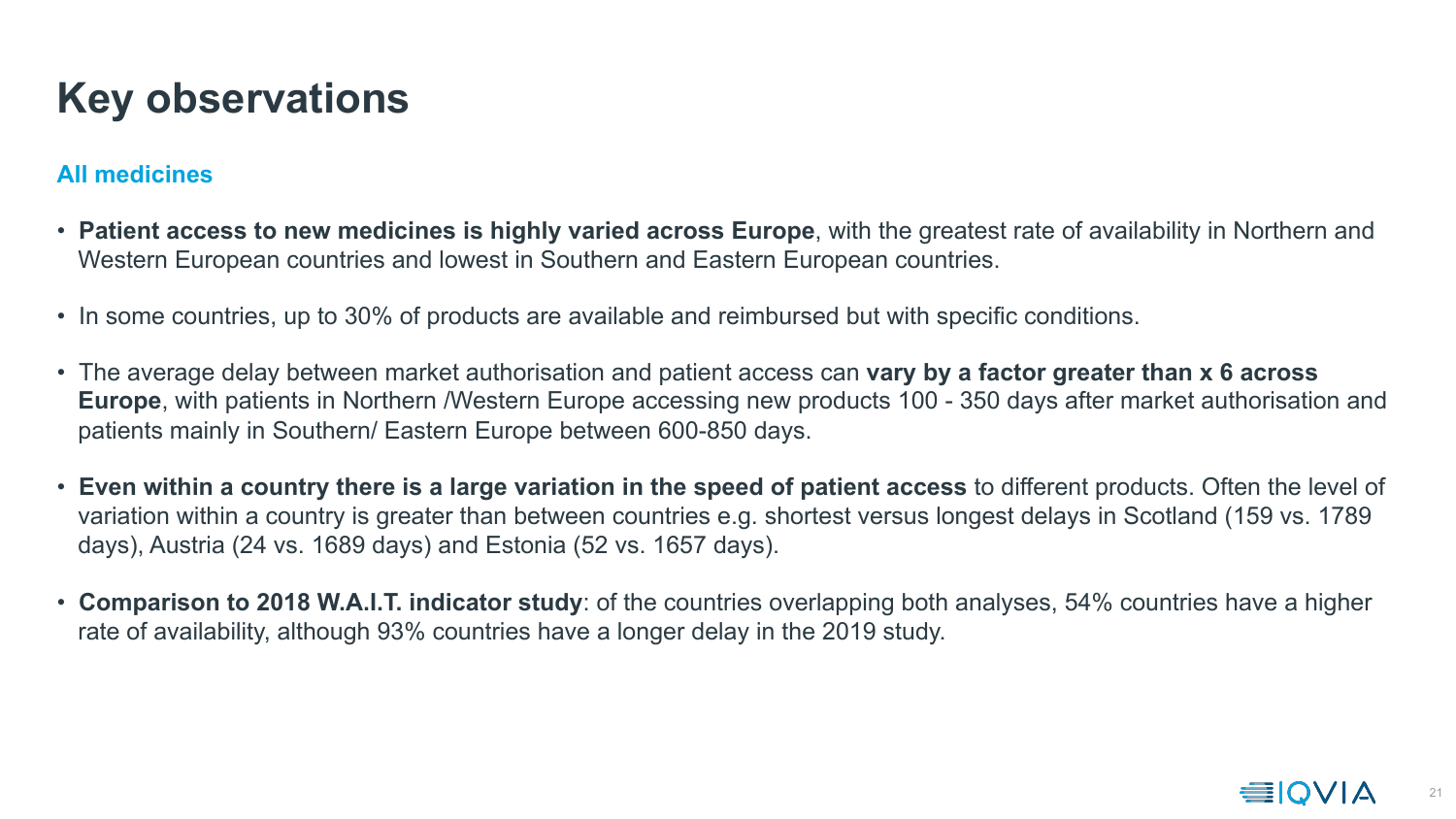

## **Oncology medicines**

Availability by approval year Rate of availability Channels of availability Time to availability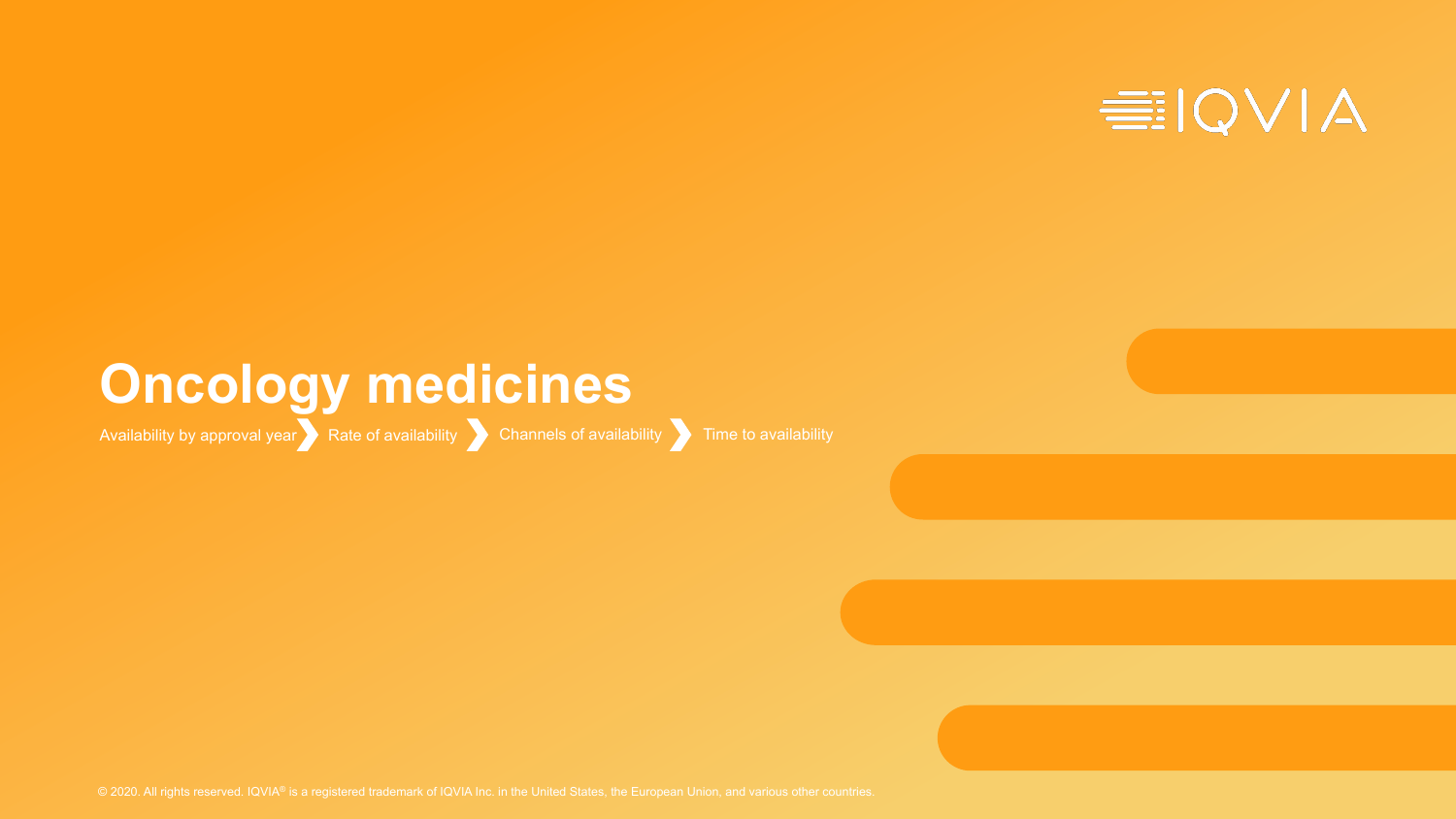## **Oncology availability by approval year (2015 - 2018)**

The **total of availability by approval year** is the number of medicines available to patients in European countries (for most countries this is the point at which the product gains access to the reimbursement list\*) split by the year in which the EMA granted marketing authorisation.

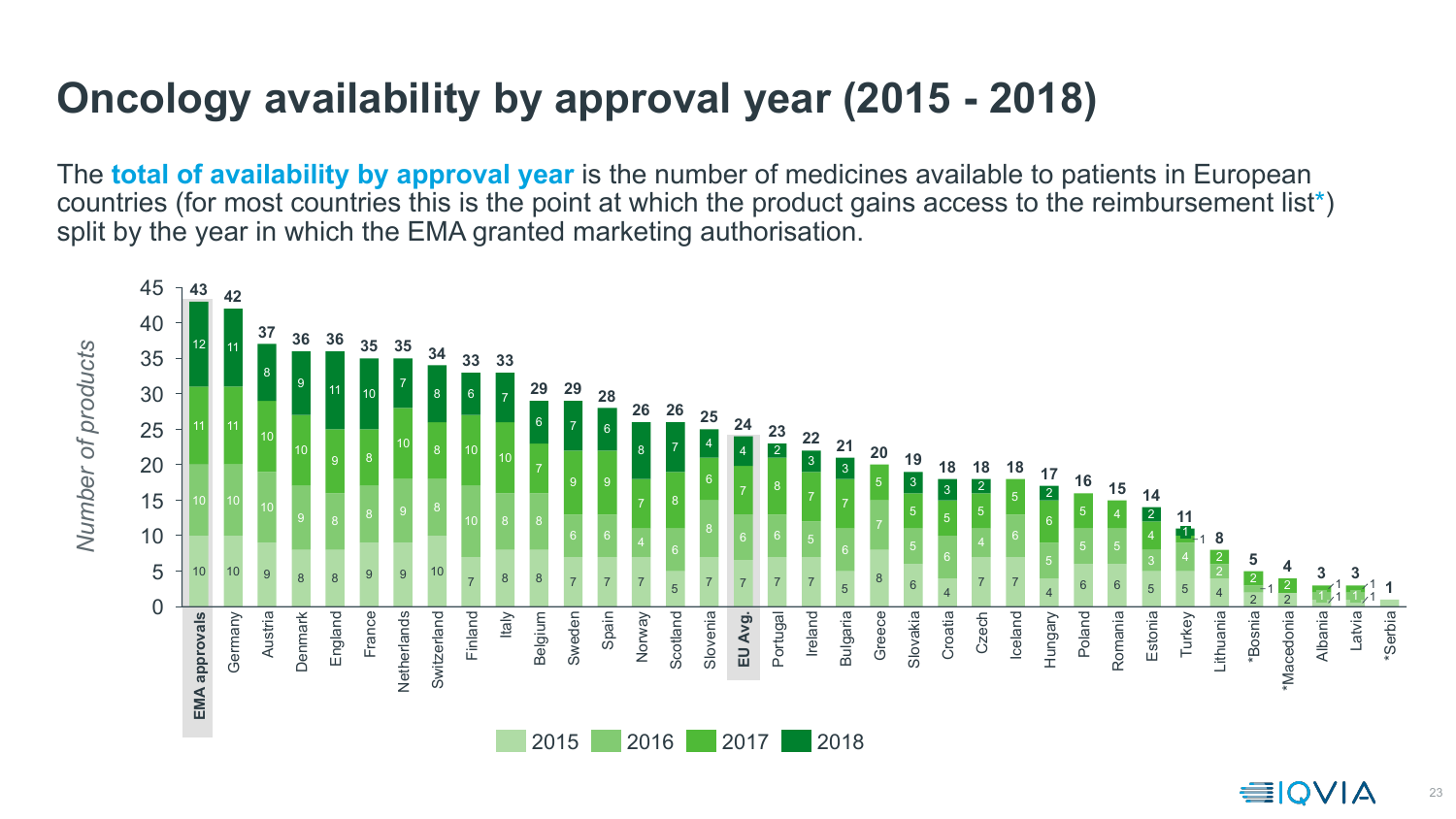## **Oncology rate of Availability (2015 - 2018)**

The **rate of availability**, measured by the number of medicines available to patients in European countries as of 2019: for most countries this is the point at which the product gains access to the reimbursement list, inc. limited availability

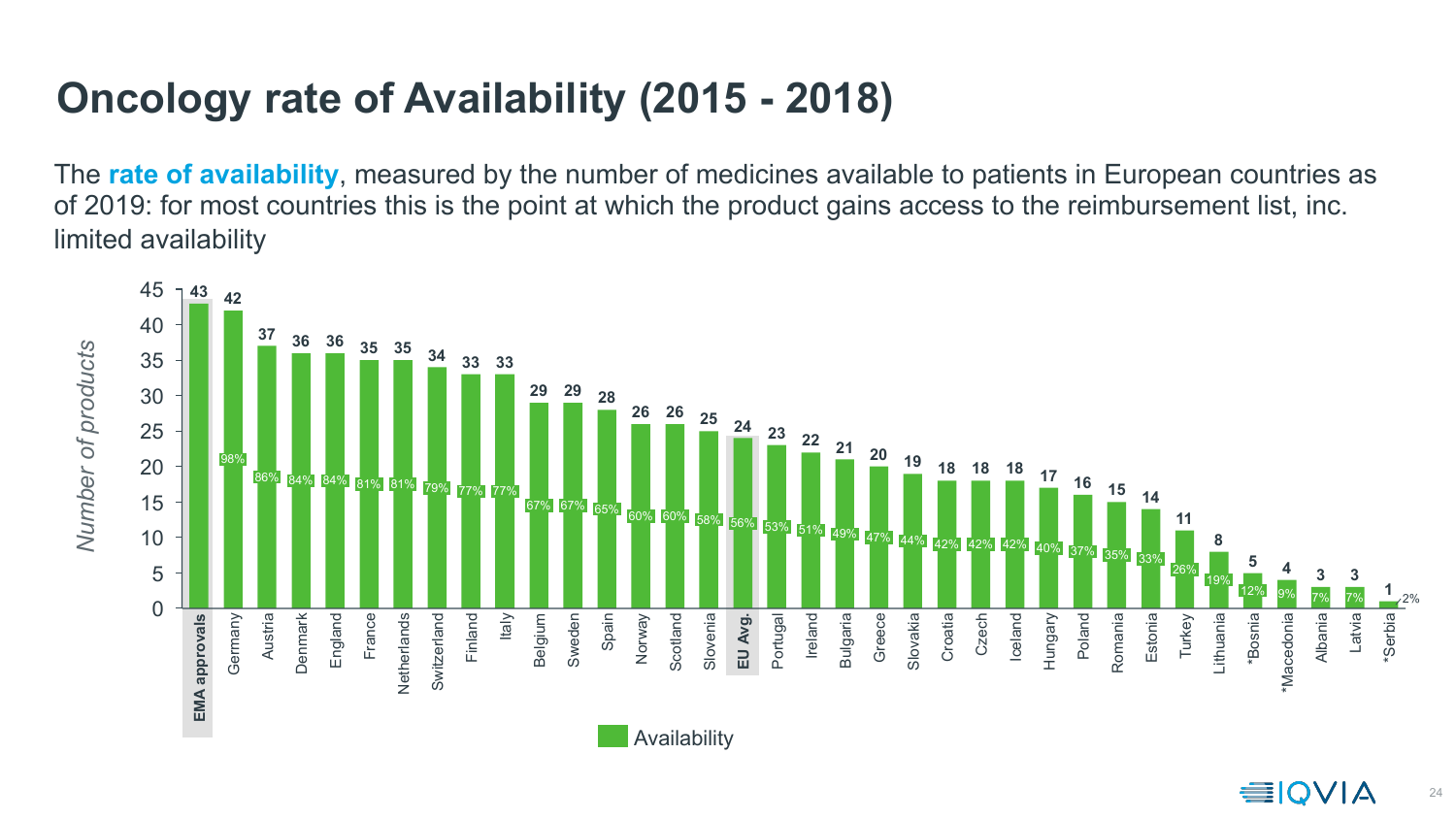## **Oncology rate of availability (%, 2015 – 2018)**

The **rate of availability** is the number of medicines available to patients in European countries (for most countries this is the point at which the product gains access to the reimbursement list\*). This includes all medicines status to provide a complete picture of the availability of the cohort of medicines studied.

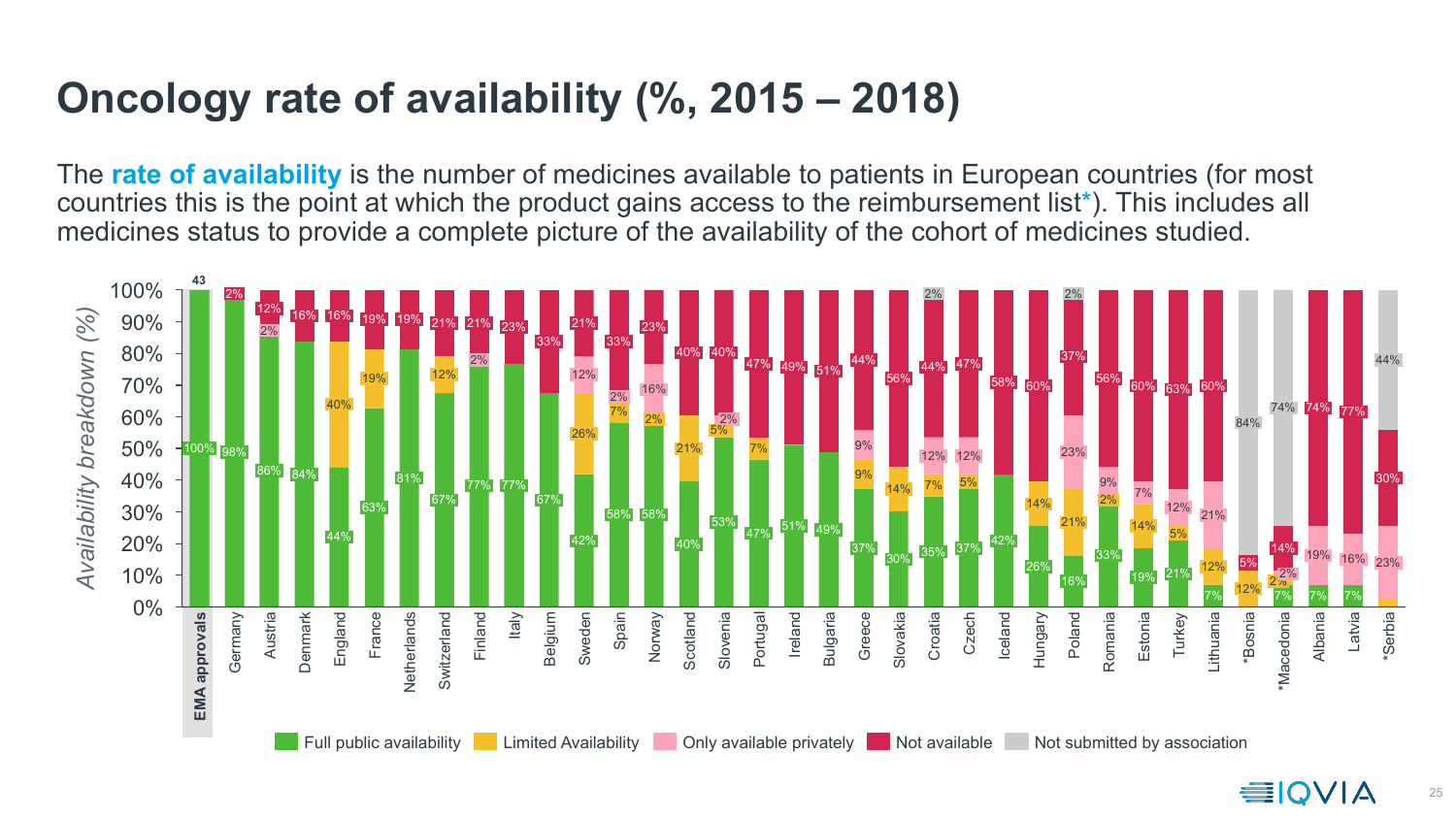## **Oncology time to availability (2015 – 2018)**

The **time to availability** (previously know as length of delay) is the days between EMA marketing authorisation and the date of availability to patients in European countries (for most this is the point at which products gain access to the reimbursement list\*).



Upper Quartile | Lower Quartile

Maximum / minimum - Median Mean (mean days)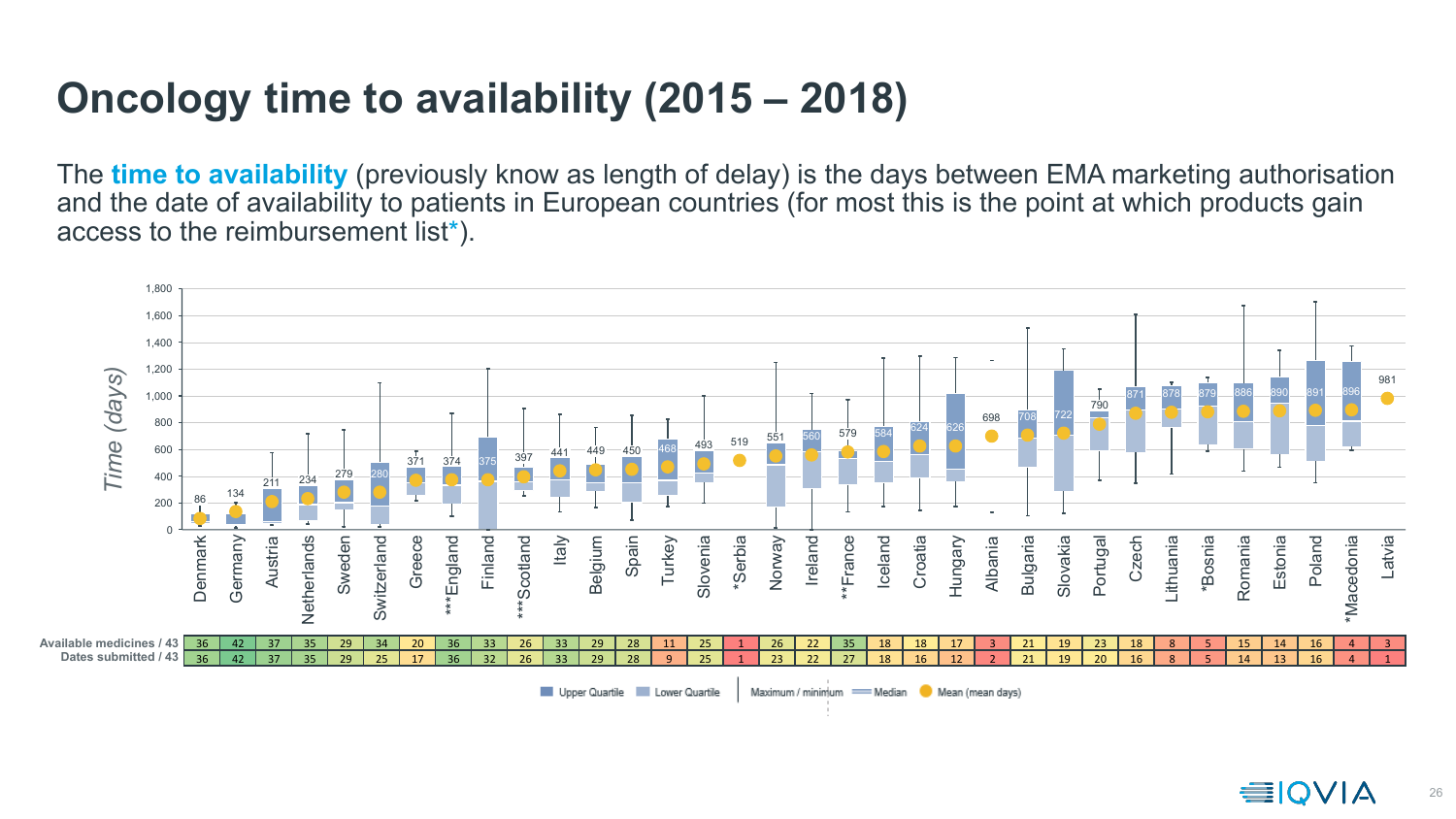## **Oncology median time to availability (2015 – 2018)**

The **time to availability** (previously know as length of delay) is the days between EMA marketing authorisation and the date of availability to patients in European countries (for most this is the point at which products gain access to the reimbursement list\*).

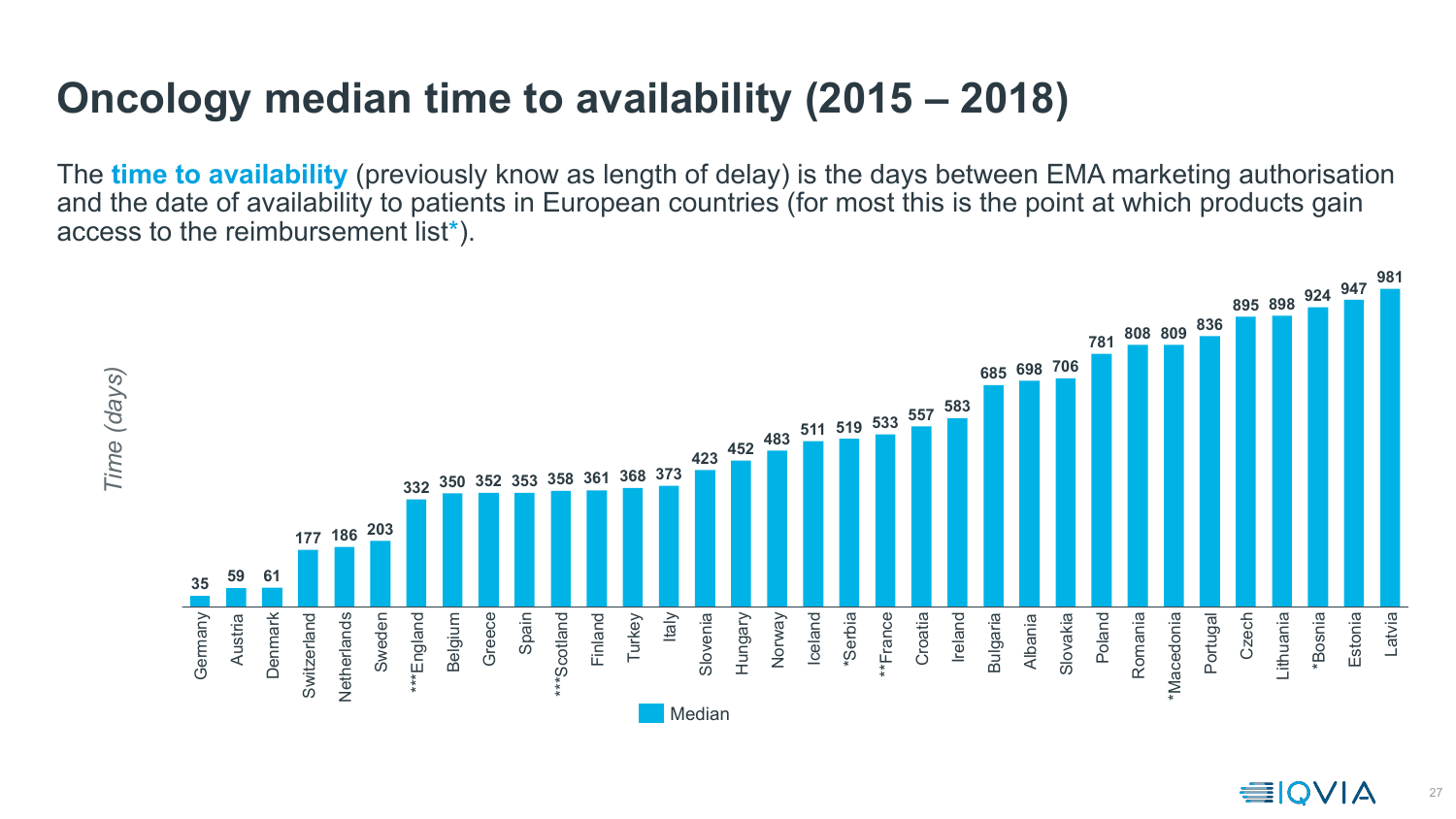## **Key observations**

#### **Oncology medicines**

- Patient access to new Oncology medicines is highly varied across Europe, with the greatest rate of availability in Northern and Western European countries.
- In 88% of the countries, the rate of availability is **higher for Oncology products** compared to all products approved between 2015-2018
- In Germany, France, England, Netherlands, Belgium, Bulgaria, and Romania, the availability of oncology medicines in more than 10% above the rate of all medicines approvals.
- Limited availability is prevalent within the oncology medicines with over 20% of oncology medicines having a restriction placed upon them after SmPC in England (40%), Sweden (26%), Scotland, (21%), and Poland (21%)
- The average delay between market authorisation and patient access for Oncology products varies 2.5 months to over 2.5 years

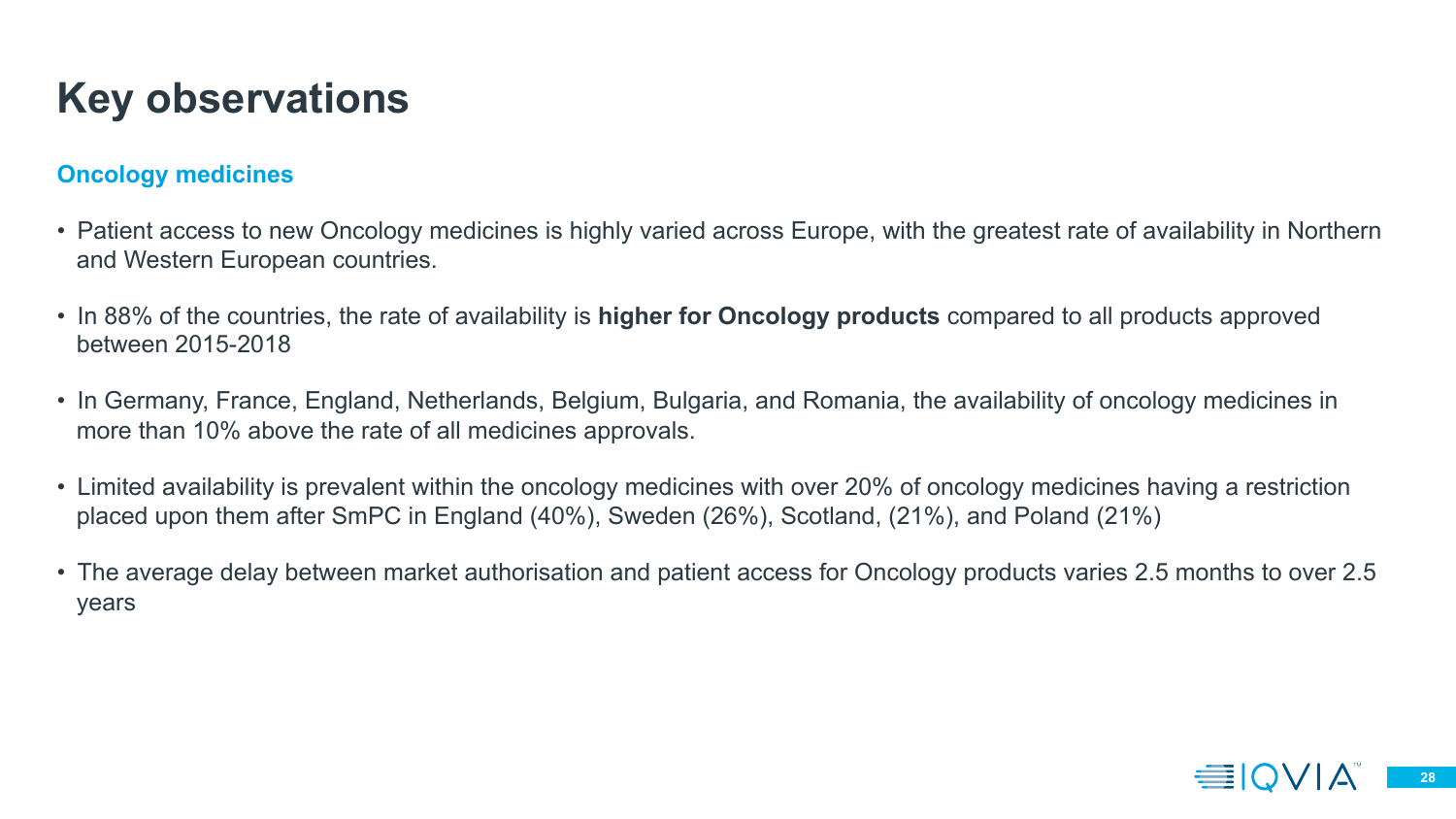

# **Orphans medicines**

Availability by approval year  $\begin{array}{|c|c|c|}\n\hline\n\end{array}$  Rate of availability  $\begin{array}{|c|c|c|}\n\hline\n\end{array}$  Channels of availability  $\begin{array}{|c|c|}\n\hline\n\end{array}$  Time to availability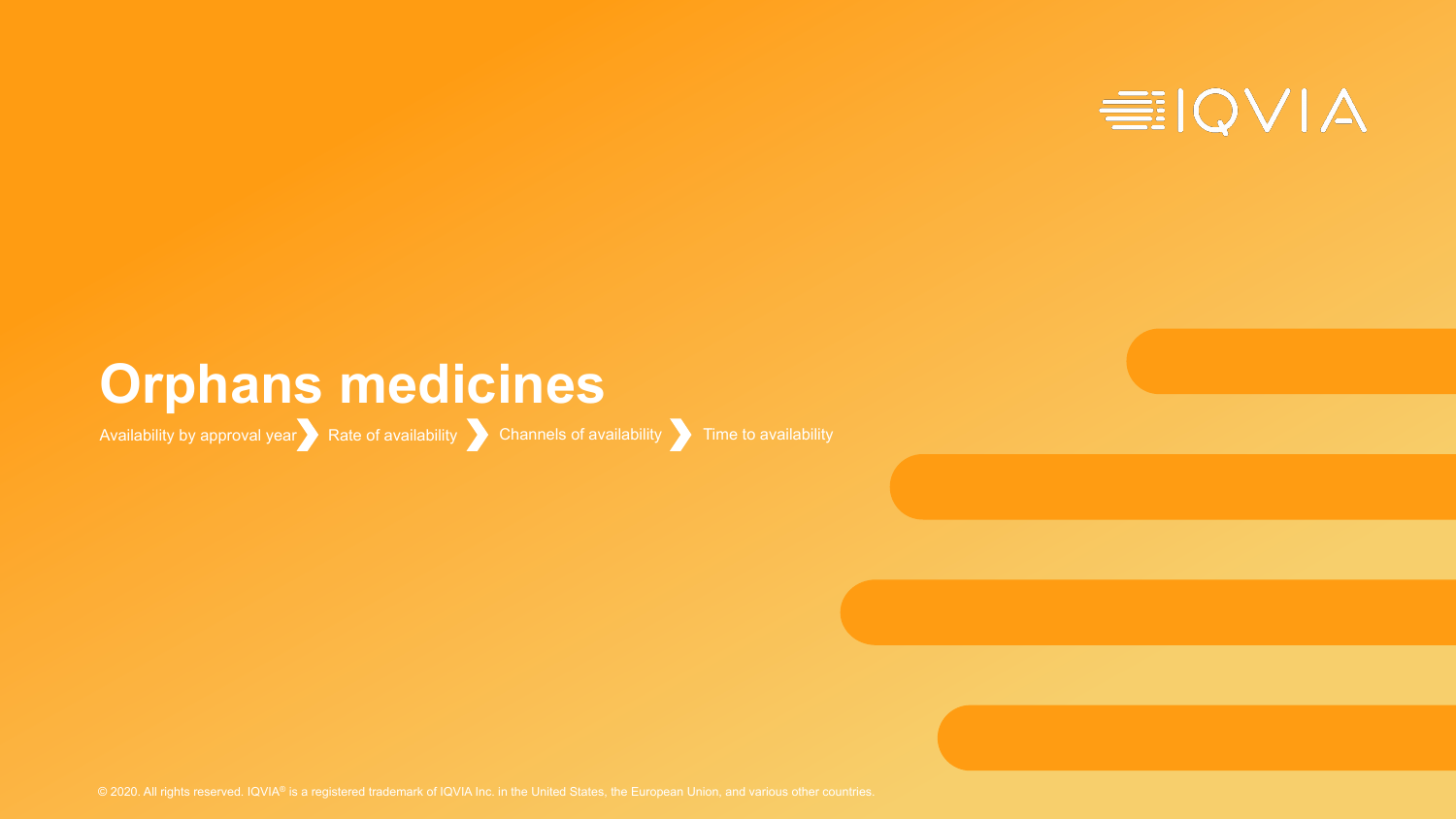## **Orphan availability by approval year (2015 - 2018)**

The **total of availability by approval year** is the number of medicines available to patients in European countries (for most countries this is the point at which the product gains access to the reimbursement list\*) split by the year in which the EMA granted marketing authorisation.

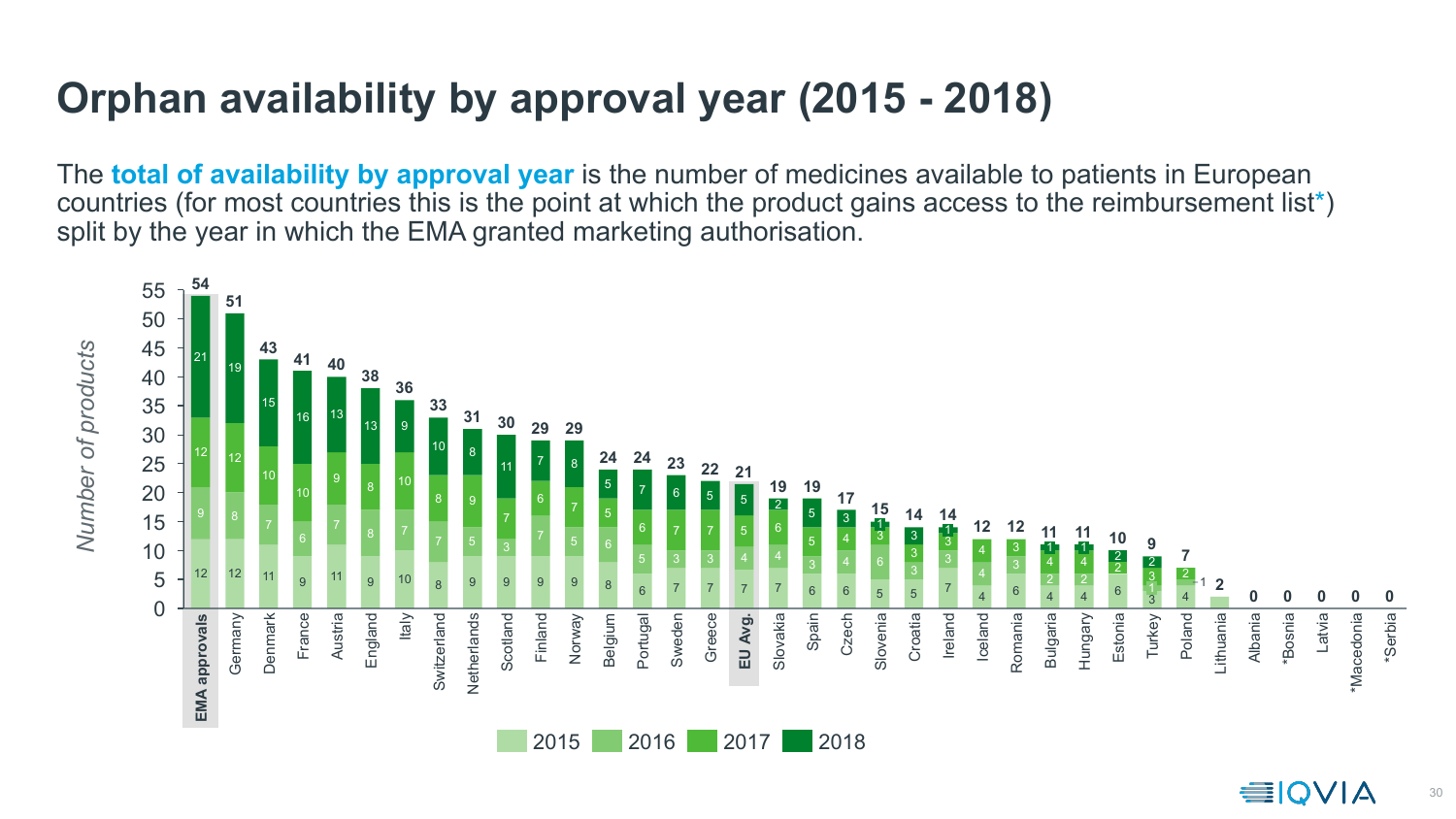## **Orphan rate of availability (2015 - 2018)**

The **rate of availability**, measured by the number of medicines available to patients in European countries as of 2019: for most countries this is the point at which the product gains access to the reimbursement list, inc. limited availability



Availability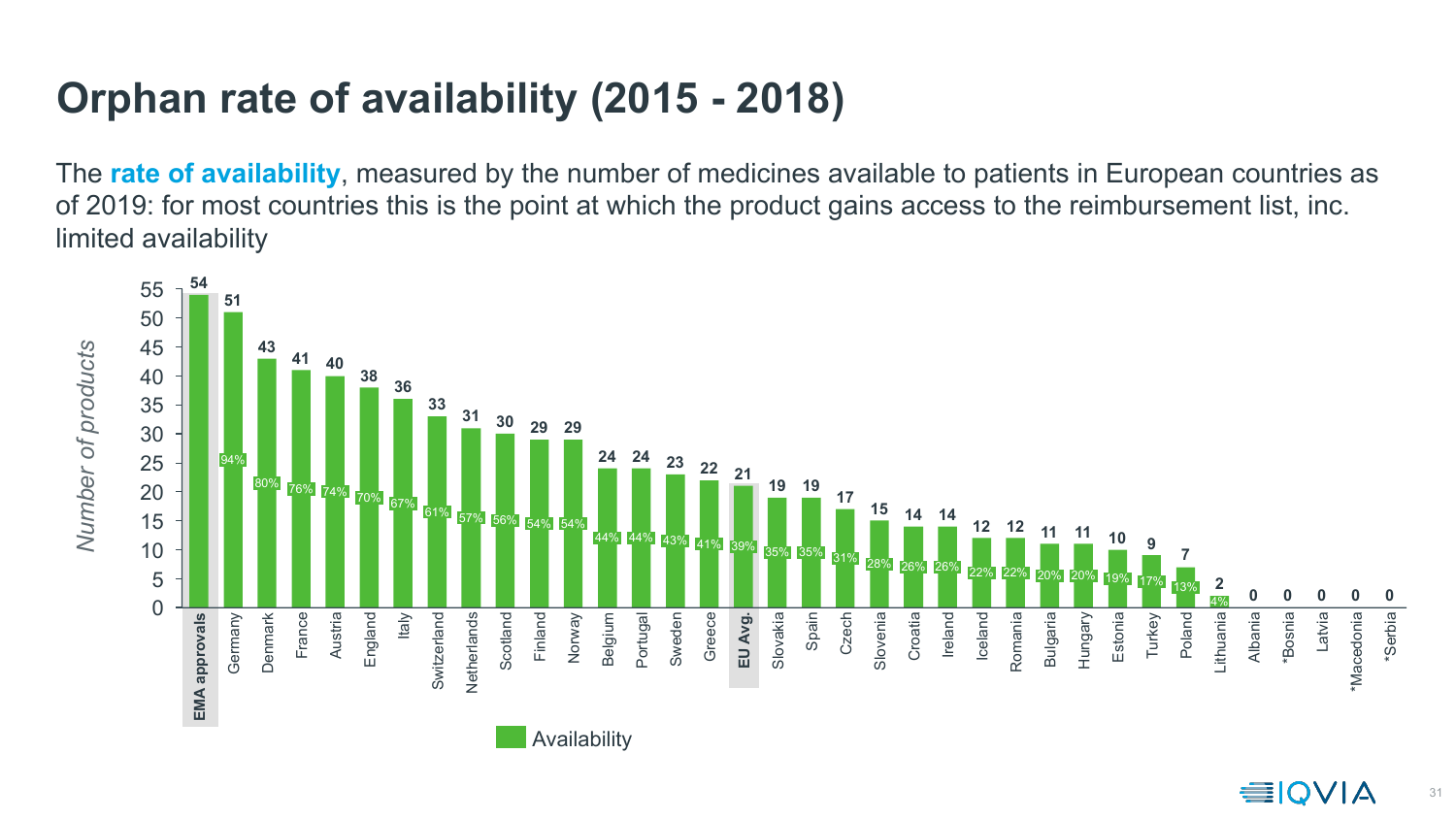## **Orphan rate of availability (%, 2015 – 2018)**

The **rate of availability** is the number of medicines available to patients in European countries (for most countries this is the point at which the product gains access to the reimbursement list\*). This includes all medicines status to provide a complete picture of the availability of the cohort of medicines studied.

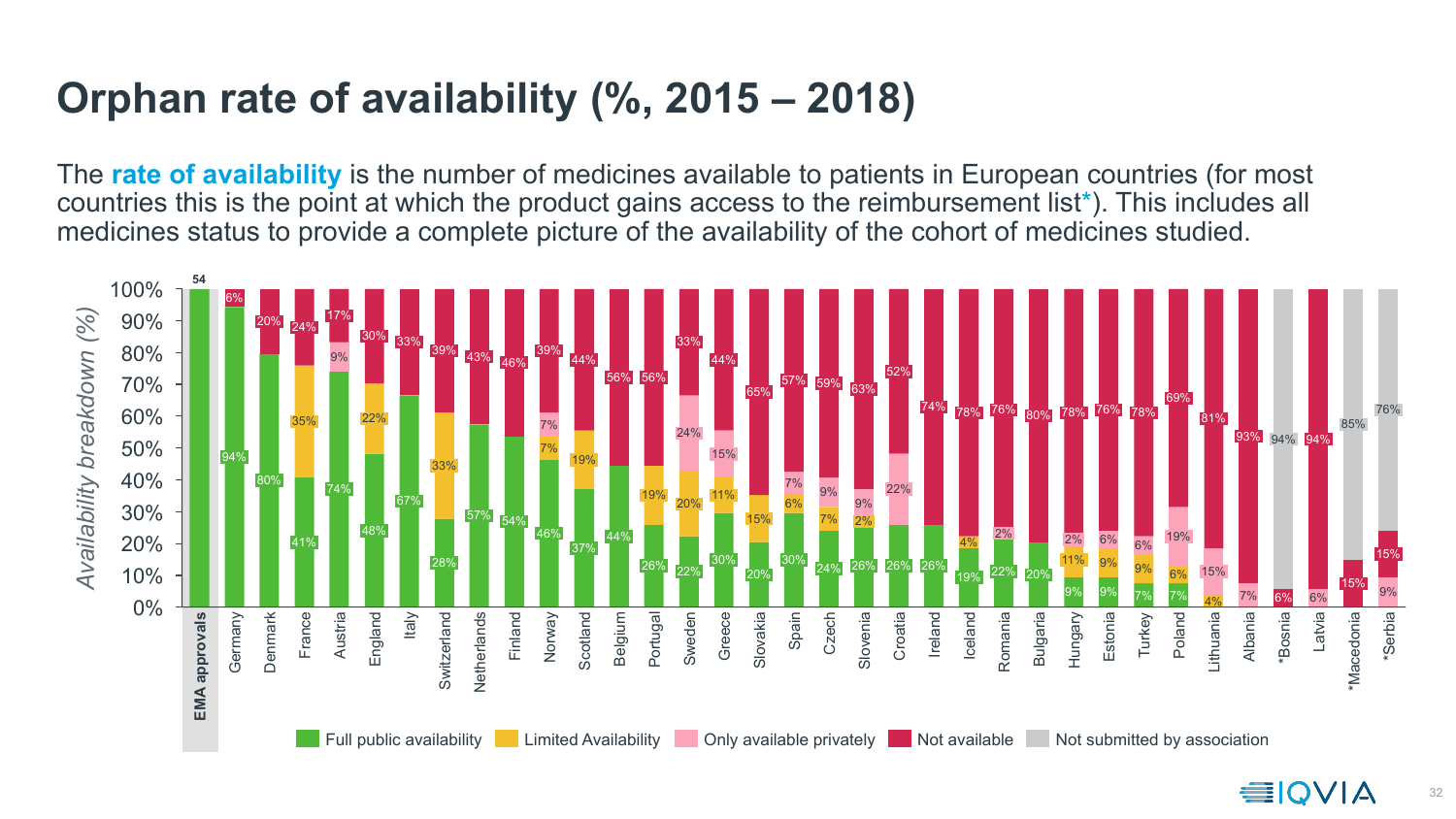## **Orphan time to availability (2015 – 2018)**

The **time to availability** (previously know as length of delay) is the days between EMA marketing authorisation and the date of availability to patients in European countries (for most this is the point at which products gain access to the reimbursement list\*).

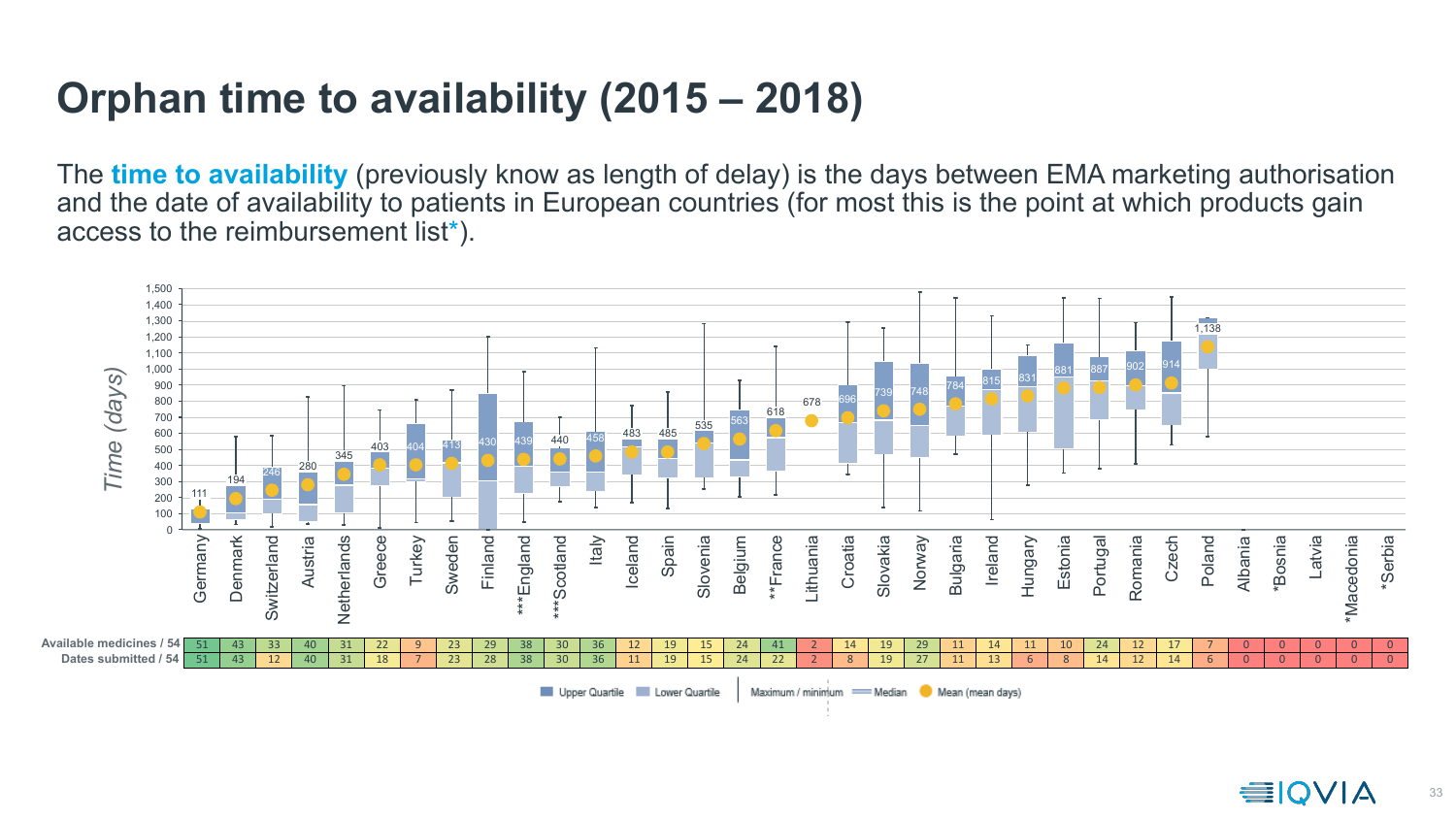## **Orphan median time to availability (2015 – 2018)**

The **time to availability** (previously know as length of delay) is the days between EMA marketing authorisation and the date of availability to patients in European countries (for most this is the point at which products gain access to the reimbursement list\*).

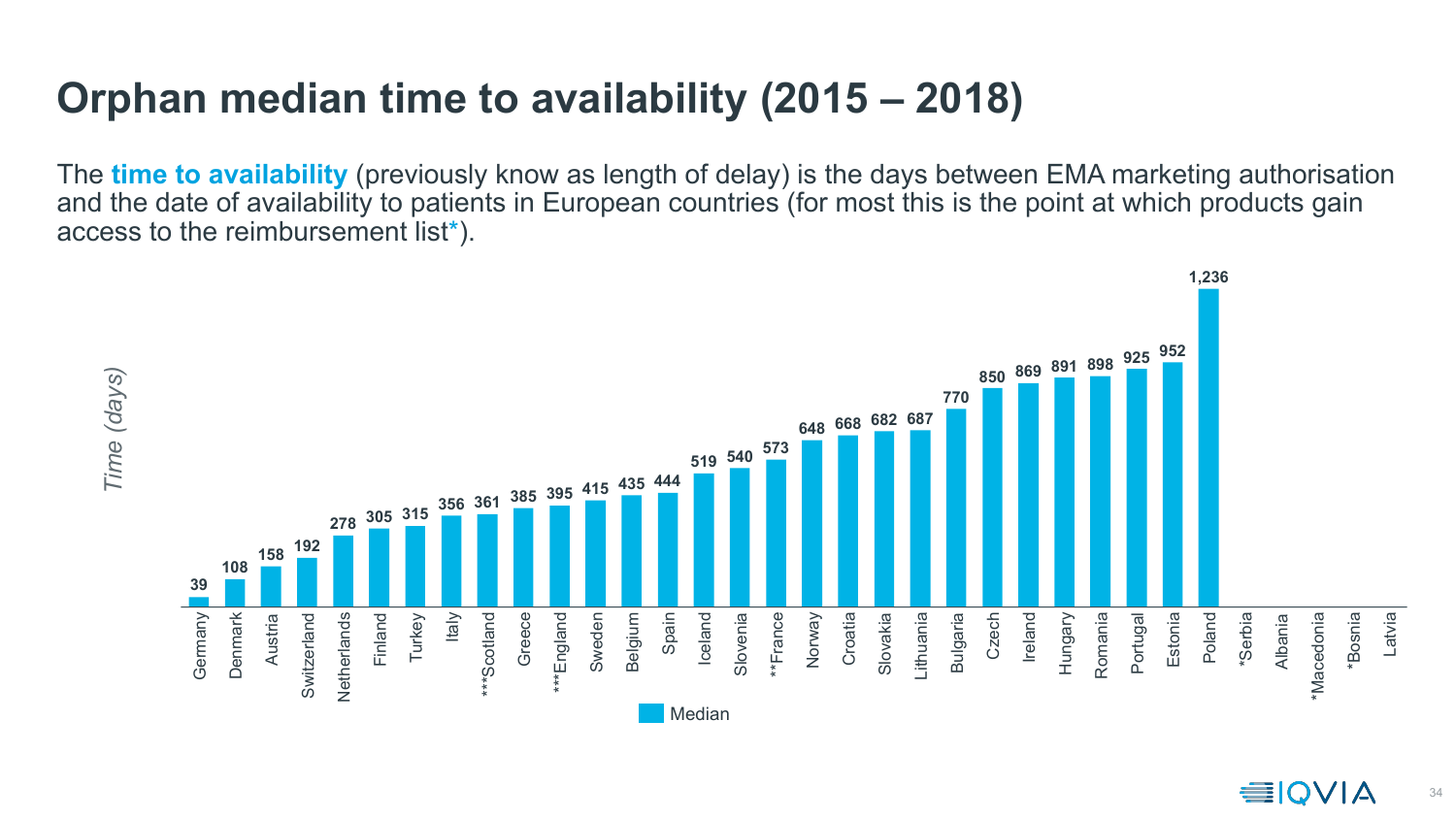## **Key observations**

### **Orphan drugs**

- Patient access to new Orphan medicines is highly varied across Europe, with the greatest rate of availability in Northern and Western European countries.
- In over 80% of the countries, the rate of availability **is lower for Orphan drugs** compared to all products approved between 2015-2018
- Only in Germany, England, Switzerland, Greece, and France is the rate of orphan medicines availability higher than all products approved 2015 - 2018
- Almost 80% of the countries have a **longer average delay** to EMA authorisation for Orphan drugs compared to all products approved 2015-2017
- The average delay between market authorisation and patient access for Orphan drugs is between 3.7 months to 3.2 years
- **15% of all countries studied do not have access to any of the orphan medicines** approved between 2015 and 2018

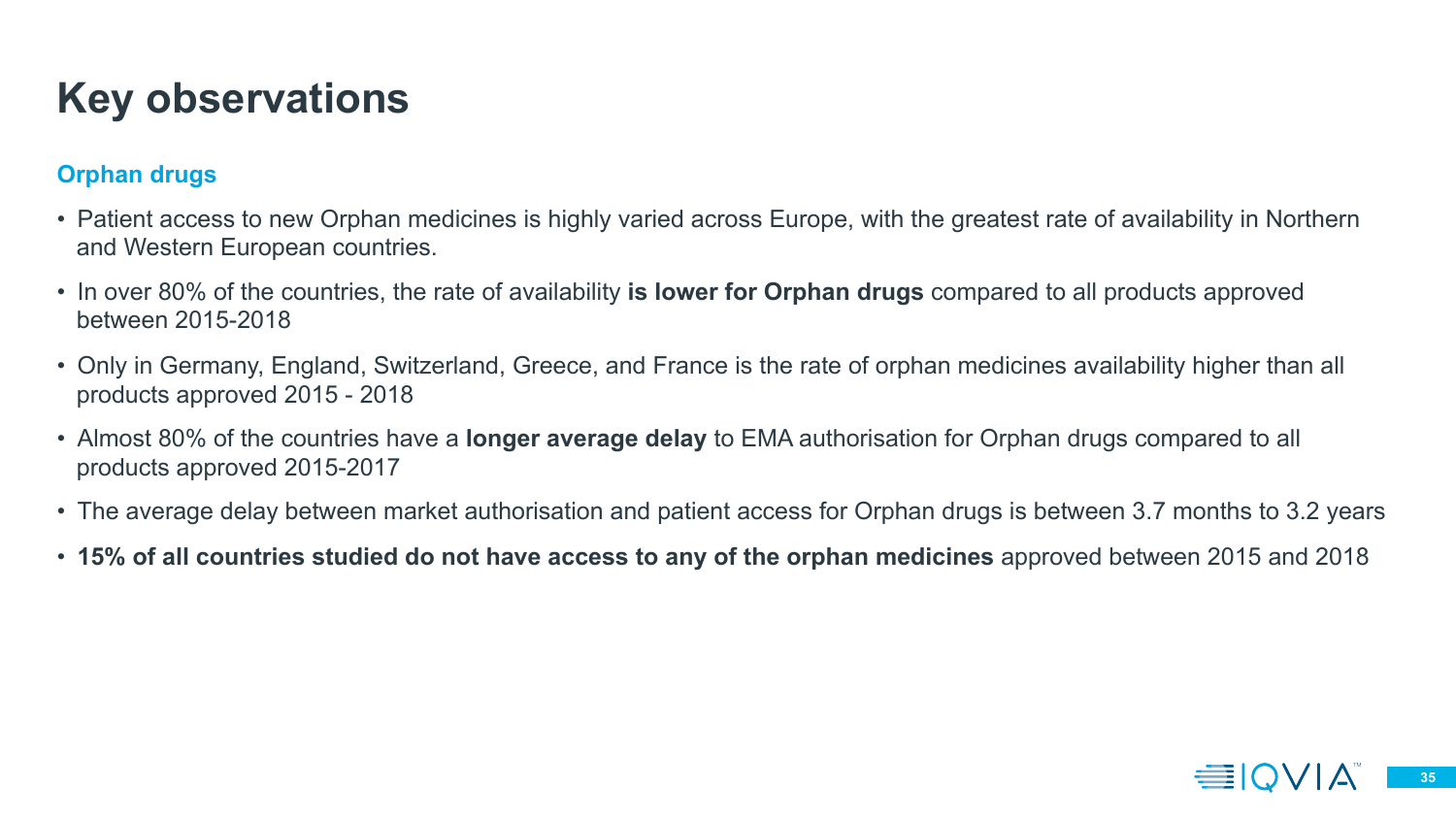

## **Non-oncology orphans medicines**

Availability by approval year  $R$  Rate of availability  $\sum$  Channels of availability  $\sum$  Time to availability

© 2020. All rights reserved. IQVIA® is a registered trademark of IQVIA Inc. in the United States, the European Union, and various other countries.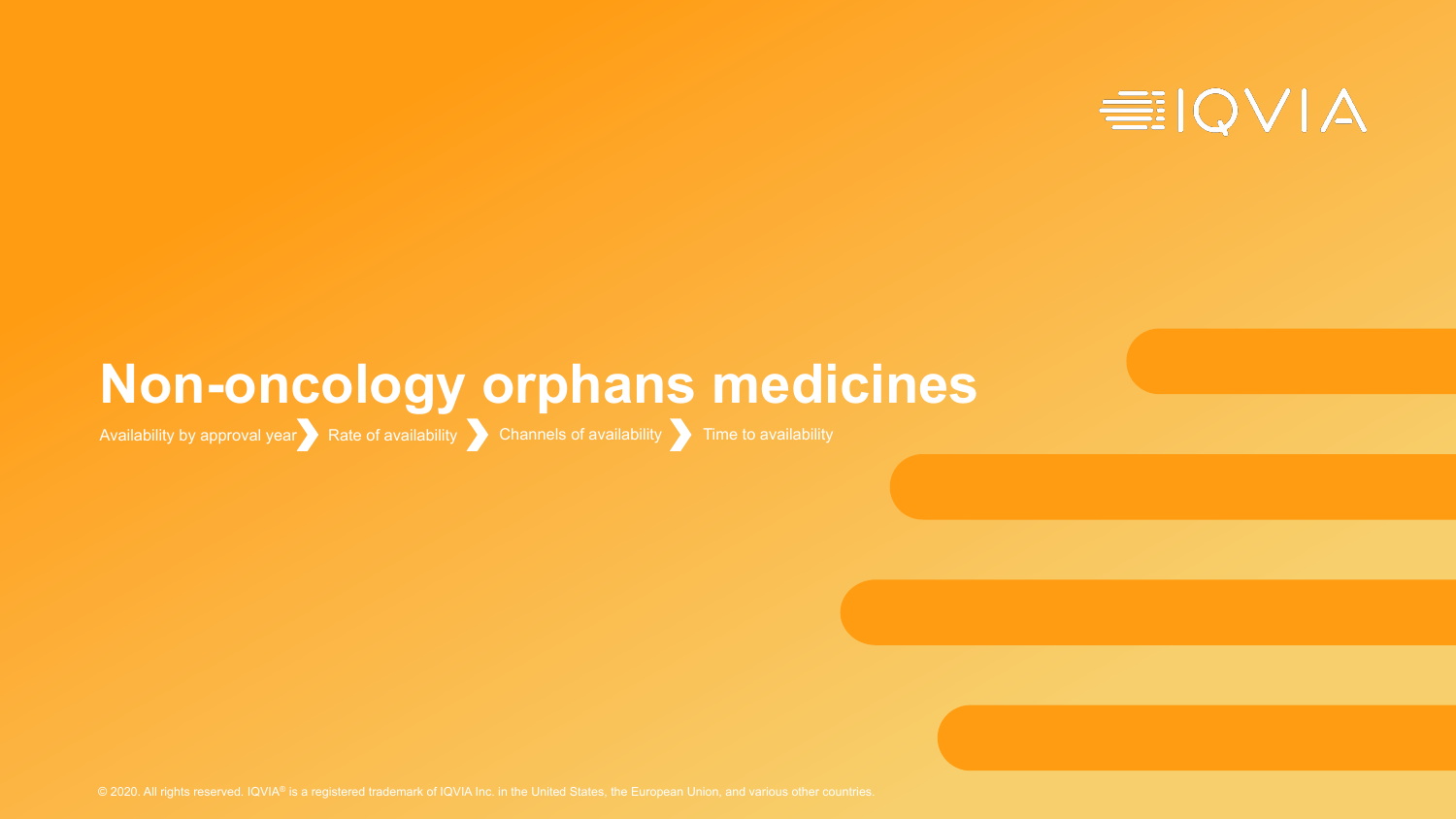## **Non-oncology orphan availability by approval year (2015 - 2018)**

The **total of availability by approval year** is the number of medicines available to patients in European countries (for most countries this is the point at which the product gains access to the reimbursement list\*) split by the year in which the EMA granted marketing authorisation.

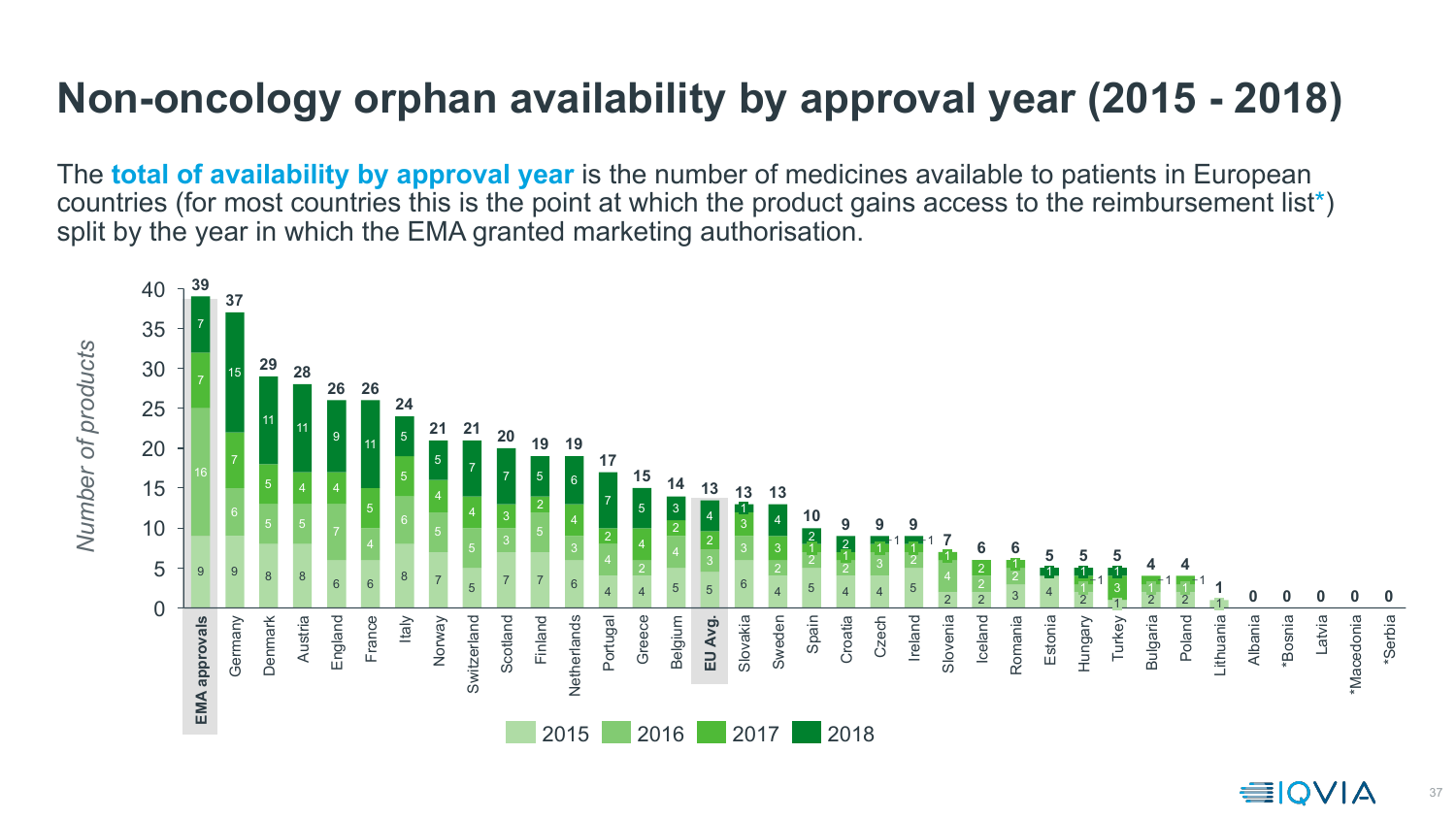## **Non-oncology orphan rate of availability (2015 - 2018)**

The **rate of availability**, measured by the number of medicines available to patients in European countries as of 2019: for most countries this is the point at which the product gains access to the reimbursement list, inc. limited availability.



**Availability**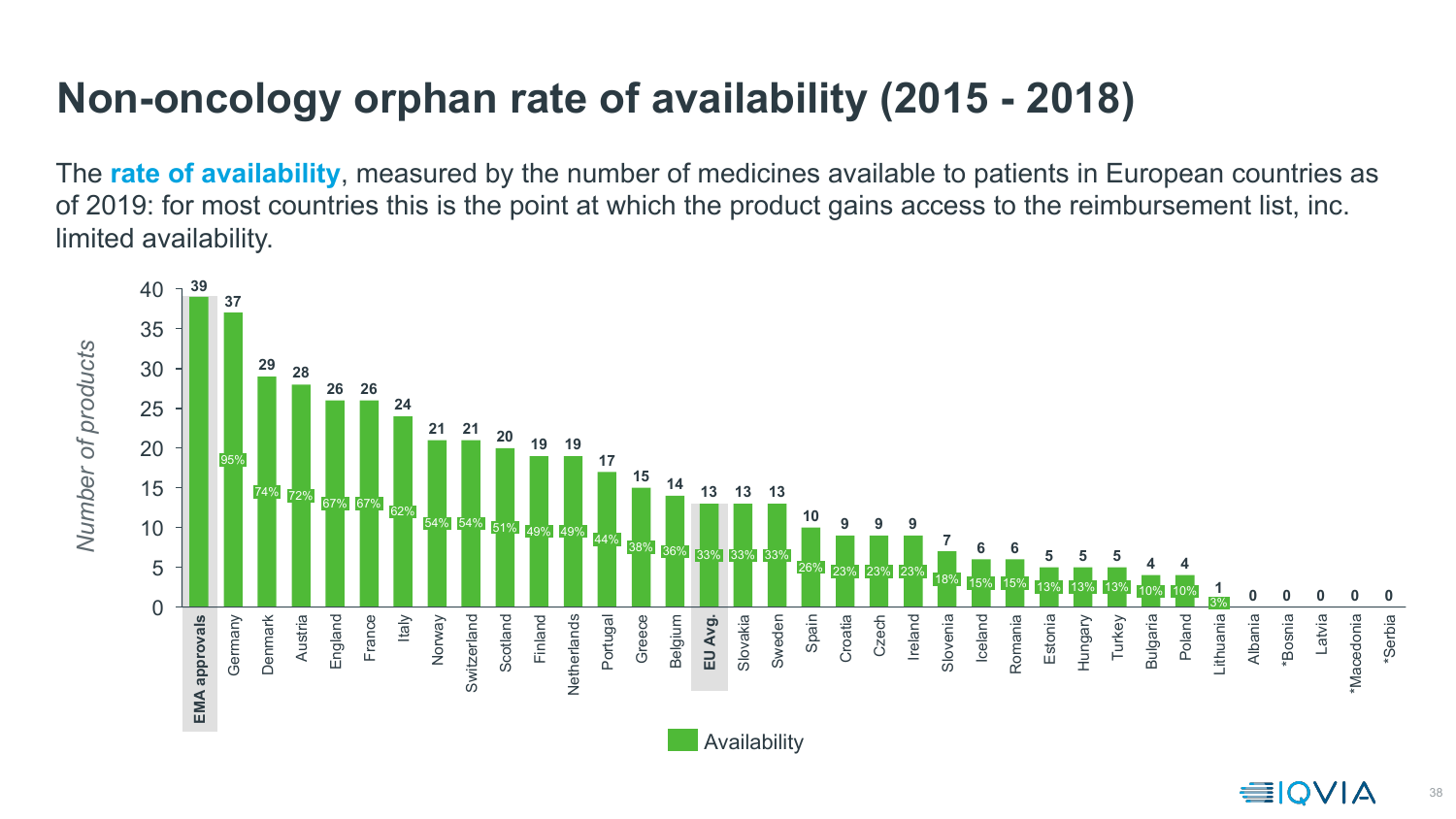## **Non-oncology orphan rate of availability (%, 2015 – 2018)**

The **rate of availability** is the number of medicines available to patients in European countries (for most countries this is the point at which the product gains access to the reimbursement list\*). This includes all medicines status to provide a complete picture of the availability of the cohort of medicines studied.

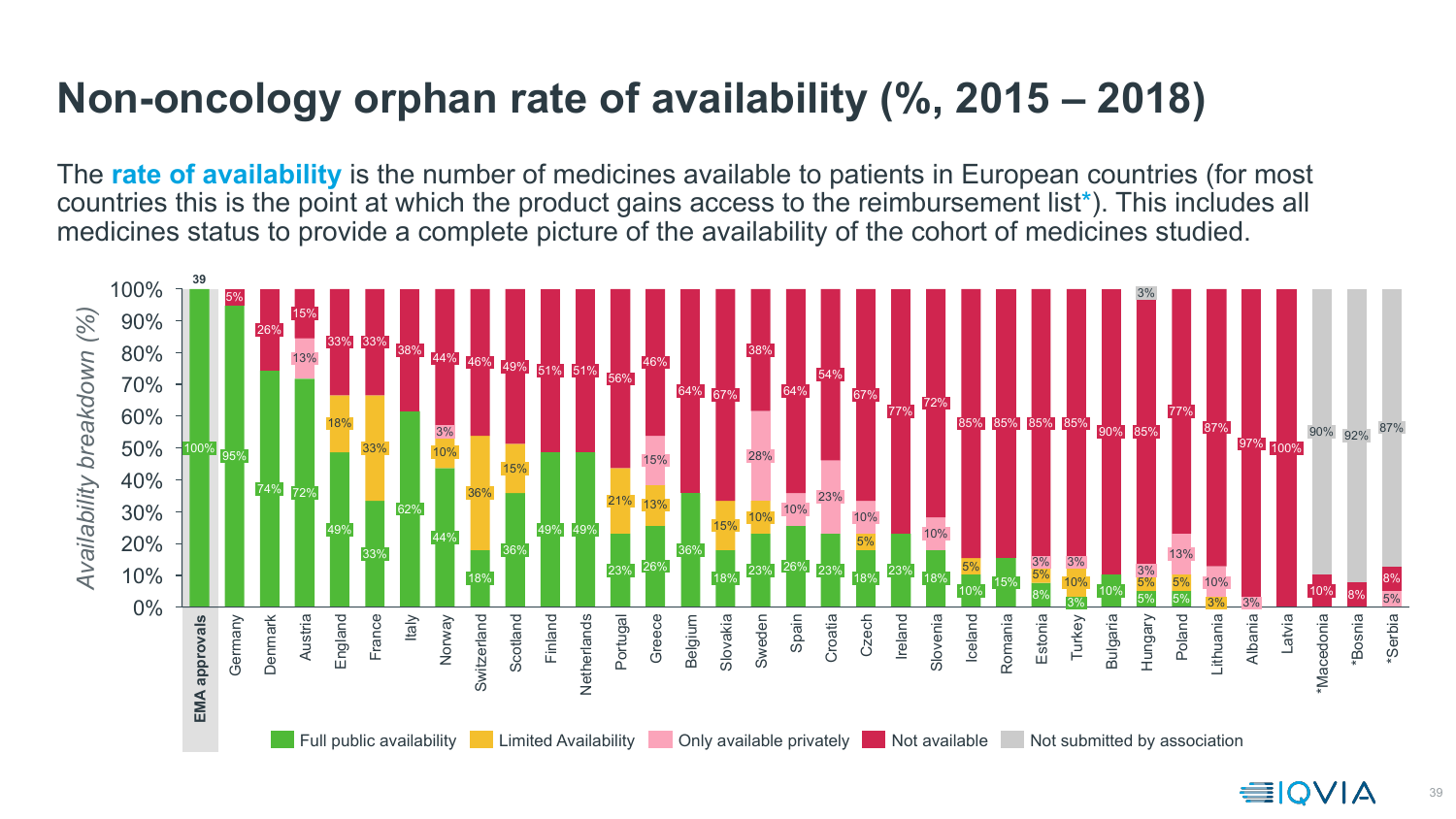## **Non-oncology orphan time to availability (2015 – 2018)**

The **time to availability** (previously know as length of delay) is the days between EMA marketing authorisation and the date of availability to patients in European countries (for most this is the point at which products gain access to the reimbursement list\*).

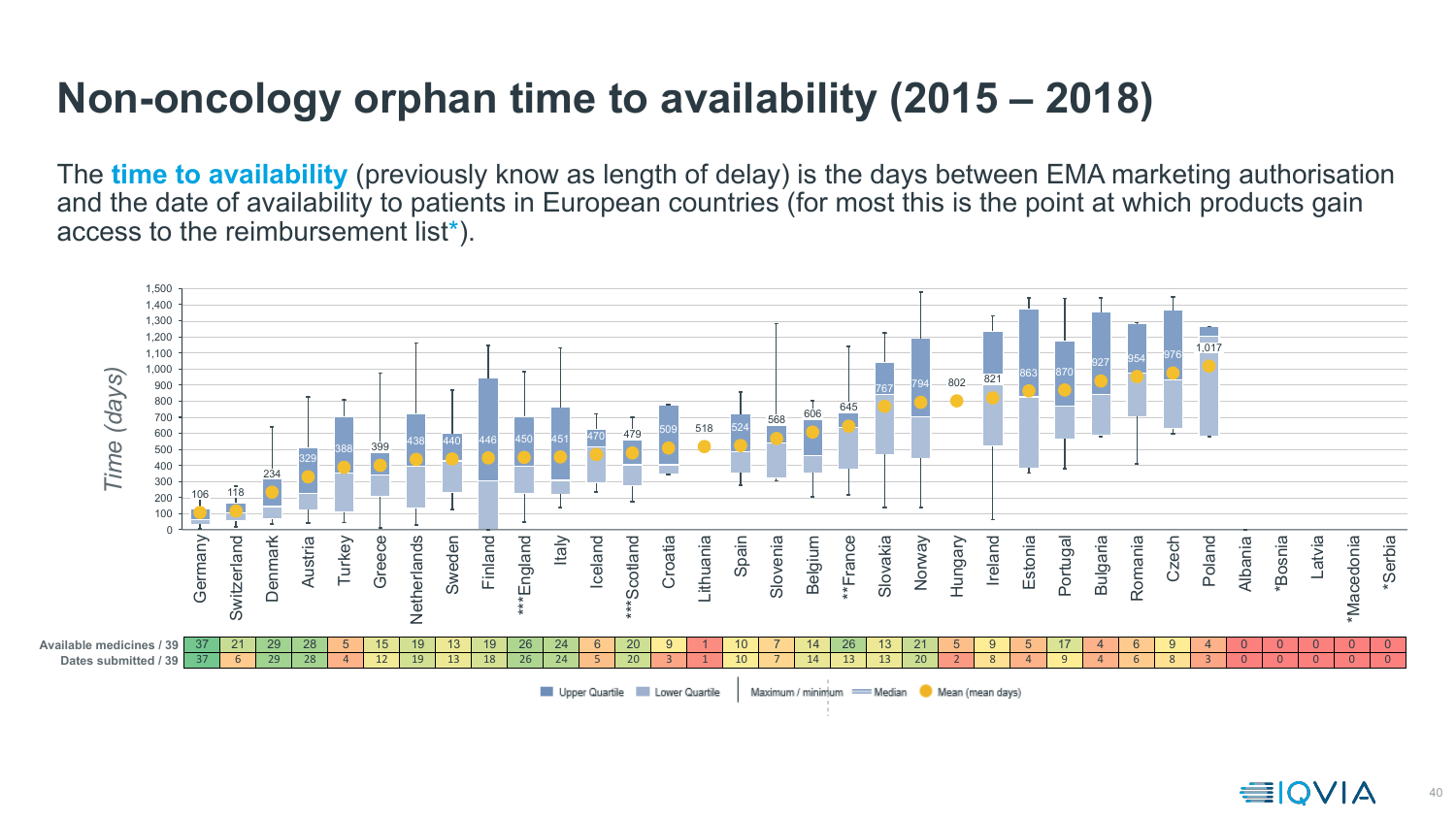### **Non-oncologic orphan median time to availability (2015 – 2018)**

The **time to availability** (previously know as length of delay) is the days between EMA marketing authorisation and the date of availability to patients in European countries (for most this is the point at which products gain access to the reimbursement list\*).

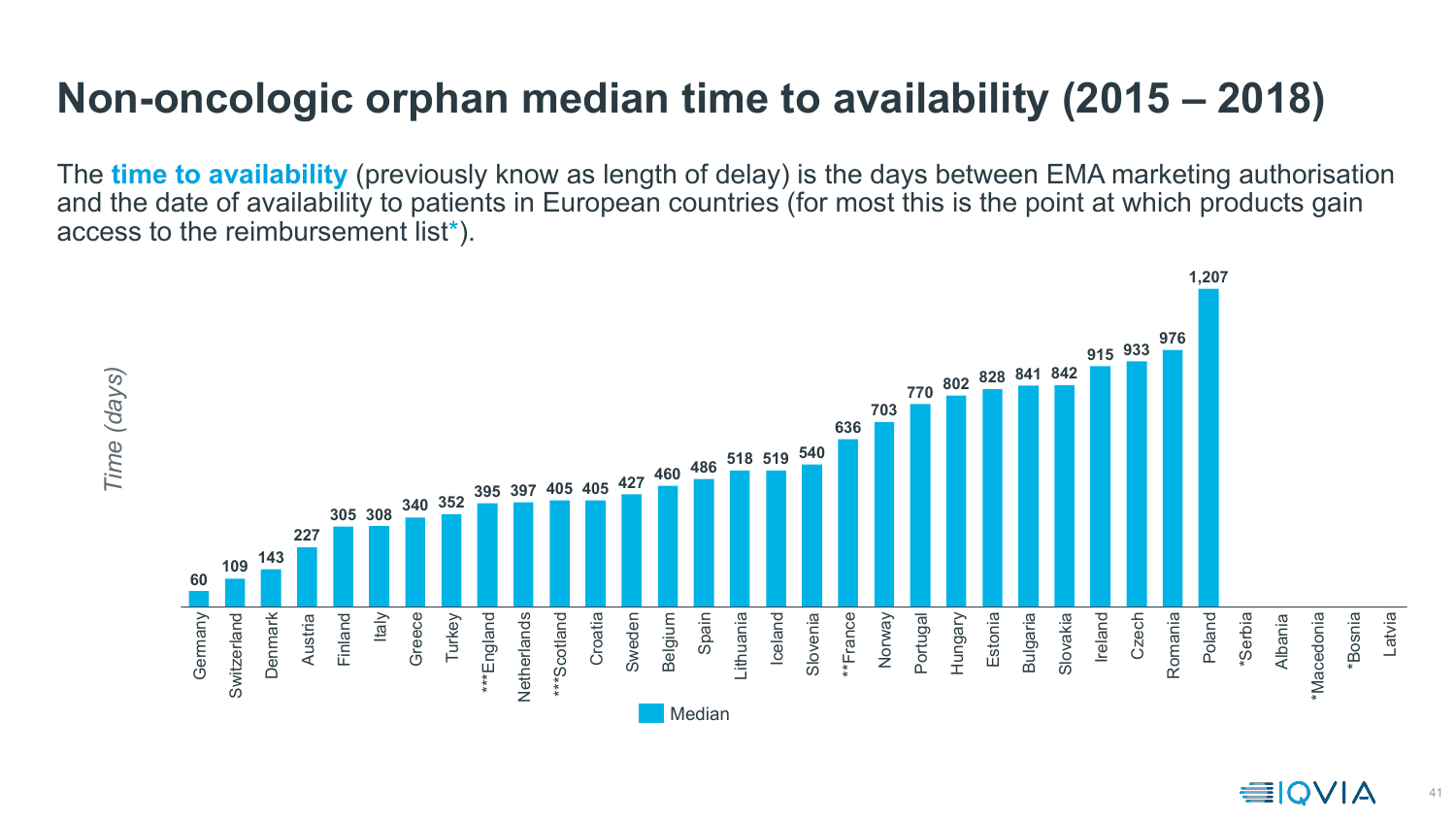## **Key observations**

### **Non-oncology orphan drugs**

- Patient access to new Orphan medicines is generally low across Europe versus other segments, with the greatest rate of availability in Northern and Western European countries.
- In 95% of the countries, the rate of availability **is lower for non-oncology orphan drugs** compared to all orphan medicinal products approved between 2015-2018
- Only in Germany, and Norway is the rate of non-oncology orphan medicines availability equivalent to all orphan medicinal products approved 2015 - 2018
- The average delay between market authorisation and patient access for Orphan drugs is between 3.7 months to 2.8 years
- **15% of all countries studied do not have access to any of the non-oncology orphan medicines** approved between 2015 and 2018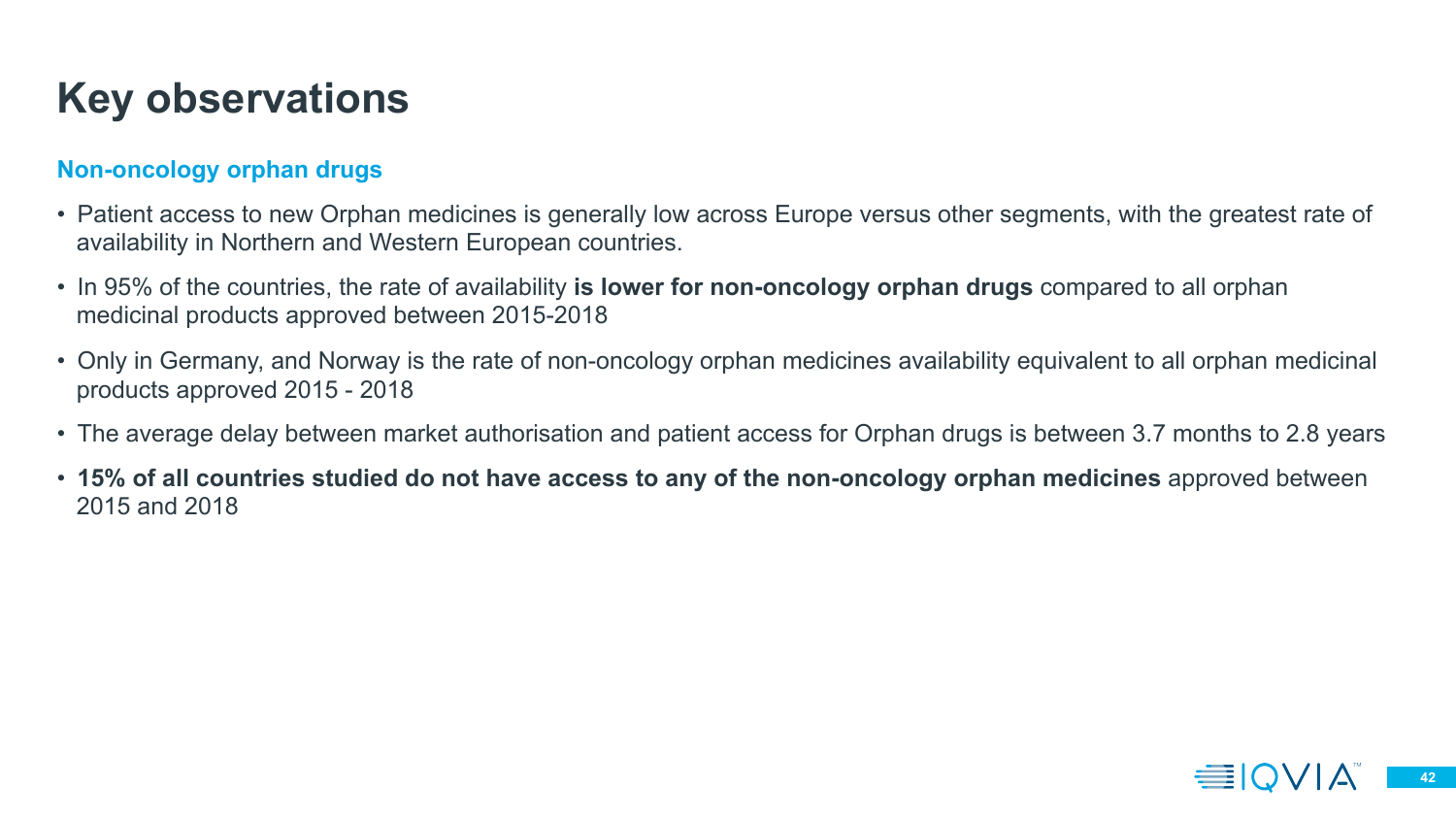

## **Combination therapies**

Availability by approval year Rate of availability Channels of availability Time to availability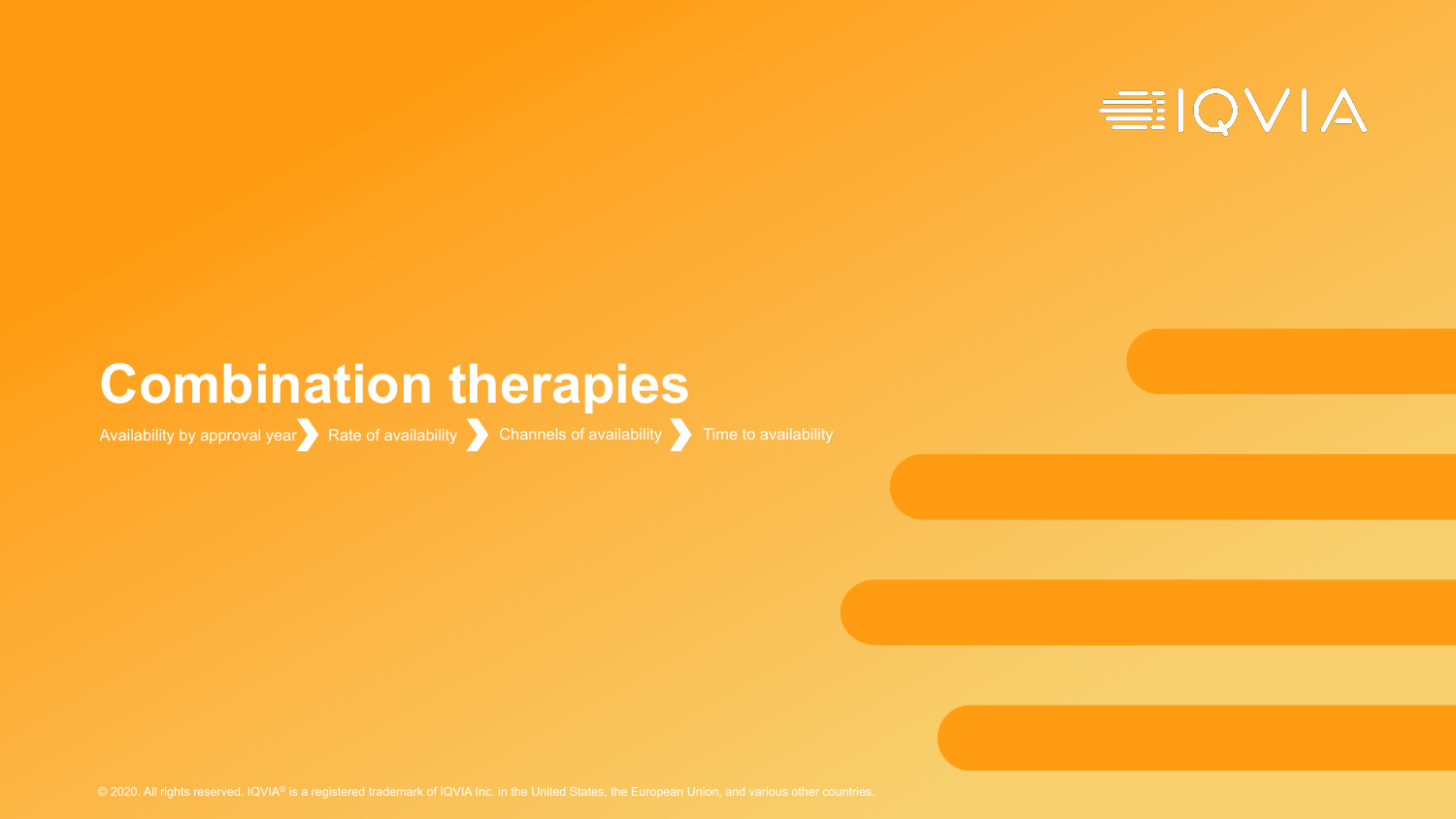## **Combination therapies availability by approval year (2015 - 2018)**

The **total of availability by approval year** is the number of medicines available to patients in European countries (for most countries this is the point at which the product gains access to the reimbursement list\*) split by the year in which the EMA granted marketing authorisation.

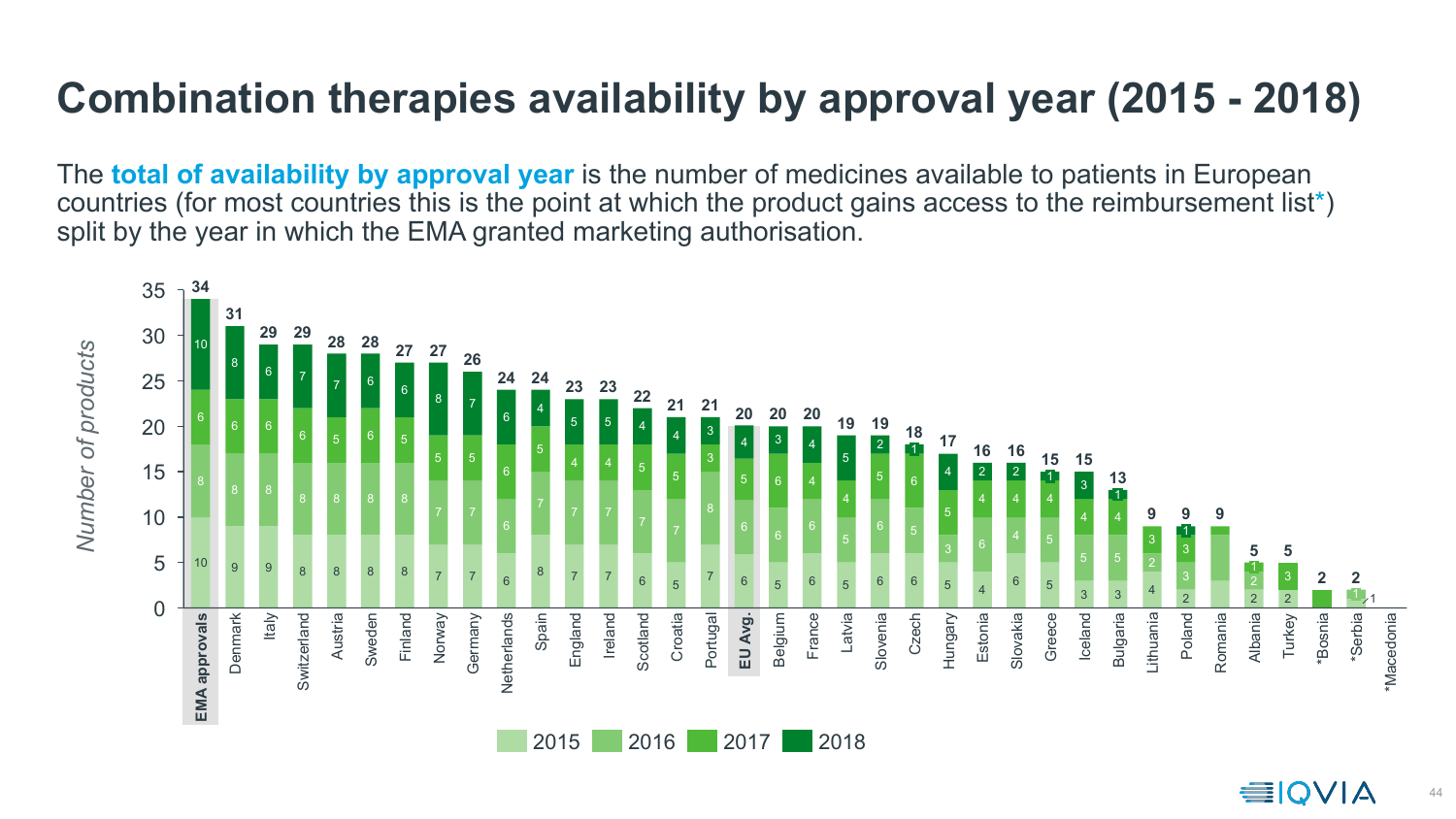## **Combination therapies rate of availability (2015 - 2018)**

The **rate of availability**, measured by the number of medicines available to patients in European countries as of 2019: for most countries this is the point at which the product gains access to the reimbursement list, inc. limited availability.

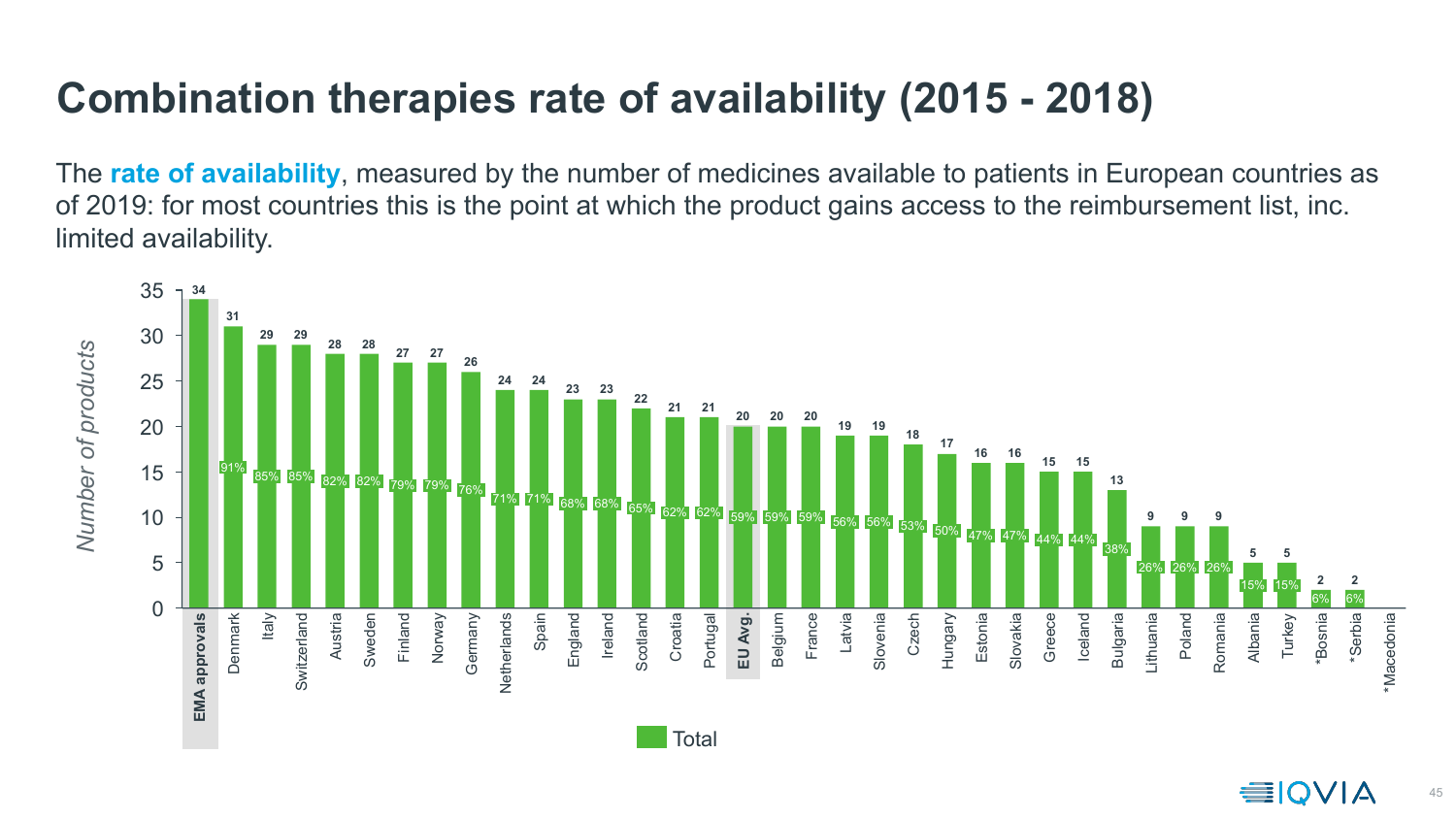## **Combination therapies rate of availability (%, 2015 – 2018)**

The **rate of availability** is the number of medicines available to patients in European countries (for most countries this is the point at which the product gains access to the reimbursement list\*). This includes all medicines status to provide a complete picture of the availability of the cohort of medicines studied.

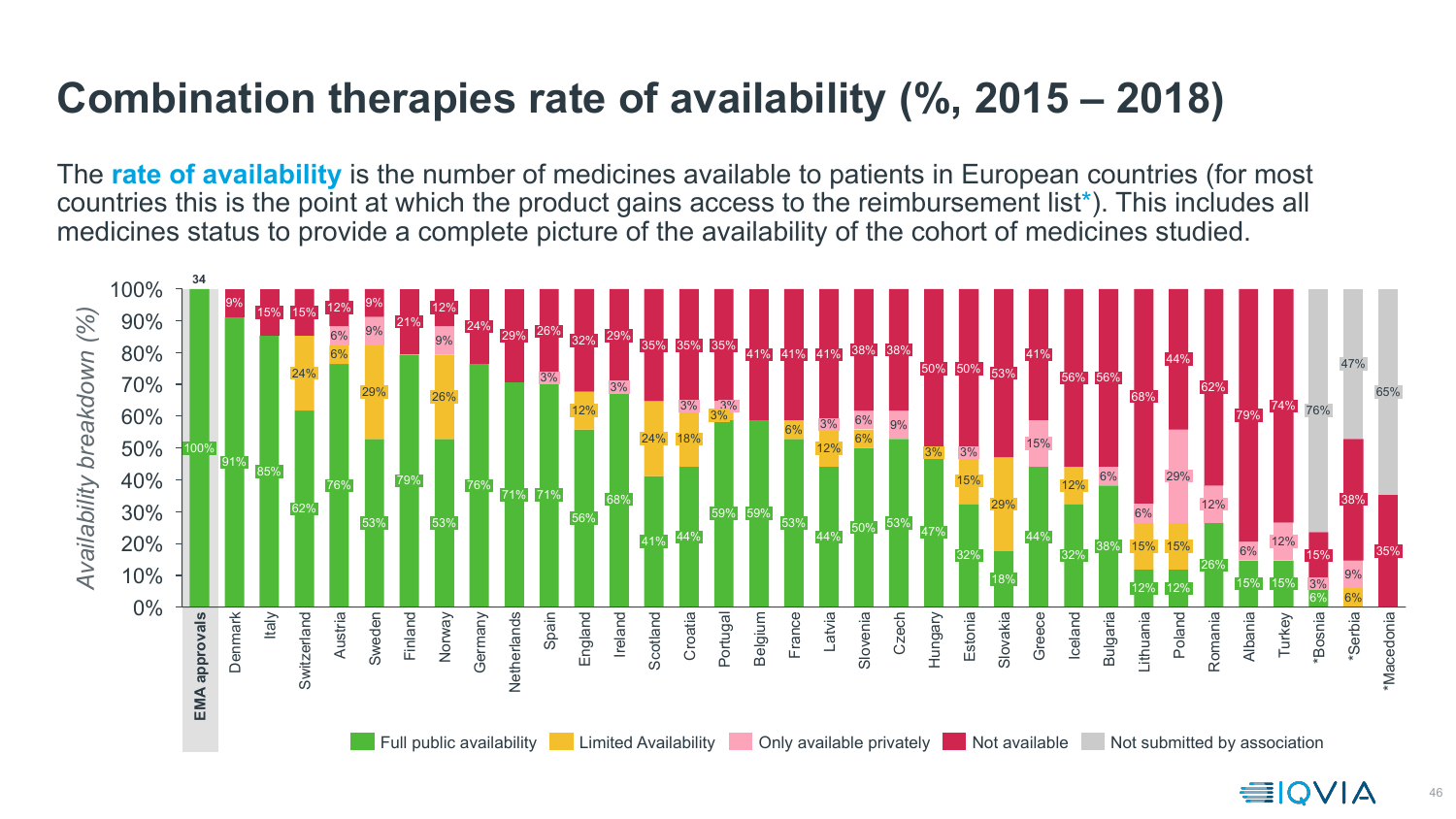## **Combination therapies time to availability (2015 – 2018)**

The **time to availability** (previously know as length of delay) is the days between EMA marketing authorisation and the date of availability to patients in European countries (for most this is the point at which products gain access to the reimbursement list\*).



Upper Quartile | Lower Quartile

Maximum / minimum - Median Mean (mean days)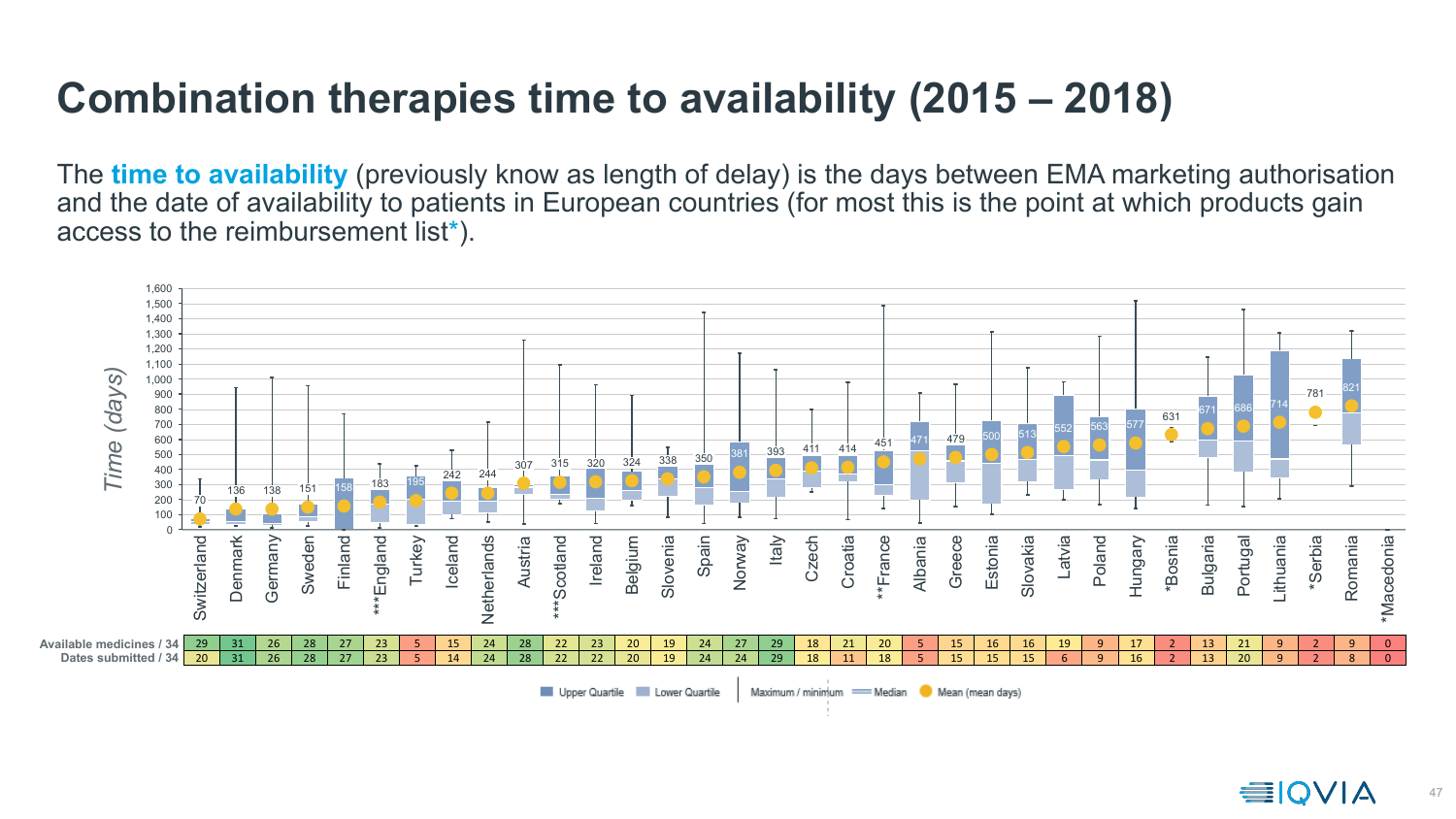## **Combination therapy median time to availability (2015 – 2018)**

The **time to availability** (previously know as length of delay) is the days between EMA marketing authorisation and the date of availability to patients in European countries (for most this is the point at which products gain access to the reimbursement list\*).

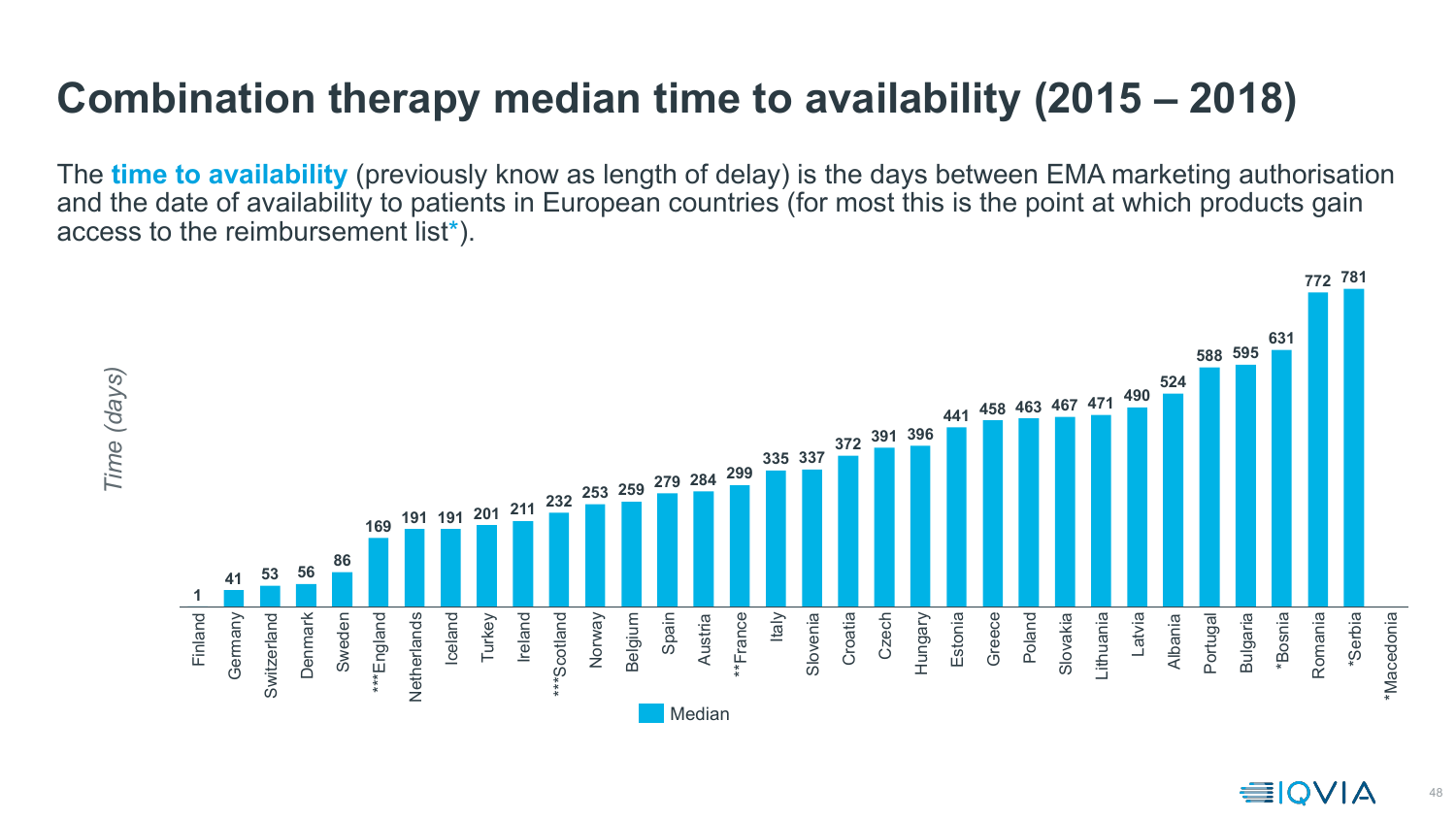## **Key observations**

### **Combination therapies**

- Patient access to new combination medicines is highly varied across Europe
- Over 40% of these combinations are for HIV or Hep-C, two products are Oncology combinations
- In 82% of the countries, the rate of availability is **higher for combination products** compared to all products approved between 2015-2018
- Over 75% of the countries have a **shorter average delay** to EMA authorisation for combination drugs compared to all products approved 2015-2018
- The average delay between market authorisation and patient access for combination therapies is between 4.7 months to 2.2 years

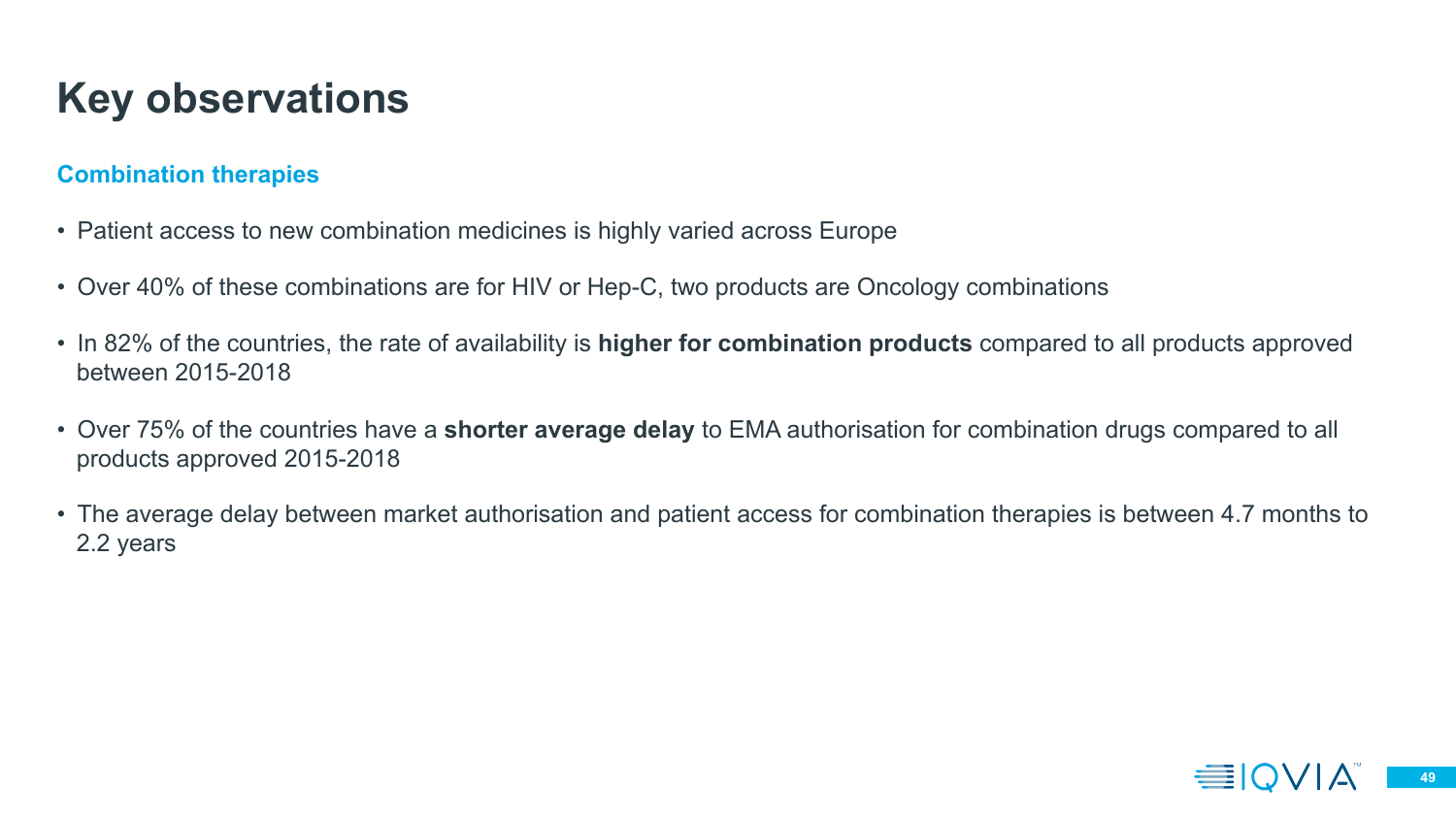

## **Appendix 5-year rolling cohort: 2014-2018**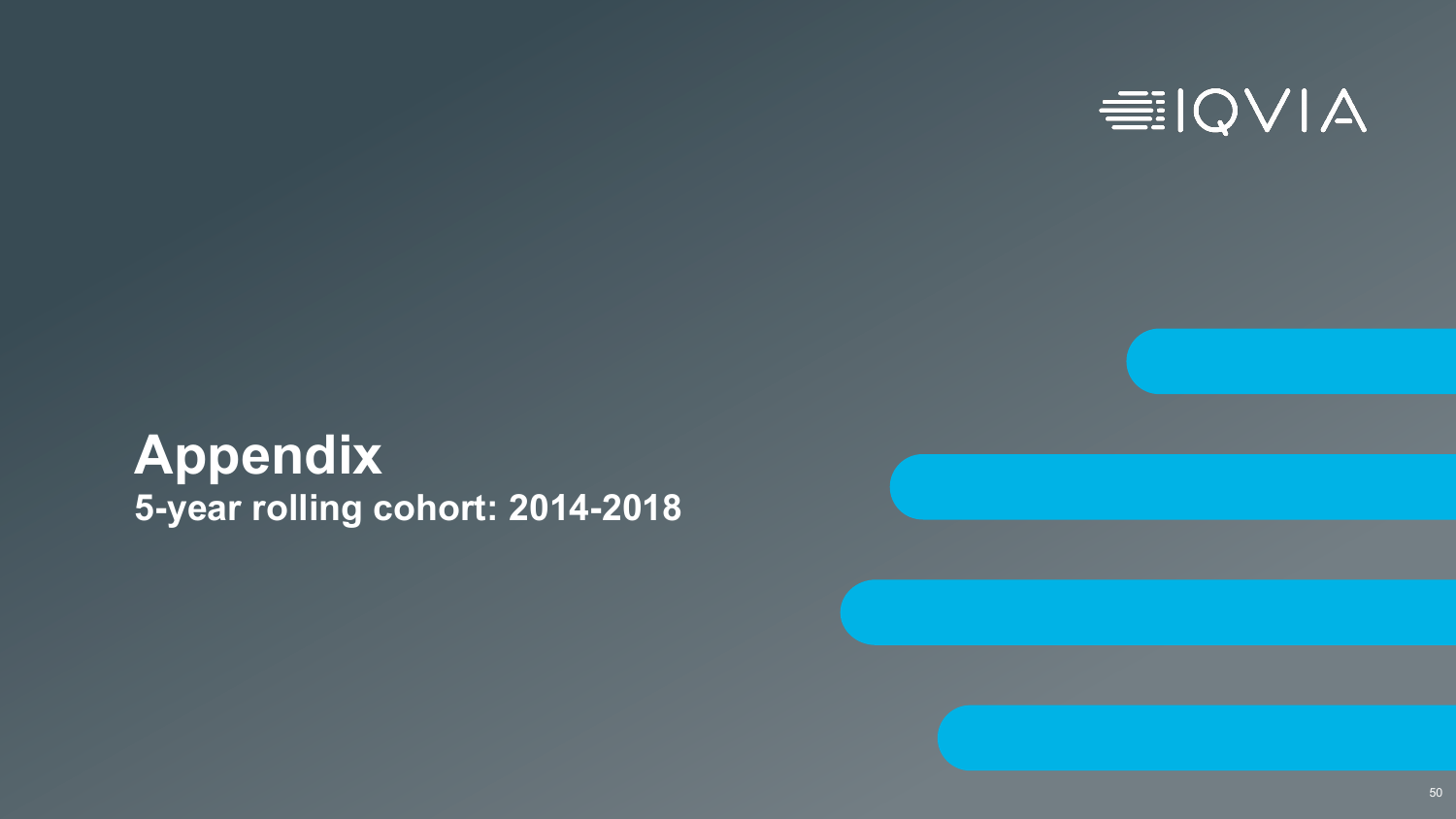## **Study scope**

- 213 products approved by EMA between 1st January 2014 to 31<sup>st</sup> December 2018
- The 2019 study provides an analysis of products approved between **2014-2015-2016-2017-2018**, for the following dataset:
	- **a) All 213 products:** 41 in 2014, 45 in 2015, 35 in 2016, 38 in 2017, 54 in 2018
	- **b) 52 Oncology products:** 9 in 2014,10 in 2015, 10 in 2016, 11 in 2017, 12 in 2018
	- **c) 66 Orphan products:** 12 in 2014, 12 in 2015, 9 in 2016, 12 in 2017, 21 in 2018
	- **d) 44 Combination products**: 10 in 2014, 10 in 2015, 8 in 2016, 6 in 2017, 10 in 2018
- Definitions:
	- Orphan status from EMA (September 2019)
	- Oncology products flagged using IQVIA MIDAS Oncology market definition\*
	- Combination products include any product with more than one molecule, including branded/generic combinations
- The date of availability cut off point was 1<sup>st</sup> January 2020 (to account for Estonia, Iceland, Czech Republic, Latvia, Slovakia which had a few products with a reimbursement decision on 1st January 2020).
- 34 countries included in the study (including split of UK into England and Scotland).

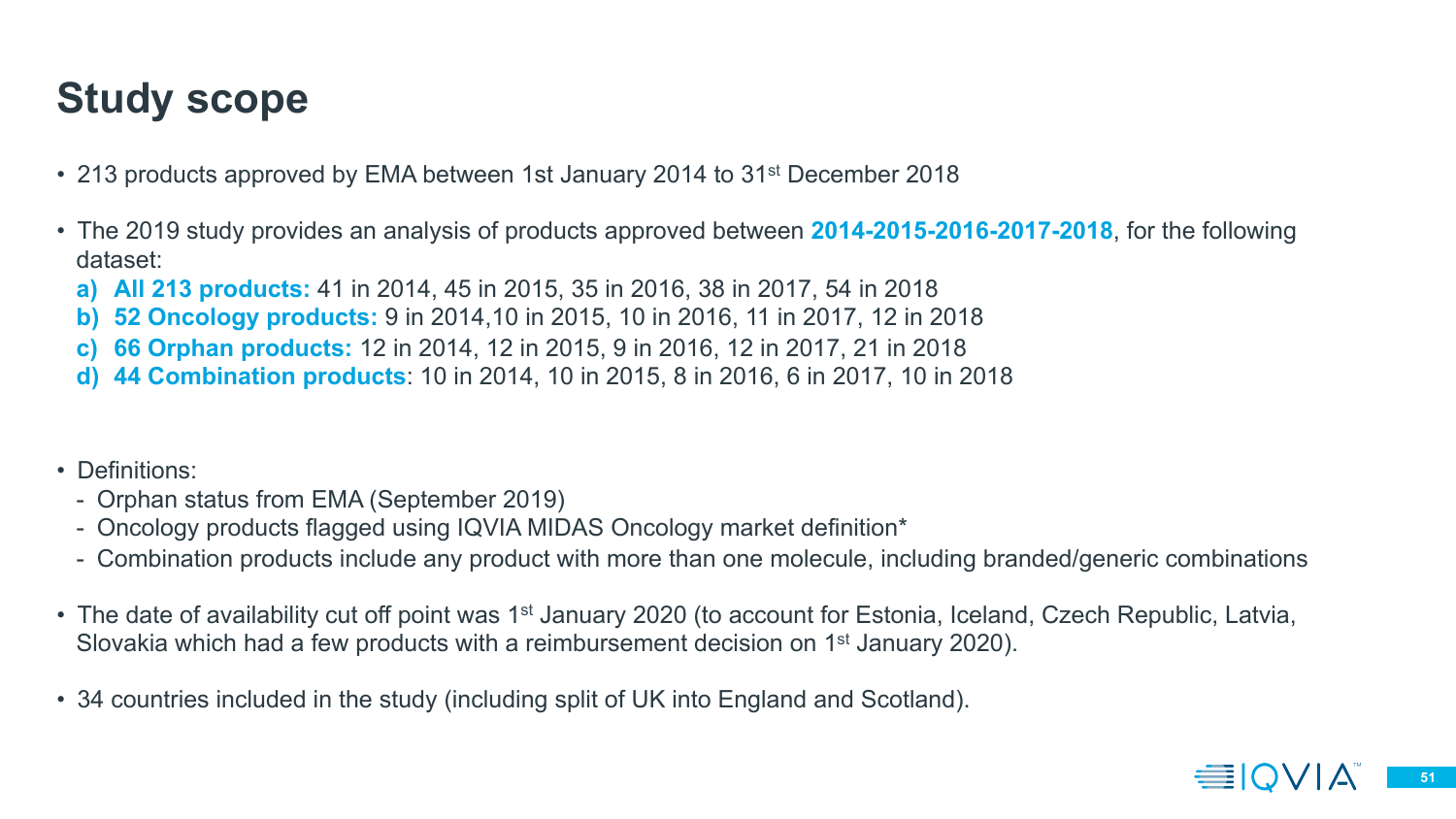## **Total availability by approval year (2014 - 2018)**

The **total of availability by approval year** is the number of medicines available to patients in European countries (for most countries this is the point at which the product gains access to the reimbursement list\*) split by the year in which the EMA granted marketing authorisation.

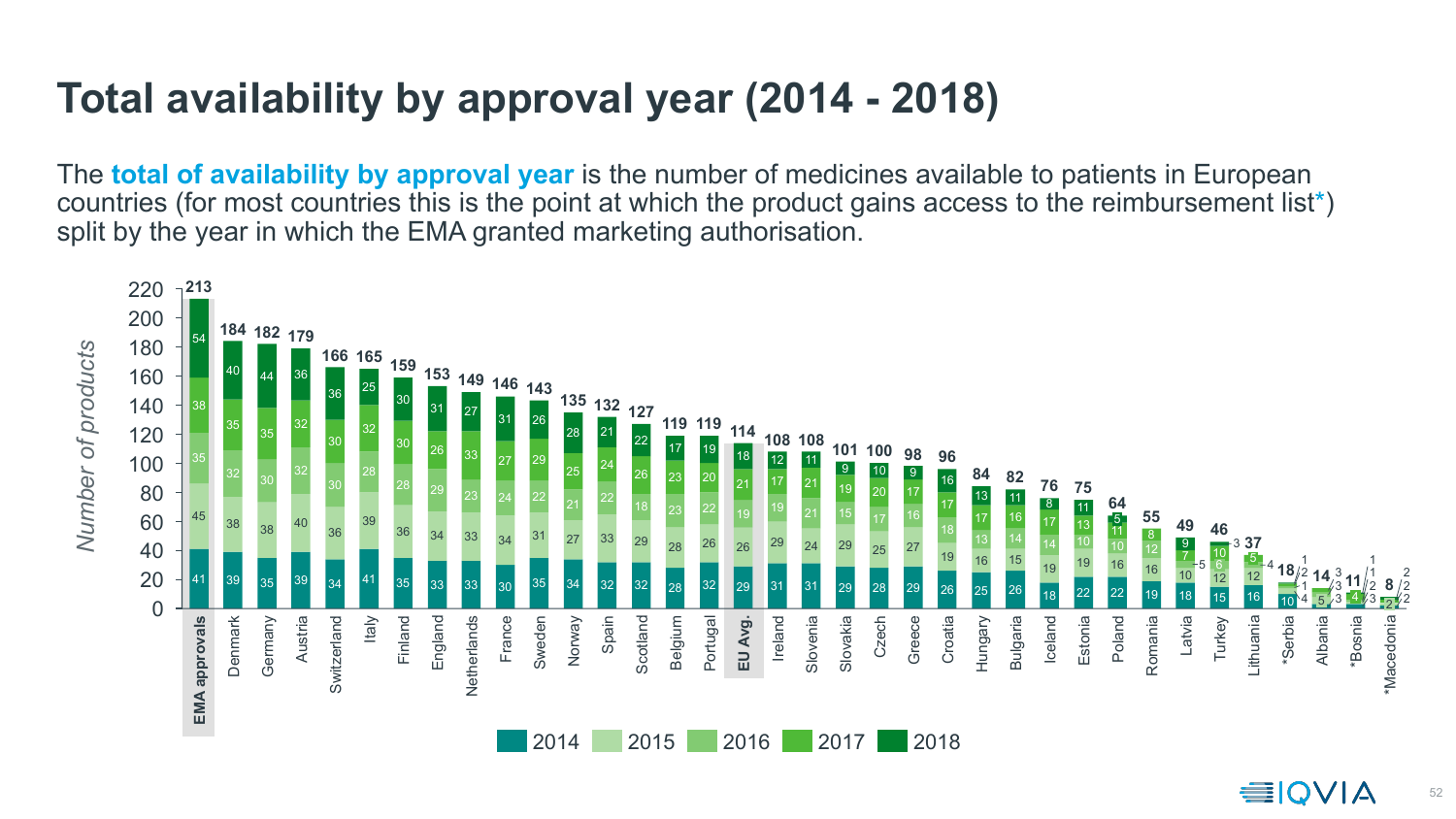## **Rate of availability (2014 – 2018)**

The **rate of availability** is the number of medicines available to patients in European countries (for most countries this is the point at which the product gains access to the reimbursement list\*), inc. limited availability

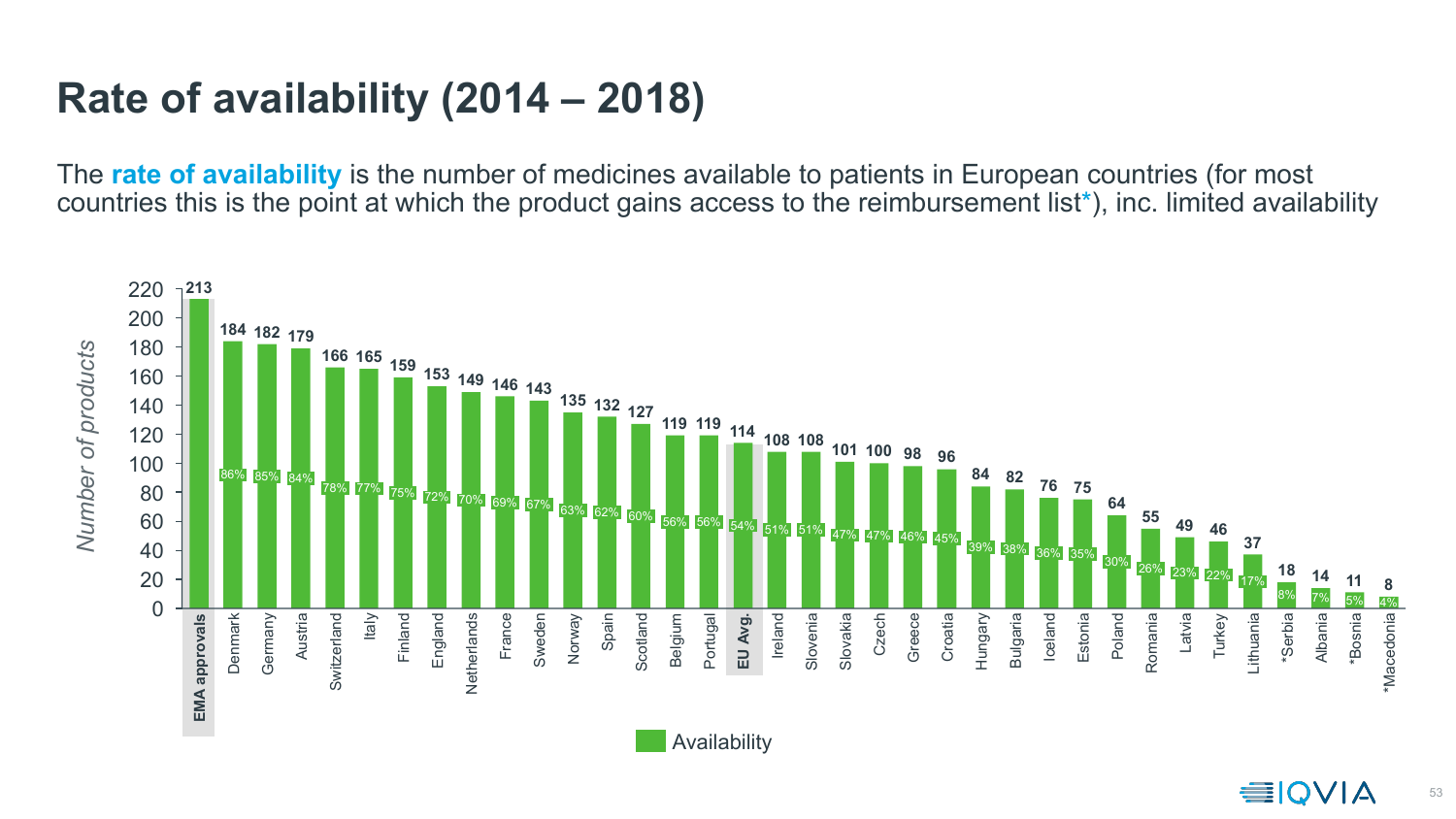## **Rate of availability (%, 2014 – 2018)**

The **rate of availability** is the number of medicines available to patients in European countries (for most countries this is the point at which the product gains access to the reimbursement list\*). This includes all medicines status to provide a complete picture of the availability of the cohort of medicines studied.

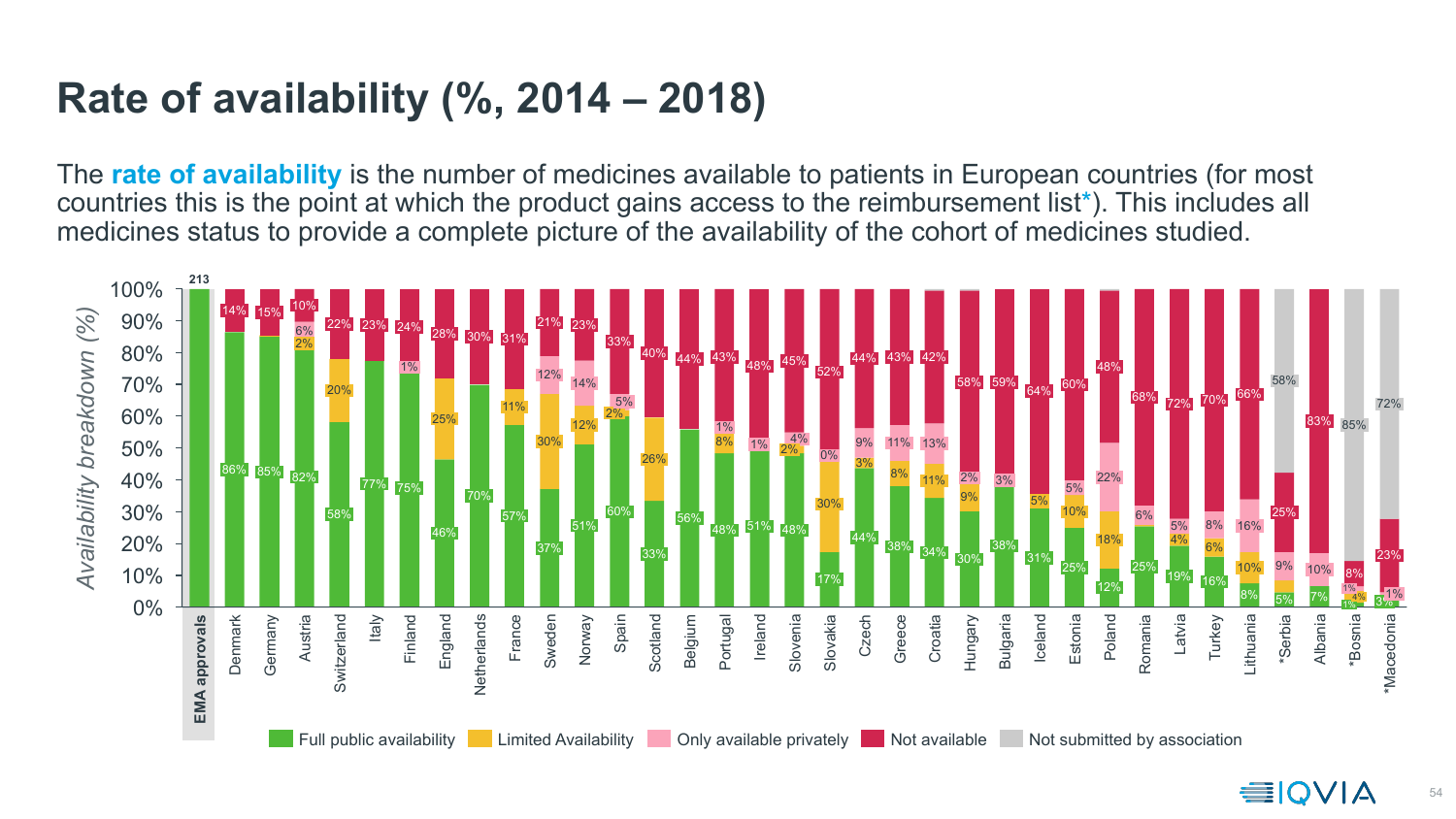## **Time to availability (2014 – 2018)**

The **time to availability** (previously know as length of delay) is the days between EMA marketing authorisation and the date of availability to patients in European countries (for most this is the point at which products gain access to the reimbursement list\*).



Upper Quartile | Lower Quartile

Maximum / minimum - Median Mean (mean days)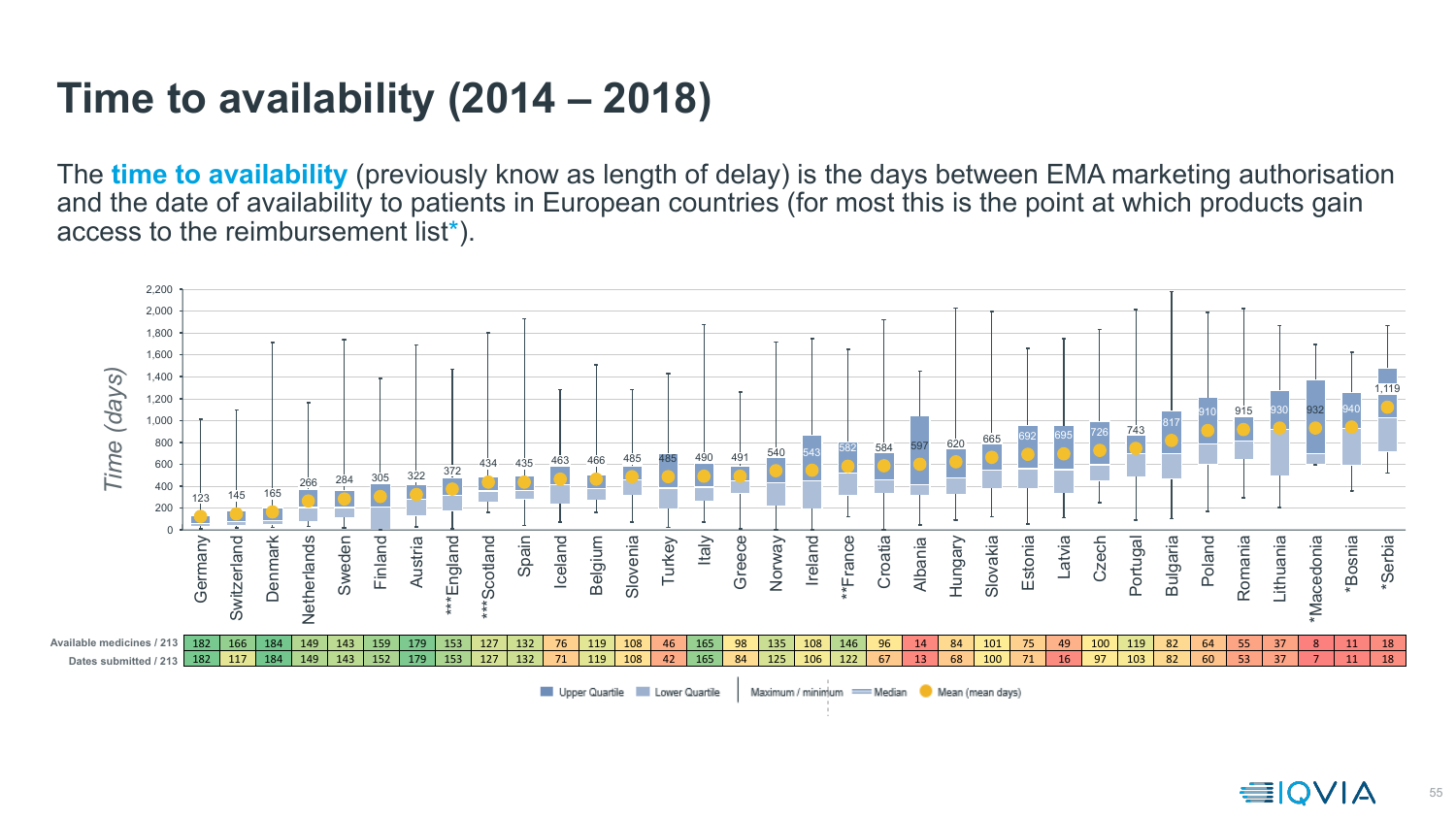## **Median time to availability (2014 – 2018)**

The **time to availability** (previously know as length of delay) is the days between EMA marketing authorisation and the date of availability to patients in European countries (for most this is the point at which products gain access to the reimbursement list\*).